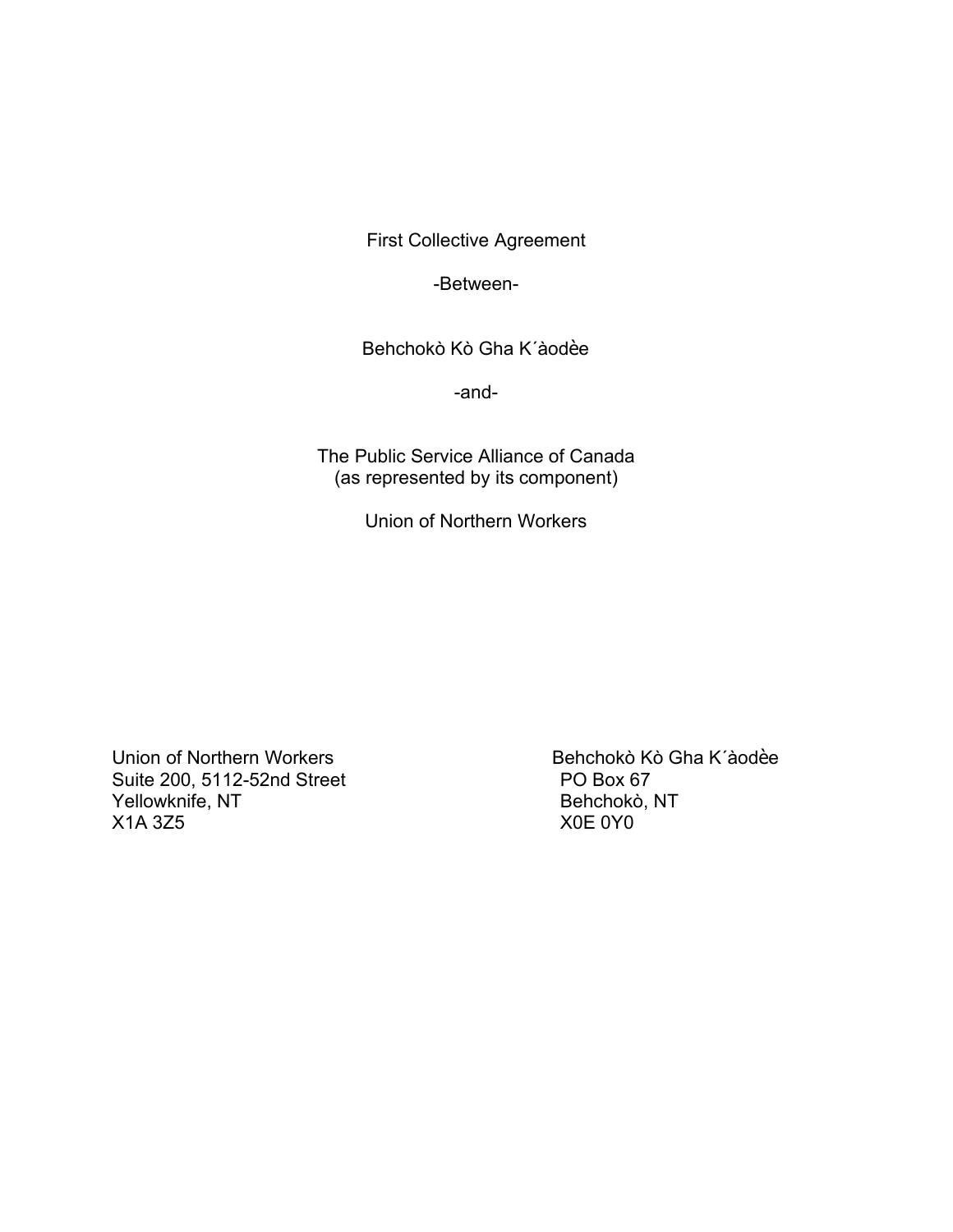# **TABLE OF CONTENTS**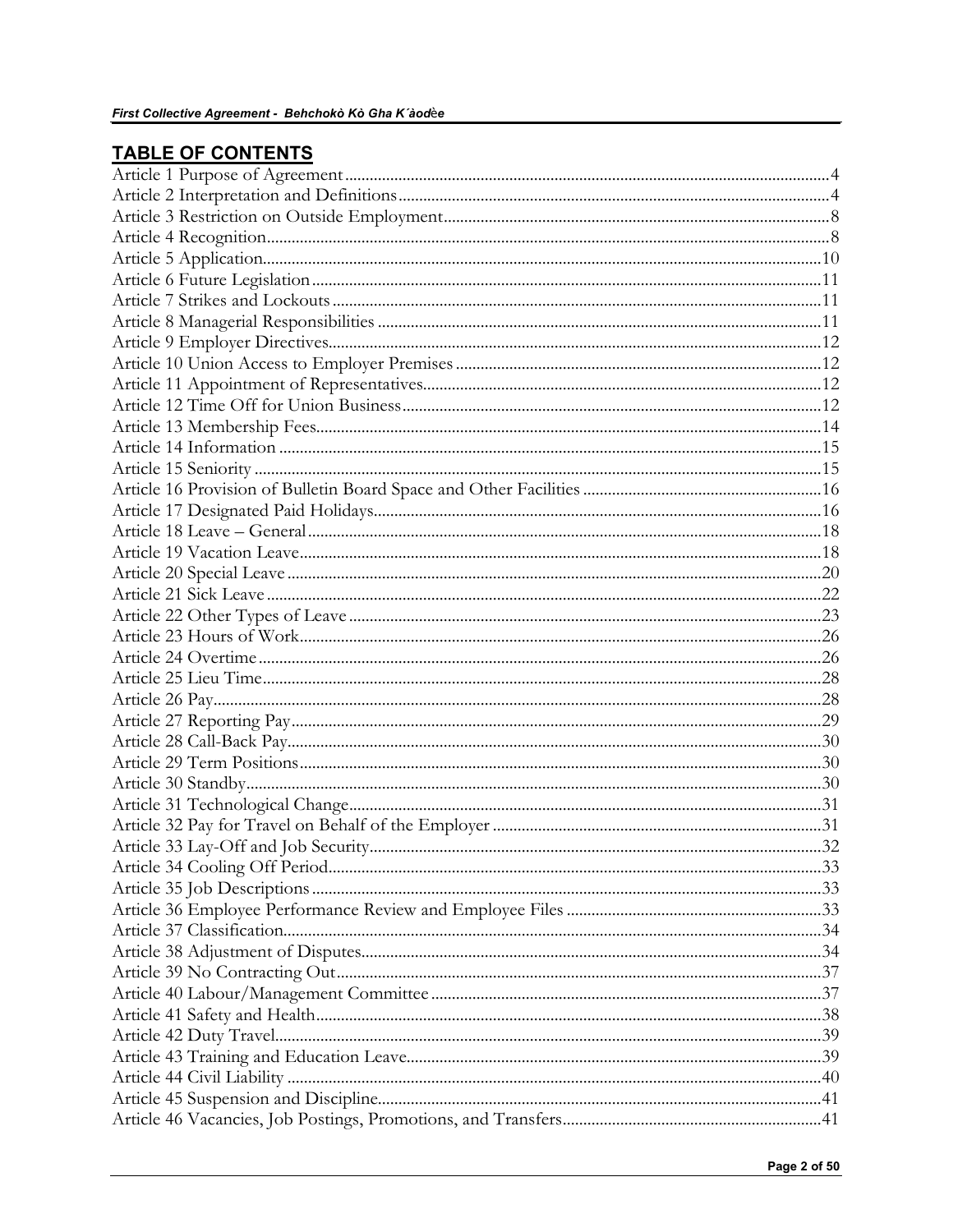#### First Collective Agreement - Behchokò Kò Gha K'àodèe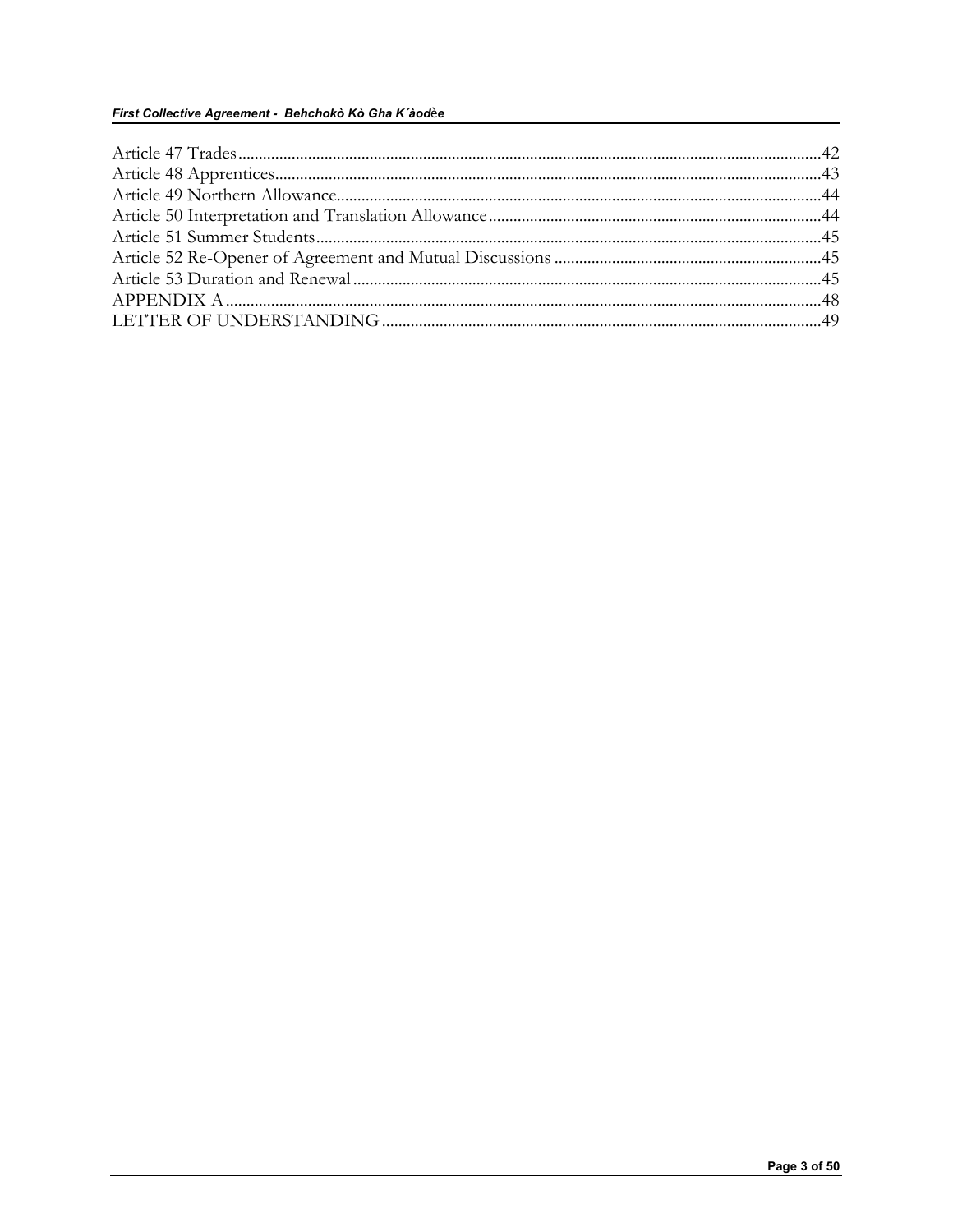## **Article 1 Purpose of Agreement**

- <span id="page-3-0"></span>1.01 The Purpose of this Agreement is to maintain harmonious and mutually beneficial relationships between the Employer, the employees and the Union, to set forth certain terms and conditions of employment relating to pay, hours of work, Employee benefits, and general working conditions affecting employees covered by this Agreement.
- 1.02 The parties to this Agreement share a desire to improve the quality, to promote well-being and increase the productivity of the employees to the end that the Housing Association will be well and efficiently served. Accordingly, the parties are determined to establish, within the framework provided by law, an effective working relationship at all levels in which members of the Bargaining Unit are employed.

### **Article 2 Interpretation and Definitions**

- <span id="page-3-1"></span>2.01 For the purpose of this Agreement:
	- (a) "Abandonment of position" an employee will be deemed to have abandoned his position if he fails to report to work for four (4) consecutive working days and does not notify the Employer of the reason for his absence.
	- (b) Continuous Employment and Continuous Service means uninterrupted employment with the Employer, employees other than casual employees who are laid-off and are recalled by the Employer within ninety (90) days of lay-off shall be considered to have continuous employment through that lay-off period.
	- (c) "Agreement" and "Collective Agreement" means this Collective Agreement.
	- (d) "Allowance" means compensation payable to an employee in addition to the regular remuneration payable for the performance of the duties of his position.
	- (e) "Bargaining Unit" means all employees of the Behchokò Kò Gha K´àodee except the Manager.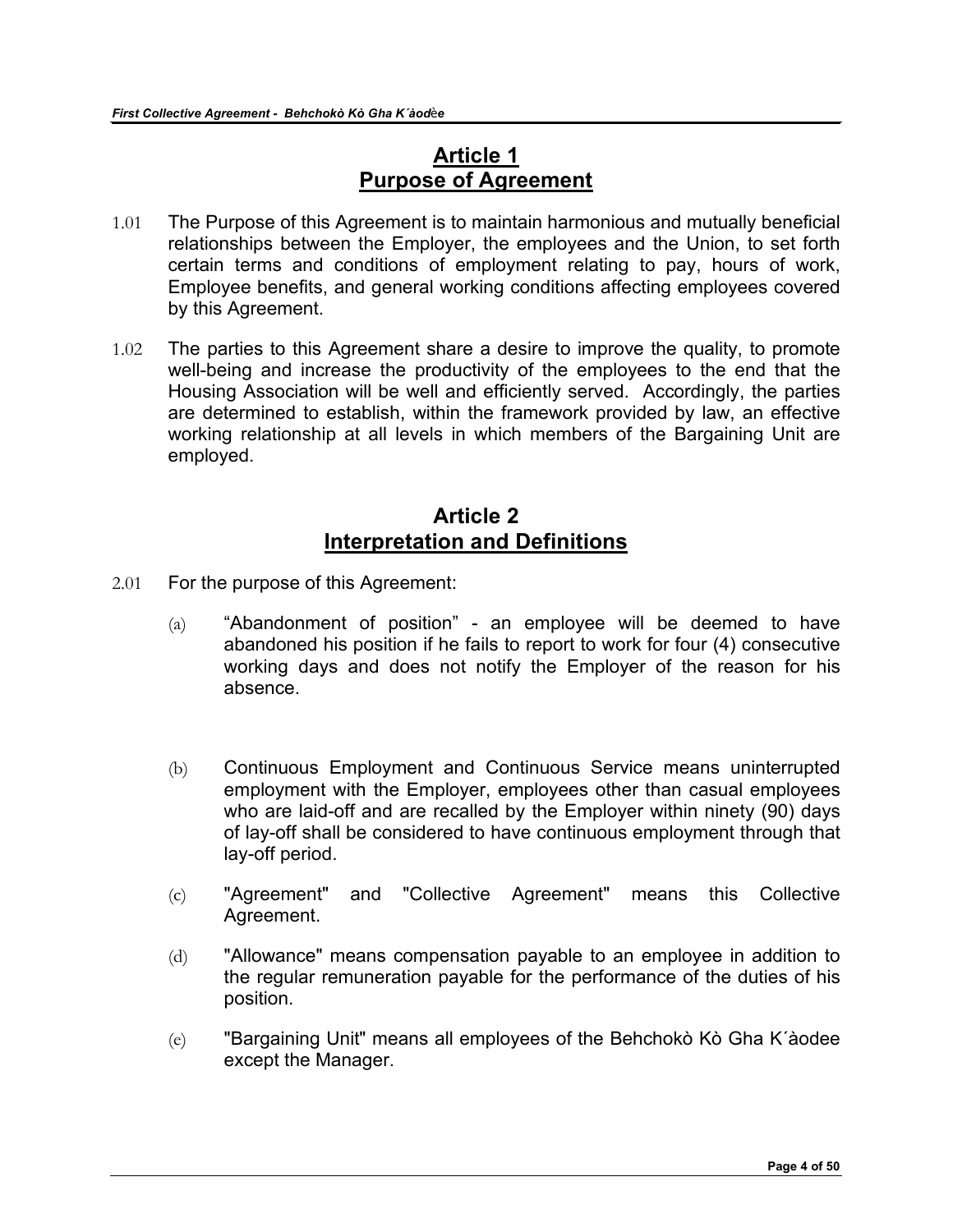- $(f)$  "Common-law spouse" relationship is said to exist when, for a continuous period of at least one year, an employee has lived with a person, publicly represented that person to be their spouse, and lives and intends to continue to live with that person as if that person were their spouse.
- $(g)$  "Compensatory Leave" means the equivalent leave with pay taken in lieu of pay.
- (h) "Day of Rest" in relation to an employee means a day other than a designated paid holiday on which that employee is not ordinarily required to perform the duties of his position other than by reason of his being on leave of absence.
- (i) "Demotion" means the appointment of an employee to another position for which the maximum pay is less than that of his former position.
- $(i)$  "Dependant" means a person residing with the employee who is the:
	- (i) employee's spouse (including common-law);
	- (ii) child, step-child, or adopted child, who is of the legal age or under and dependent on him for support; or being over the legal age, is dependent upon him by reasons of:
		- 1) mental or physical infirmity; or,
		- 2) is in full-time attendance at a recognized institution of learning.
	- (iii) elder, who is a relative of the employee or the employee's spouse who reside with the employee.
- (k) "Effects" include the furniture, household goods and equipment and personal effects of employees and their dependants at the time of their move but does not include all terrain vehicles, automobiles, boats, motorcycles, snowmobiles, or animals.
- (l) "Employee" means a person employed by the Employer on either a fulltime or part-time (less than the standard day, week or month) basis, and who is a member of the Bargaining Unit as either:
	- (i) a permanent employee an employee employed in a permanent position;
	- (ii) a casual Employee means a person employed by the Employer for work of a temporary nature not to exceed six (6) months without the agreement of the Employer and the union.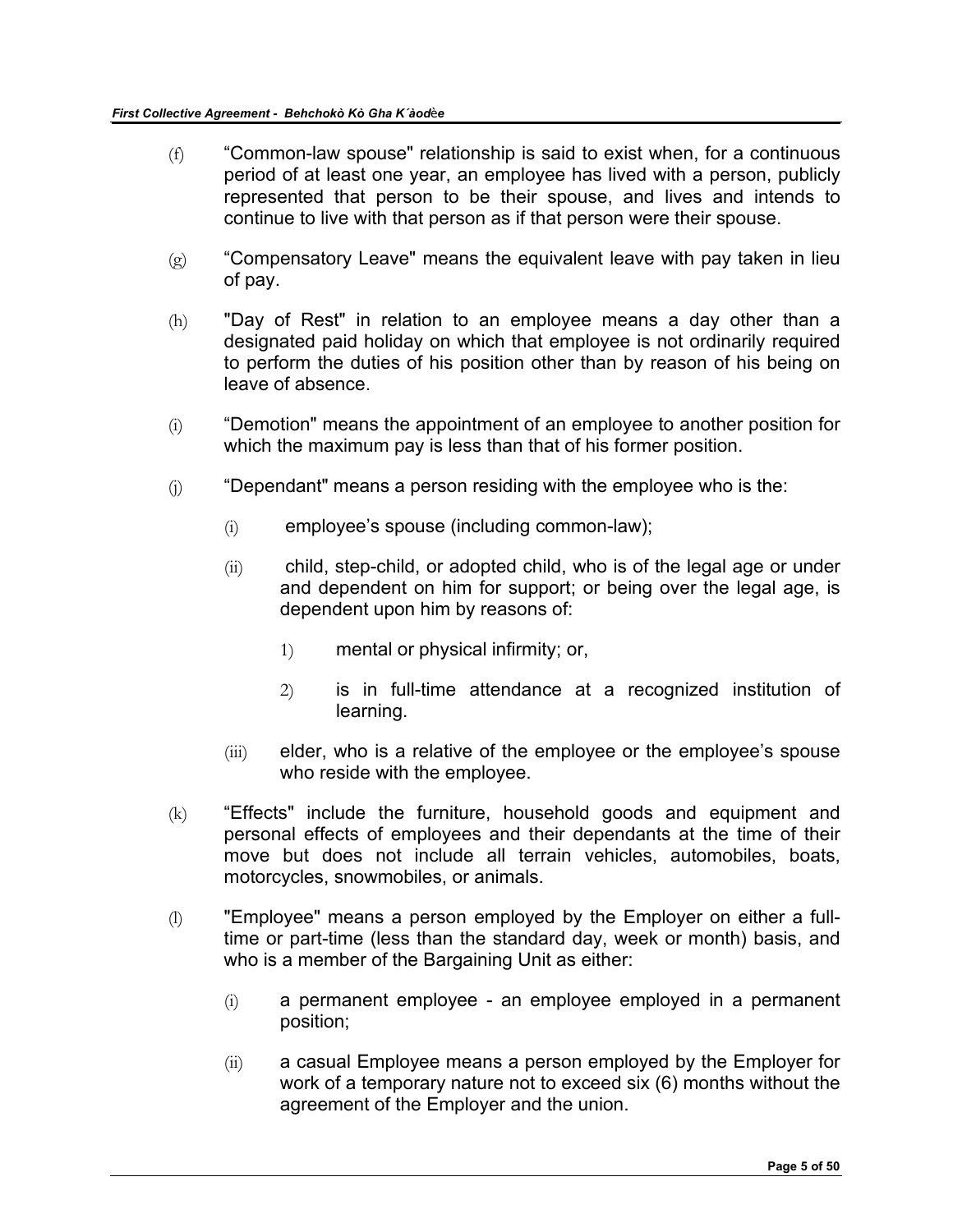- (iii) a term employee an employee employed for a specified term of not more than two (2) years.
- (m) "Employer" means the Behchokò Kò Gha K´àodѐe.**"**
- $(n)$  "Fiscal Year" means the period of time from April 1, in one year to March 31, in the following year.
- (o) "Grievance" means a complaint in writing that an employee, group of employees, or the Union submits to the Employer, or that the Employer submits to the Union, to be processed through the grievance procedure in Article 36 - Adjustment of Disputes.
- (p) "Designated Paid Holiday" means the twenty-four (24) hour period commencing at 12:01 A.M. of a day designated as a paid holiday in this Agreement.
- (q) "Lay-Off" means an employee whose position has been terminated including terminations due to lack of work or the discontinuation of a service or services. Such discontinuation of services may be due to the elimination of a program or because of lack of funding.
- $(r)$  "Leave of Absence" means absence from work, either with or without pay with the Employer's permission.
- (s) "Manager" means the Manager of the Employer.
- (t) "Membership Fees" means the fees established pursuant to the By-Laws of the Union as the fees payable by the members of the Bargaining Unit, and shall not include any initiation fee, insurance premium, or any other levy.
- (u) "Overtime" means work performed by a full-time employee in excess of or outside of his regularly scheduled hours of work. For part-time employees, overtime means all hours worked in excess of the regular hours of work for a full-time employee in the same position.
- $(v)$  Probation means a period of six (6) months from the day upon which an employee commences employment with the Employer.
	- (i) "Promotion" means the appointment of an employee to a new position, the rate of pay of which exceeds that of his former position.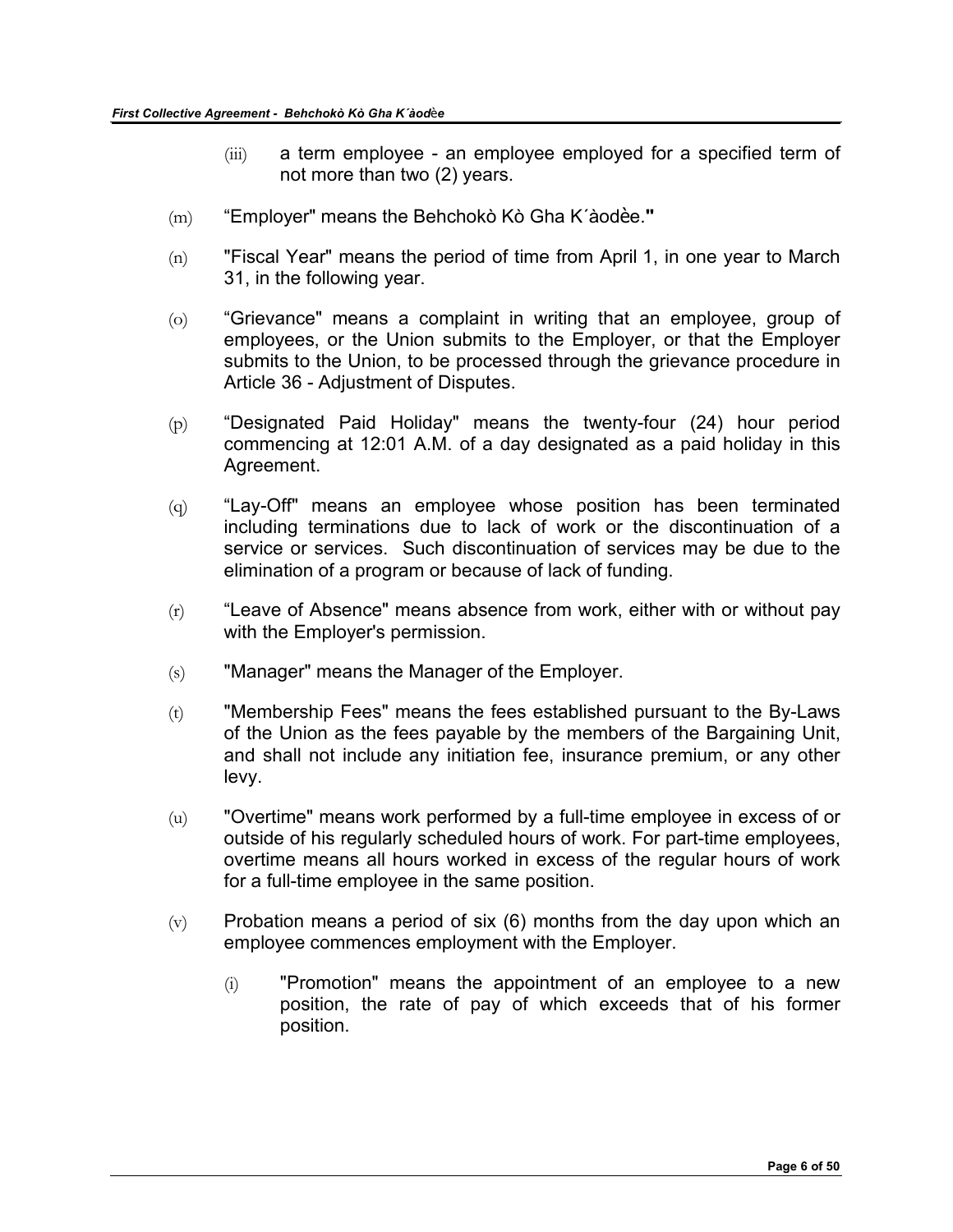- $(w)$  "Rates of Pay"
	- (i) "daily rate of pay" means an employee's hourly rate of pay multiplied by the employee's daily hours of work as set out in Article 23;
	- (ii) "weekly rate of pay" means an employee's daily rate of pay multiplied by five (5);
	- (iii) "annual rate of pay" means an employee's weekly rate of pay multiplied by 52.176;
	- $(iv)$  "monthly rate of pay" means an employee's annual rate of pay divided by twelve (12).
- $(x)$  "Representative" means an employee who has been elected or appointed as a steward or an employee or person who represents the Union at meetings with management and who is authorized to represent the Union.
- $(y)$  "Seniority" means length of continuous service with the Employer.
- $(z)$  "Transfer" means the appointment of an employee to another position that does not constitute a promotion or demotion.
- (aa) "Week" for the purposes of this Agreement shall be deemed to commence at 12:01 A.M. on Monday and terminate at midnight on Sunday.
- (bb) "Union" means the Public Service Alliance of Canada as represented by its component the Union of Northern Workers.

#### 2.02 Interpretation

Except as otherwise provided in this Agreement, expressions used in this Agreement, if defined in the Interpretation Act or Canada Labour Code, but not defined elsewhere in this agreement have the same meaning as given to them in the Interpretation Act or Canada Labour Code.

#### Number and Gender

Wherever the singular, plural, masculine, feminine, or neuter is used throughout this Agreement the same shall be construed as meaning the singular, plural, masculine, feminine, or neuter where the fact or context requires.

2.03 "May" shall be regarded as permissive and "Shall" and "Will" as imperative.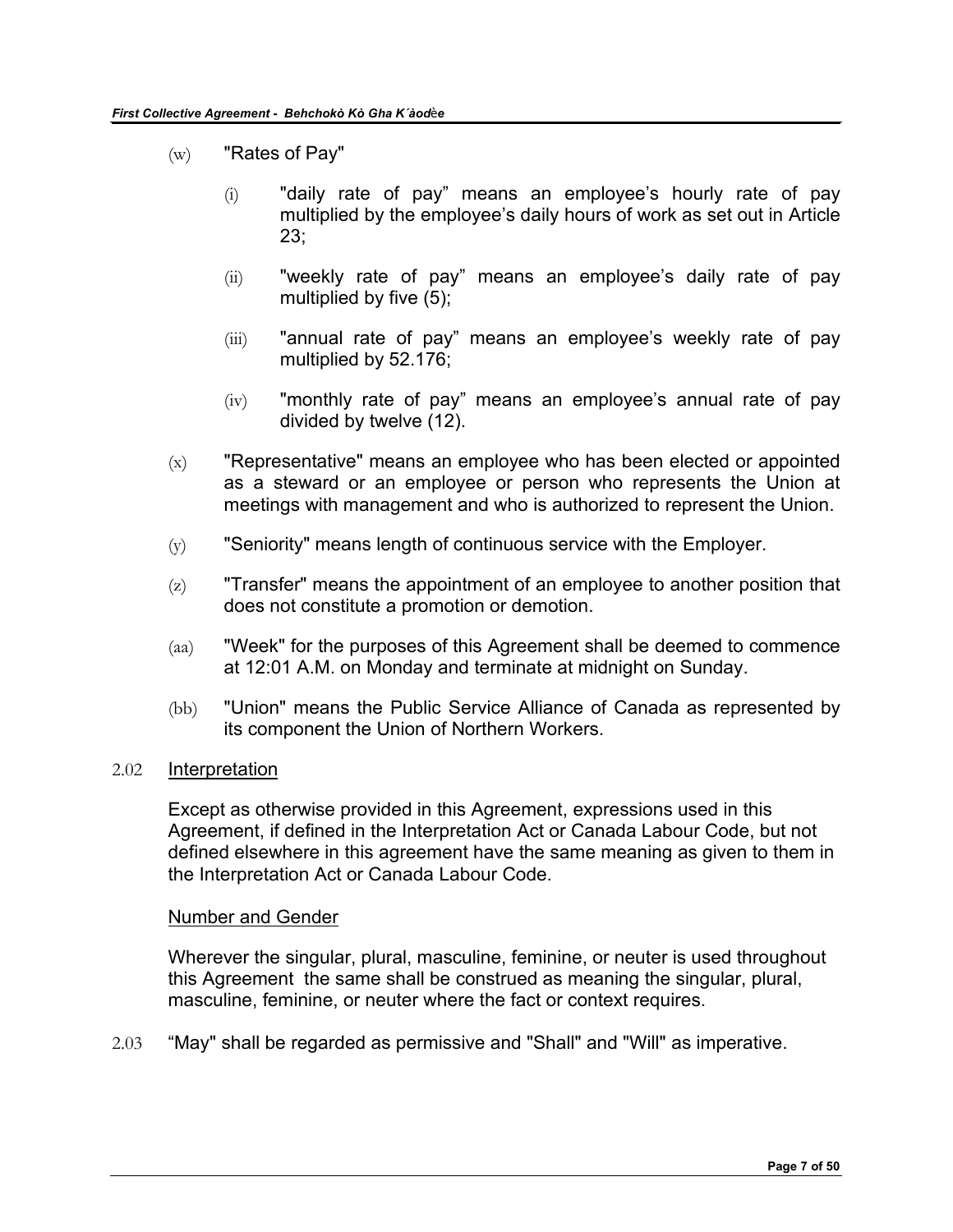## **Article 3 Restriction on Outside Employment**

- <span id="page-7-0"></span>3.01 Subject to the remainder of this Article, an employee can carry on any business, employment or other outside activity outside the employee's regularly scheduled hours of duty without interference from the Employer.
- 3.02 When an employee wishes to carry on any business outside his regularly scheduled hours of duty he shall notify the Employer in writing of the nature of such business employment or other outside activity.
- 3.03 When the Employer desires to prohibit an employee's engagement in business, employment or other outside activity outside his regularly scheduled hours of duty, such employee will be notified in writing together with the reason for withholding such permission. Such permission shall not be unreasonably withheld.
- 3.04 Employees are prohibited from carrying on any business, employment or other outside activity outside their regularly scheduled hours of duty when such business, employment or other outside activity is such that:
	- (a) a conflict of duties may develop between an employee's regular work and his outside interest; or
	- (b) certain knowledge and information available only to employees of the Employer place the employee in a position where he can exploit the knowledge or information for personal gain.
- 3.05 Any business, employment or other outside activity carried on by the Employer must not interfere with the operations of the Employer.

### **Article 4 Recognition**

- <span id="page-7-1"></span>4.01 The Employer recognizes the Union as the exclusive Bargaining Agent for all employees in the Bargaining Unit in accordance with the certificate issued by the Canada Industrial Relations Board.
- 4.02 The Employer agrees to inform prospective employees prior to their initial employment that the Employer is a Union shop.
- 4.03 Freedom from Discrimination

The Employer and the Union agree that there shall be no discrimination, interference, restriction, or coercion exercised or practiced with respect to any employee by reason of age, sex, race, creed, colour, nationality, religion,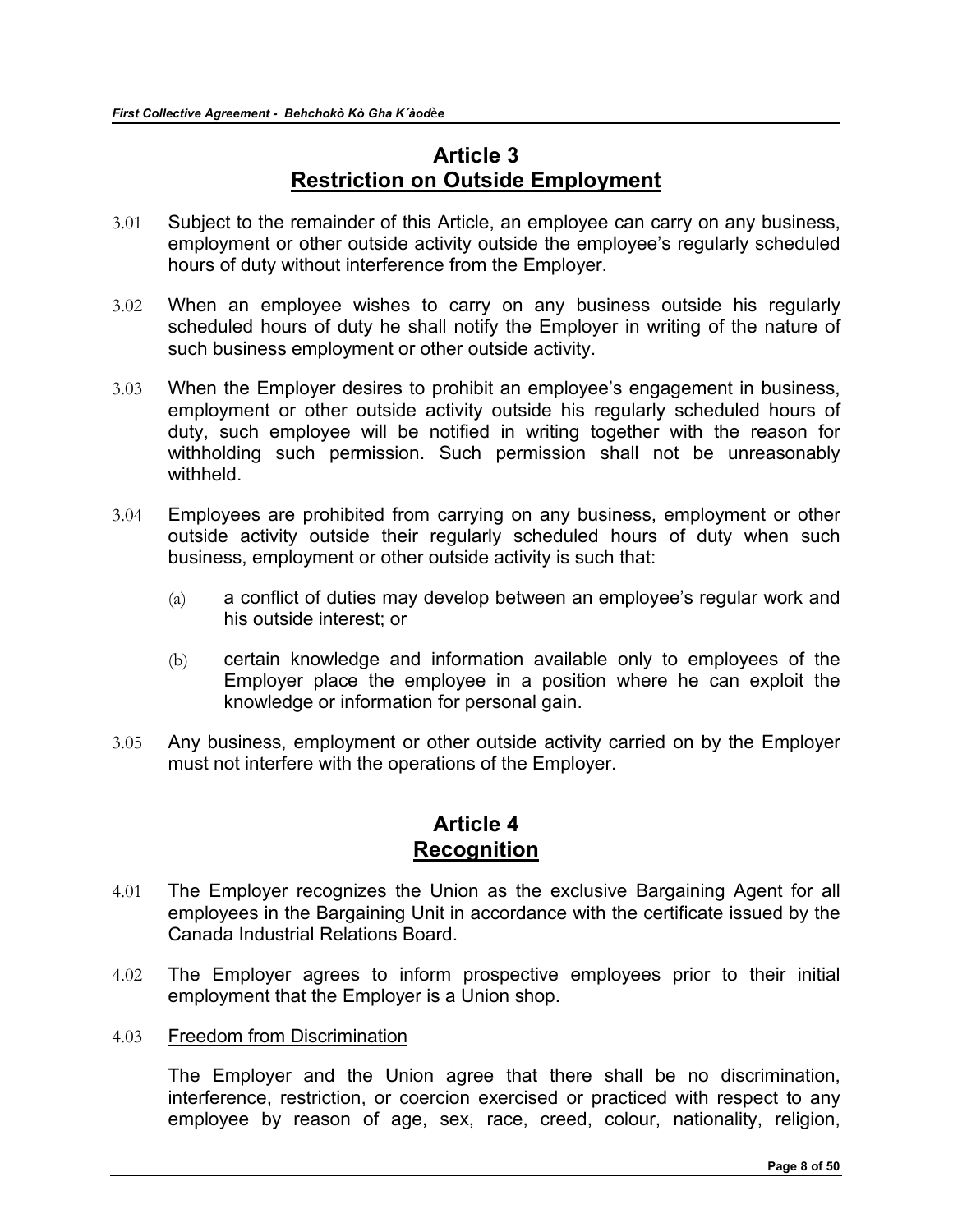ancestry, ethnic origin, place of origin, marital status, gender identity, sexual orientation, family status, family affiliation, political belief, political association, social condition, disability, a conviction for which a pardon has been granted, nor by reason of union membership or activity.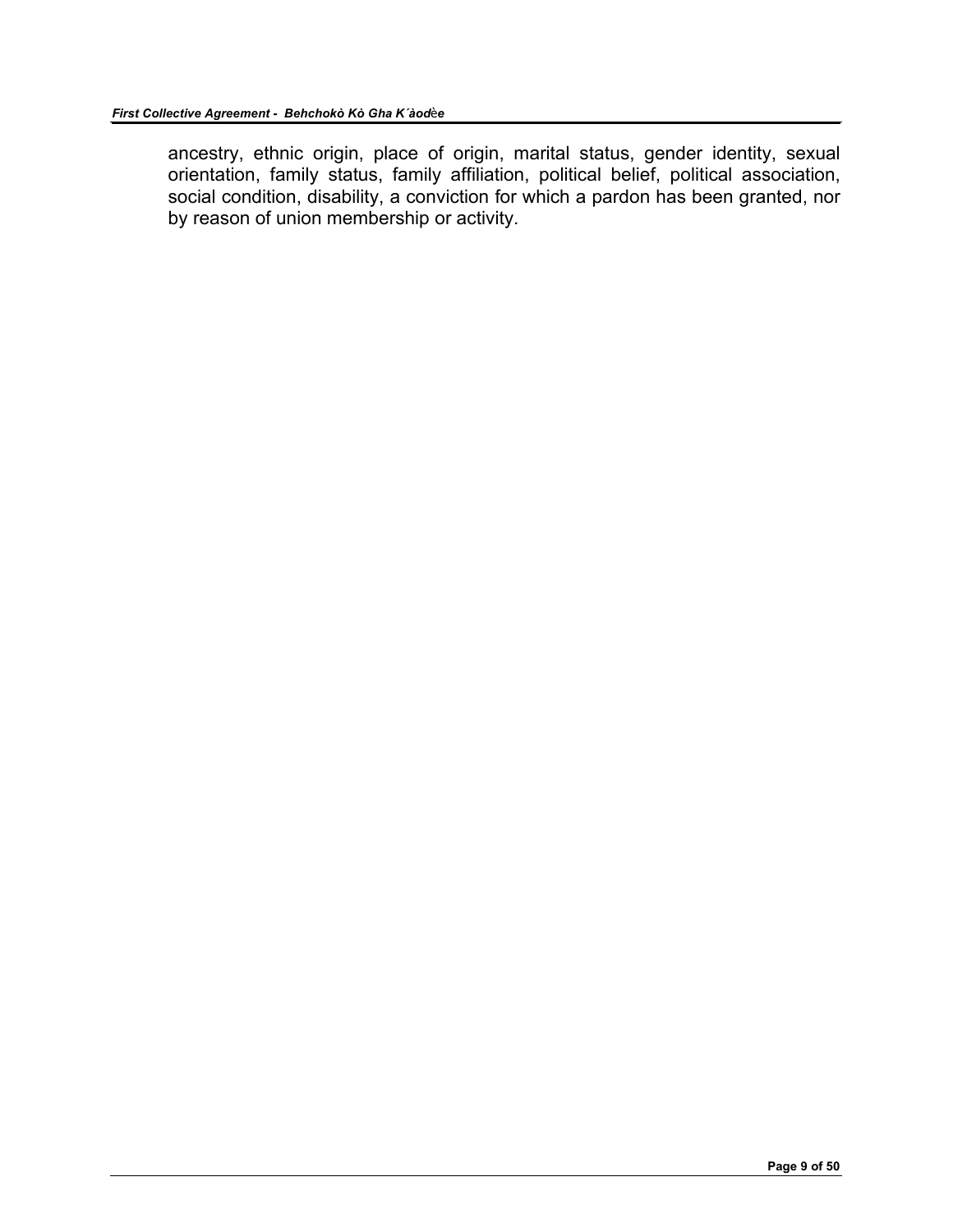- 4.04 Freedom From Harassment
	- (a) "Sexual Harassment" means any conduct, comment, gesture, or contact of a sexual nature:
		- $(i)$  that is likely to cause offence or humiliation to any employee
		- $(iii)$  that might, on reasonable grounds, be perceived by that Employee as placing a condition of a sexual nature on employment or on any opportunity for training or promotion.
	- (b) "Personal Harassment" means any improper behaviour by a person employed that is directed at and offensive to another person employed, and which the first person knew or ought reasonably to have known would be unwelcome. Personal Harassment comprises objectionable conduct, comment or display that demeans, belittles or causes personal humiliation or embarrassment.
- 4.05 Every employee is entitled to employment free of sexual or personal harassment.
- 4.06 The Employer will make every reasonable effort to ensure that no Employee is subjected to sexual or personal harassment.
- 4.07 Freedom from Workplace Violence

"Workplace violence" means any incident in which an employee is abused, threatened or assaulted during the course of his or her employment, and includes but is not limited to all forms of harassment, bullying, intimidation and intrusive behaviours of a physical or emotional nature.

- 4.08 Every employee is entitled to employment free of workplace violence.
- 4.09 The Employer will make every reasonable effort to ensure that no Employee is subjected to workplace violence.

### **Article 5 Application**

- <span id="page-9-0"></span>5.01 The provisions of this Collective Agreement apply to the Union, the employees, and the Employer.
- 5.02 Casual employees shall be entitled to receive Vacation Pay, but no other benefits or allowances.
- 5.03 Term employees shall be entitled to receive the same pay and benefits as a full time or part time employee.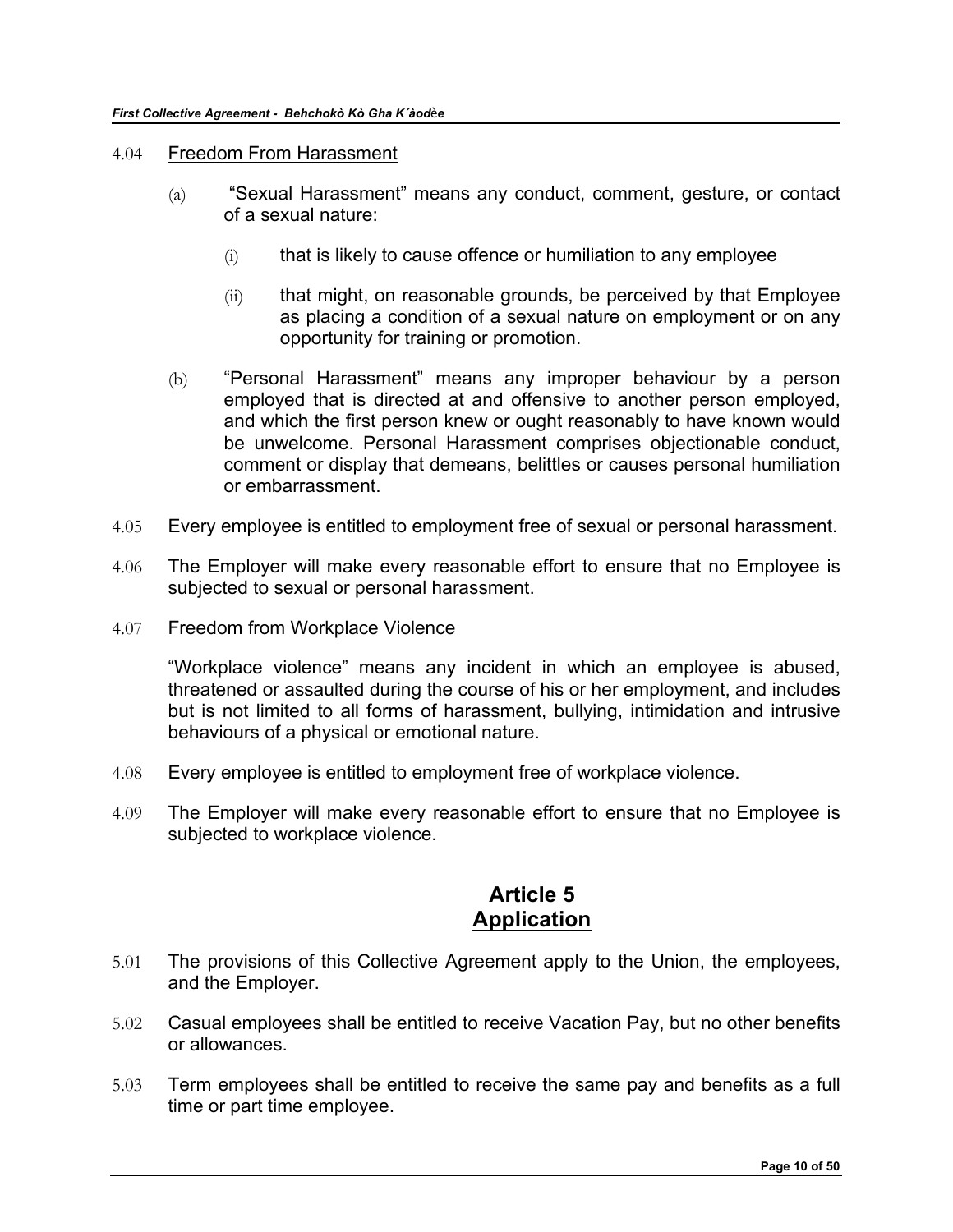- 5.04 Part-time employees shall be entitled to all eligible pay and benefits provided under this Collective Agreement in the same proportion as their weekly hours of work compare to the standard work day, week or month as provided in Appendix A.
- 5.05 The Union and the Employer shall share equally in all costs associated with the printing and distribution of the Collective Agreement. The Union will facilitate said printing.

## **Article 6 Future Legislation**

- <span id="page-10-0"></span>6.01 In the event that any law passed by Parliament, or the Northwest Territories Legislative Assembly renders null and void or alters any provision of this Agreement, the remaining provisions of the Agreement shall remain in effect for the term of the Agreement. When this occurs the Collective Agreement shall be re-opened upon the request of either party and negotiations shall commence with a view to finding an appropriate substitute for the annulled or altered provision.
- 6.02 Conflict of Provisions

Where there is any conflict between the provisions of this Agreement and any policy, direction or other instrument dealing with terms and conditions of employment issued by the Employer, the provisions of this Agreement shall prevail.

### **Article 7 Strikes and Lockouts**

<span id="page-10-1"></span>7.01 There shall be no lockout by the Employer and no strike by the Union or any employee or employees during the term of this Collective Agreement.

# **Article 8 Managerial Responsibilities**

- <span id="page-10-2"></span>8.01 Nothing in this Agreement shall affect the rights of the Employer to manage the business.
- 8.02 Managerial responsibilities or decisions will be carried out or made in a manner that is just, reasonable and non-discriminatory.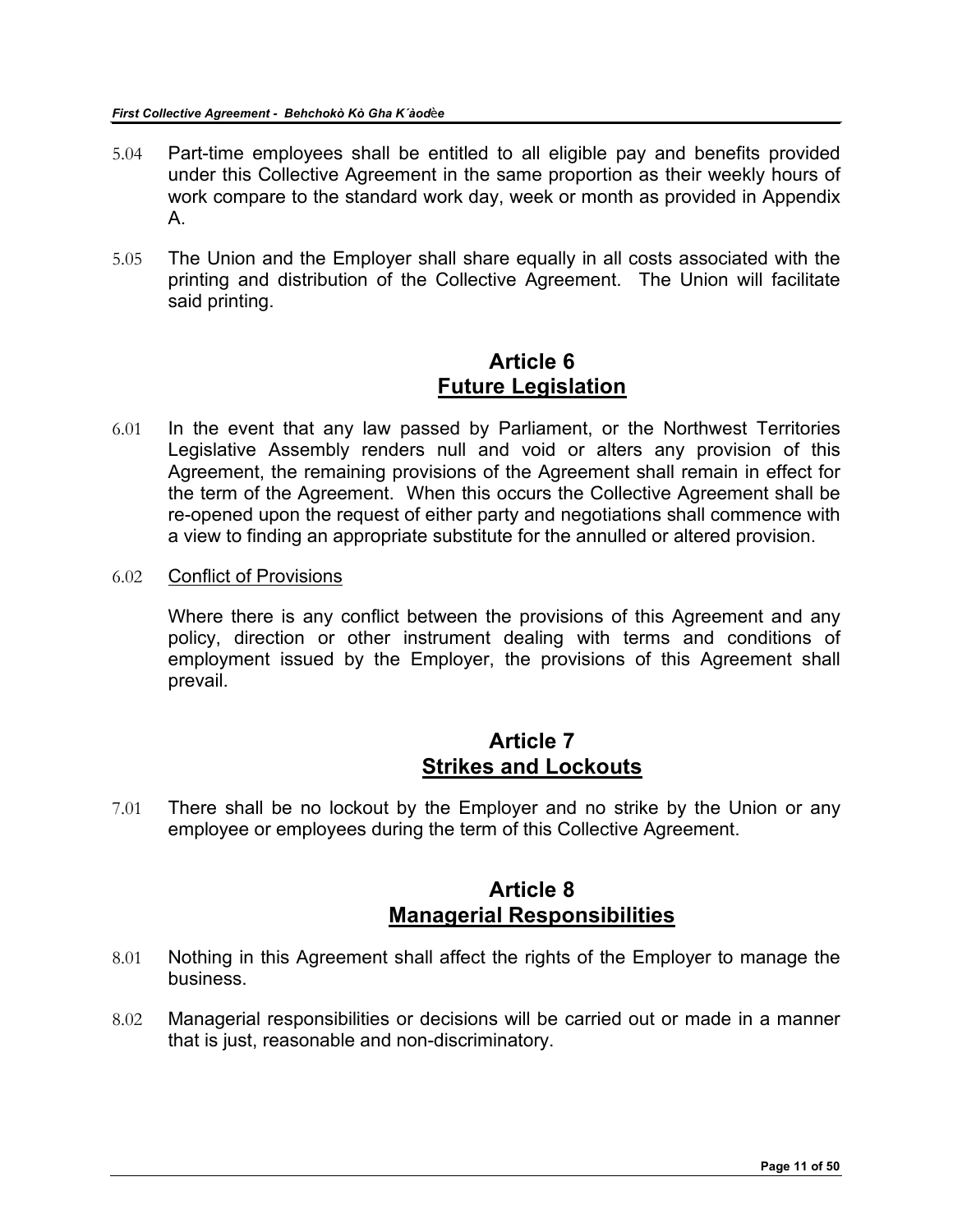### **Article 9 Employer Directives**

<span id="page-11-0"></span>9.01 If the Employer creates a Policy which applies to employees the Employer will provide the union with a copy of that Policy.

## **Article 10 Union Access to Employer Premises**

<span id="page-11-1"></span>10.01 Upon reasonable notice the Employer will permit access to its work premises of an accredited Representative of the Union.

### **Article 11 Appointment of Representatives**

<span id="page-11-2"></span>11.01 The Employer acknowledges the right of the Union to appoint employees as Representatives. The Union will advise the Employer verbally of the names of all Representatives within forty-eight (48) hours of appointment and will confirm the appointment in writing within thirty (30) days.

### **Article 12 Time Off for Union Business**

- <span id="page-11-3"></span>12.01 Arbitration Hearings (Disputes)
	- $(a)$  The Employer will grant leave without pay for up to two (2) employees representing the Union before a conciliation or arbitration hearing.
	- (b) Employee called as a Witness

The Employer will grant leave without pay to an employee called as a witness before an Arbitration hearing and leave with pay to an employee called as a witness by the Union.

#### 12.02 Arbitration Hearing (Grievance)

 $(a)$  The Employer will grant leave without pay to an employee who is a party to the grievance which is before an Arbitration Board to attend the Arbitration Hearing.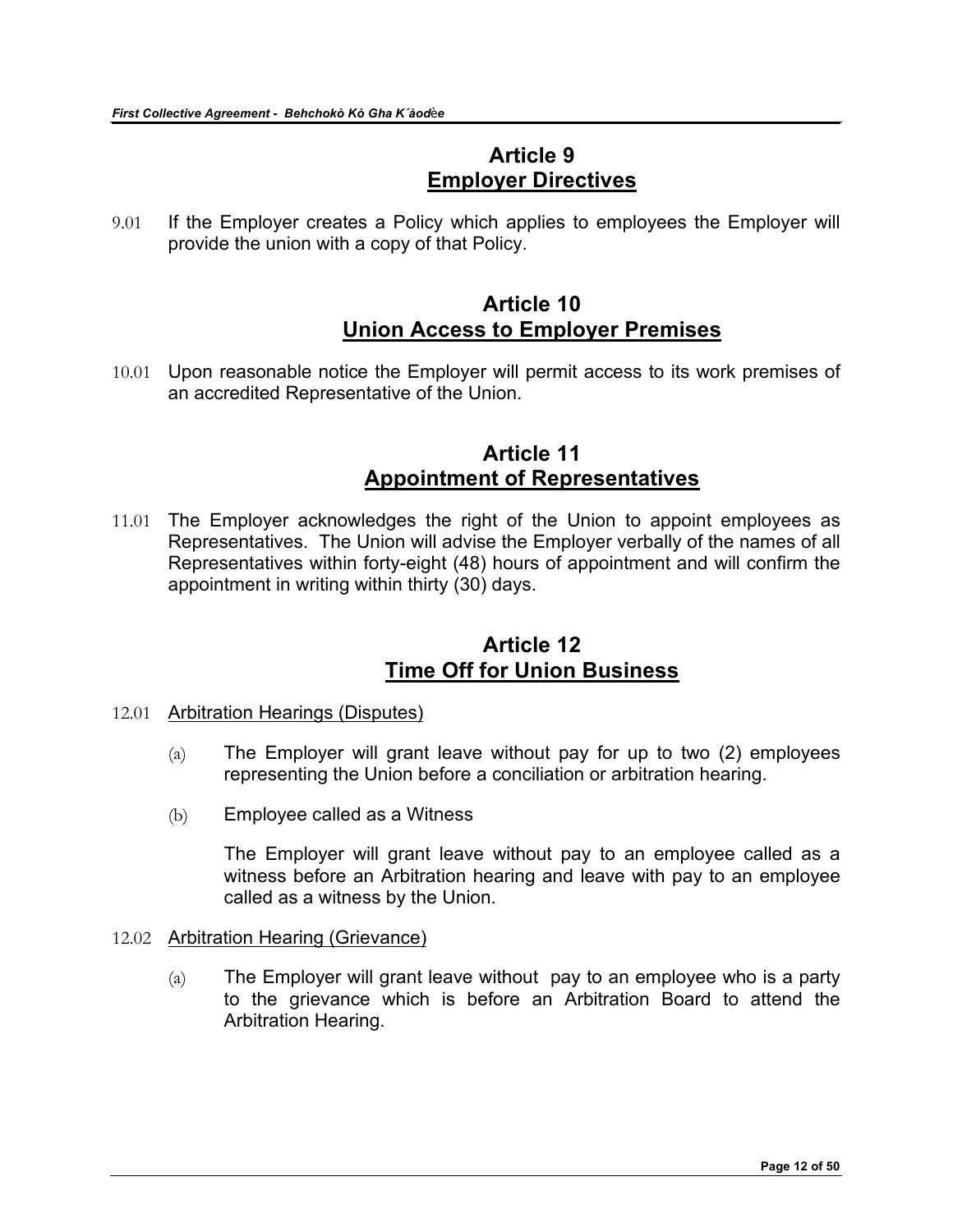(b) Employee who acts as a Representative

The Employer will grant leave without pay to the representative of an employee who is a party to the grievance to attend the arbitration hearing.

(c) Employee called as a Witness

The Employer will grant leave without pay to a witness called by an employee who is a party to the grievance to attend the Arbitration Hearing.

12.03 Subject to operational requirements, where an employee and his Representative are involved in the process of his grievance, they shall be granted reasonable time off with pay.

#### 12.04 Contract Negotiations Meetings

The Employer will grant leave without pay for two (2) employees for the purpose of attending contract negotiations on behalf of the Union for the duration of such negotiations.

12.05 Where an employee is on leave without pay under Article 12.04, the Employer shall continue to pay the employee, and shall invoice the Union for the costs of the employee's absence. The Union shall pay the invoice in a timely manner.

#### 12.06 Employee Organization, Executive Council Meetings, Congress and Convention

Subject to operational requirements the Employer will grant reasonable leave without pay to a maximum of two (2) employees to attend executive council meetings and conventions of the Alliance, the Union of Northern Workers, the Canadian Labour Congress and the N.W.T. Federation of Labour.

#### 12.07 Representatives Training Course

Subject to operational requirements the Employer will grant reasonable leave without pay to a maximum of two (2) employees to undertake union training.

#### 12.08 Leave for Paid Elected Officers

An Employee elected as a full time paid officer of the executive of the Union of Northern Workers or the PSAC shall, upon application and with at least one (1) month notice to the Employer, be granted leave of absence without pay for the term of office. During the leave of absence such Employees shall maintain all rights and benefits accumulated prior to commencement of the leave but shall not accumulate any additional benefits during the leave, unless the parties agree otherwise.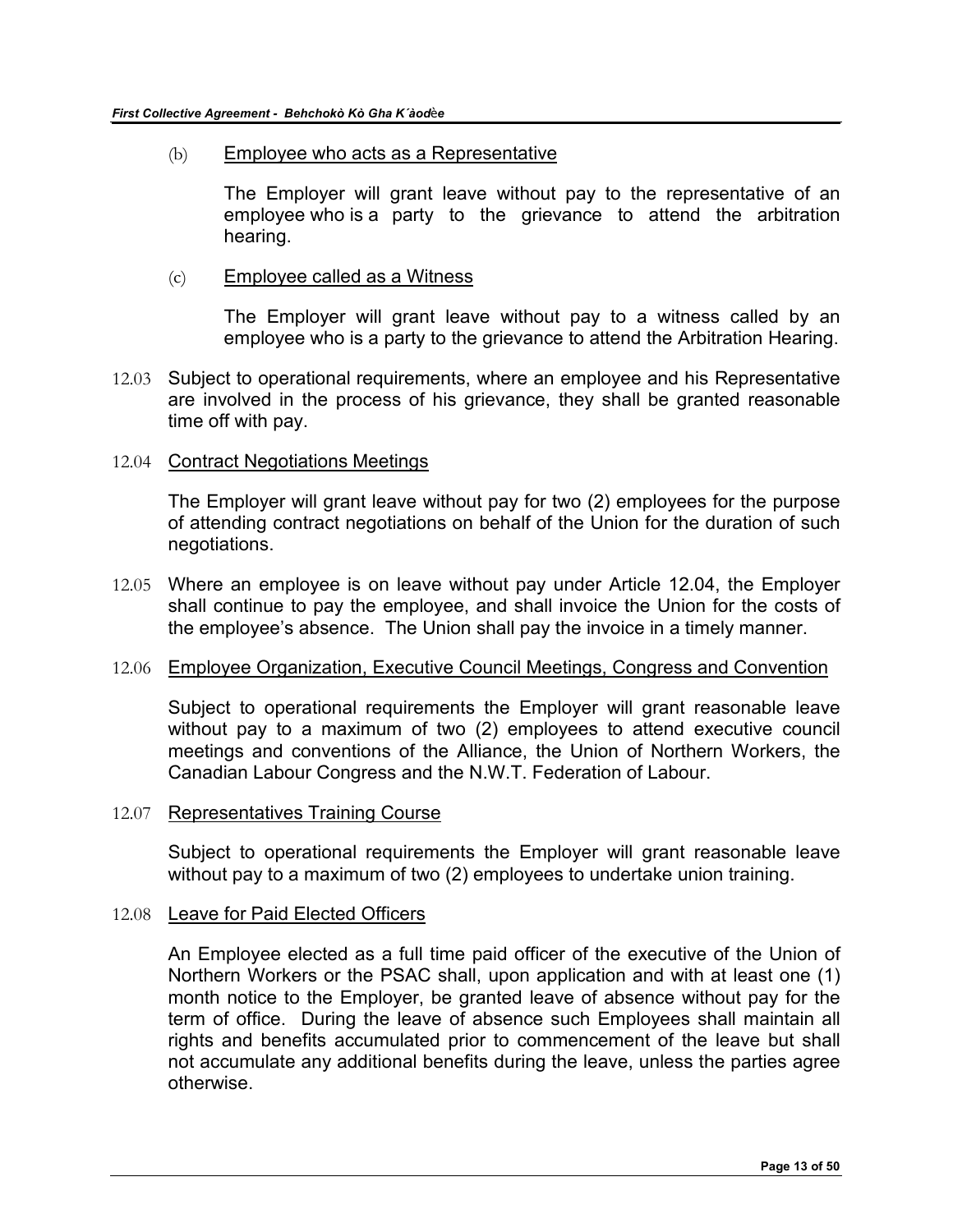- 12.09 Such employees shall advise the Employer as soon as possible when an extension of their leave of absence is applicable due to re-election.
- 12.10 Upon termination of their leave of absence such Employee shall be offered as a minimum the position they held with the Employer before they commenced the leave of absence. The Employer may backfill this position with a term employee for the period of leave.
- 12.11 Notwithstanding Article 12.10, the Employer may make an offer of employment to such an employee to a position inside the Bargaining Unit should such employee bid on a competition and be the successful candidate.
- 12.12 Such employees will retain their seniority but shall not accrue further seniority during their leave of absence.

### **Article 13 Membership Fees**

- <span id="page-13-0"></span>13.01 The Employer will, as a condition of employment, deduct an amount equal to the amount of Membership Fees from the pay of all employees.
- 13.02 The Union shall inform the Employer in writing of the Membership Fees to be deducted for each employee.
- 13.03 For the purpose of applying Clause 13.01, deductions from pay for each employee will occur on a bi-weekly basis.
- 13.04 For the duration of this Agreement no employee organization, other than the Union, shall be permitted to have Membership Fees deducted by the Employer from the pay of the employees in the Bargaining Unit.
- 13.05 The amounts deducted in accordance with Clause 13.01 shall be remitted to the Comptroller of the Alliance by cheque within a reasonable period of time after deductions are made and shall be accompanied by particulars identifying each employee and the deductions made on his behalf.
- 13.06 The Employer shall make deductions for other purposes upon the written request of the employee.
- 13.07 The Union agrees to indemnify and save the Employer harmless against any claim or liability arising out of the application of this article except for any claim or liability arising out of an error committed by the Employer.
- 13.08 The Employer agrees to identify annually on each employee's T-4 slip the total amount of Membership Fees deducted for the preceding year.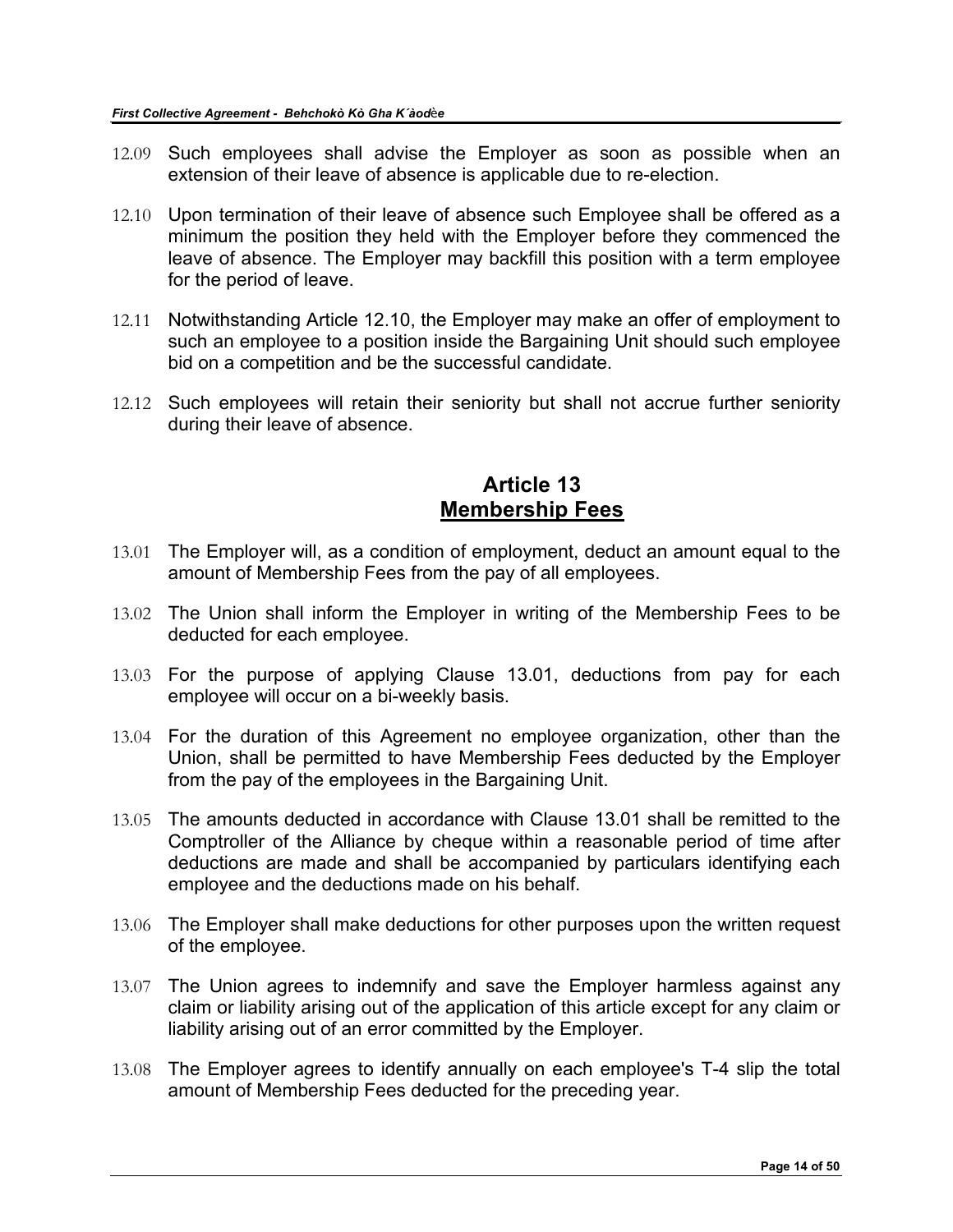# **Article 14 Information**

<span id="page-14-0"></span>14.01 The Employer agrees to provide the Union on a monthly basis, with information concerning the identification of each member in the Bargaining Unit. This information shall include the name and job classification of all employees in the Bargaining Unit.

The Employer shall indicate which employees have been hired or transferred and those employees whose employment has been terminated during the period reported.

- 14.02 The Employer shall provide each employee with a copy of this Collective Agreement.
- 14.03 The Employer agrees to provide each new member of the Bargaining Unit with a copy of this Collective Agreement upon his appointment.
- 14.04 The Employer shall notify the Union of all newly created classifications including its designation as to whether it is within or outside of the Bargaining Unit.

# **Article 15 Seniority**

- <span id="page-14-1"></span>15.01 Seniority is defined as the length of continuous service with the Employer, and shall be applied on a bargaining unit wide basis.
- 15.02 Newly hired employee shall be on probation for a period of six (6) months. During the probationary period, the employee shall be entitled to all rights and benefits of this Agreement except Seniority Rights. After successful completion of the probationary period the employee shall be granted seniority retroactive to the date of hire.
- 15.03 The Employer shall maintain a seniority list showing the date upon which each employee's service commenced. The seniority list shall be kept up-to-date, a copy of which shall be posted on the bulletin board, and shall be sent to the union every six (6) months.
- 15.04 An employee shall lose all seniority and shall be considered terminated in the following circumstances:
	- (a) where the employee has abandoned his position;
	- (b) twelve months after the date upon which the employee became a Lay-off; and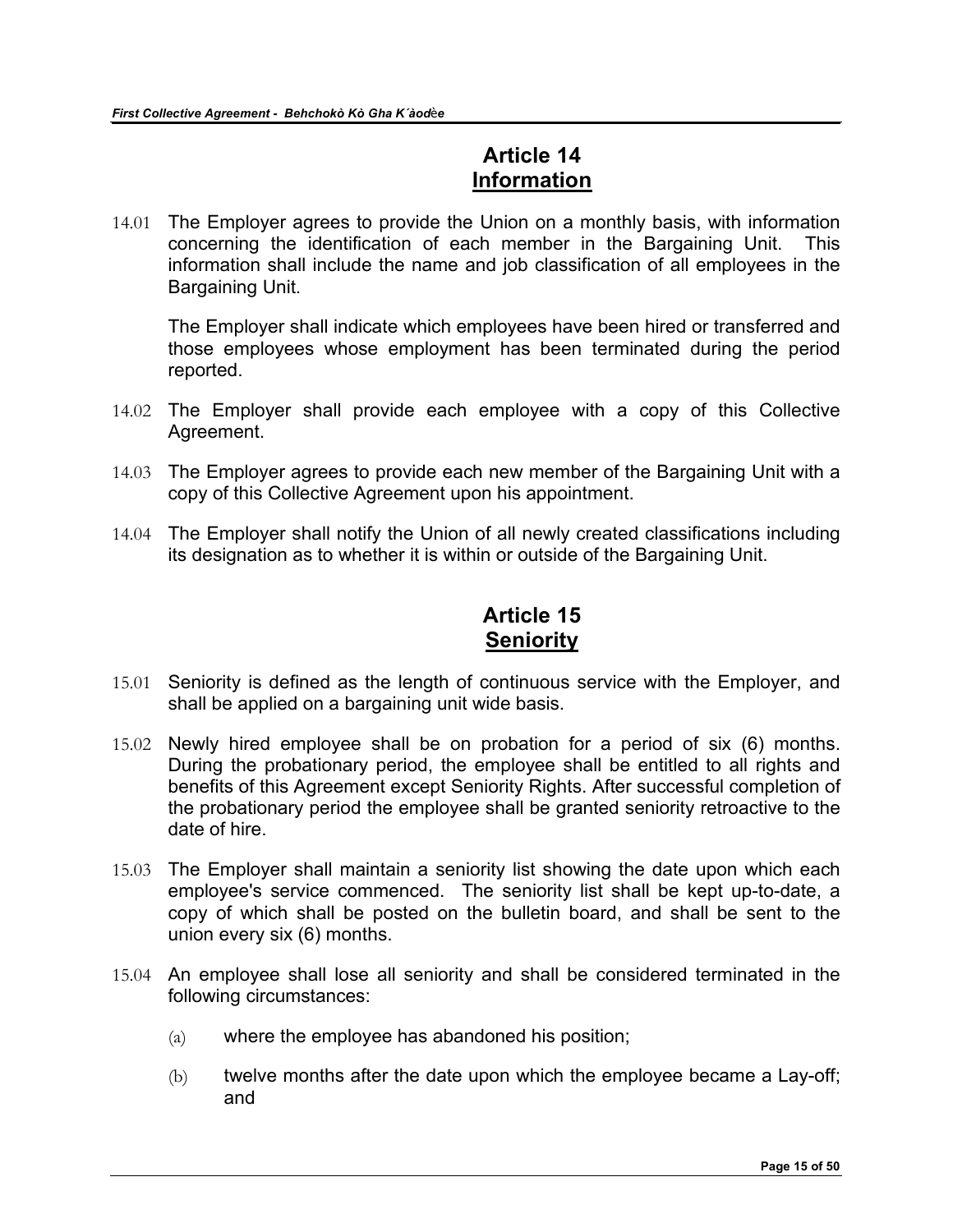(c) where an employee fails to return to work within 10 working days of receipt of notice of recall from Lay-off in accordance with Article 33.05.

### **Article 16 Provision of Bulletin Board Space and Other Facilities**

- <span id="page-15-0"></span>16.01 The Employer shall provide bulletin board space in its office and shop clearly identified for exclusive Union use.
- 16.02 Subject to operational requirements the Employer may make available to the Union and the members of the Bargaining Unit a suitable meeting room to be used from time to time for the business relating to the Bargaining Unit.

### **Article 17 Designated Paid Holidays**

- <span id="page-15-1"></span>17.01 The following days are Designated Paid Holidays for employees covered by this Collective Agreement:
	- (a) New Year's Day;
	- (b) Good Friday;
	- (c) Easter Monday;
	- (d) Victoria Day;
	- (e) National Aboriginal Day;
	- (f) Canada Day;
	- $(g)$  the first Monday in August, or another day fixed by Order of the Commissioner;
	- (h) Labour Day;
	- (i) Thanksgiving Day;
	- (j) Remembrance Day;
	- (k) Christmas Day;
	- (l) Boxing Day; and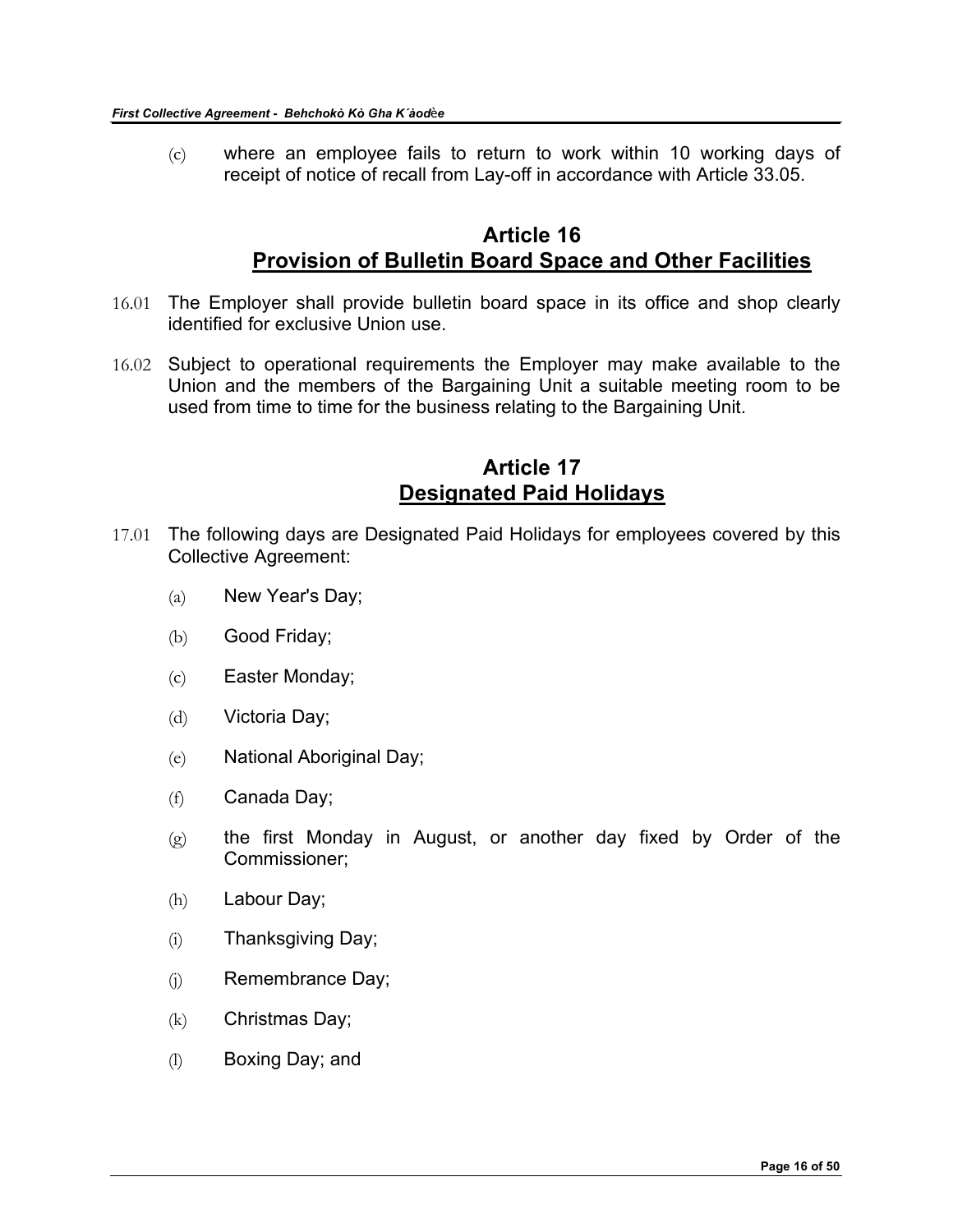(m) one additional day if proclaimed by an Act of Parliament as a National Holiday or proclaimed by the Chief of Behchokò.

#### 17.02 Entitlement and Absent without Cause

No employee is entitled to be paid in respect of a Designated Paid Holiday on which he does not work:

- (a) where he has not worked for his Employer a total of thirty days during the preceding twelve months.
- (b) where he did not report for work on that day after having been called to work on that day; or
- (c) where, without the consent of his Employer, he has not reported for work on either his last regular working day preceding or following the Designated Paid Holiday.

#### 17.03 Designated Paid Holiday Falling on a Day of Rest

When a Designated Paid Holiday coincides with an employee's day of rest, the Designated Paid Holiday shall be moved to the employee's first working day following his day of rest, unless the Employer and employee mutually decide on a different date.

- 17.04 When a Designated Paid Holiday for an employee is moved to another day under the provisions of Clause 17.03:
	- (a) work performed by an employee on the day from which the Designated Paid Holiday was moved shall be considered as work performed on a day of rest; and
	- (b) work performed by an employee on the day to which the Designated Paid Holiday was moved, shall be considered as work performed on a Designated Paid Holiday.
- 17.05 When the Employer requires an employee to work on a Designated Paid Holiday as part of his regularly scheduled hours of duty or as overtime when he is not scheduled to work he shall be paid in addition to the pay that he would have been granted had he not worked on the Designated Paid Holiday twice (2X) his hourly rate for all hours worked.
- 17.06 Where a day that is a Designated Paid Holiday for an employee falls within a period of leave with pay, the Designated Paid Holiday shall not count as a day of leave.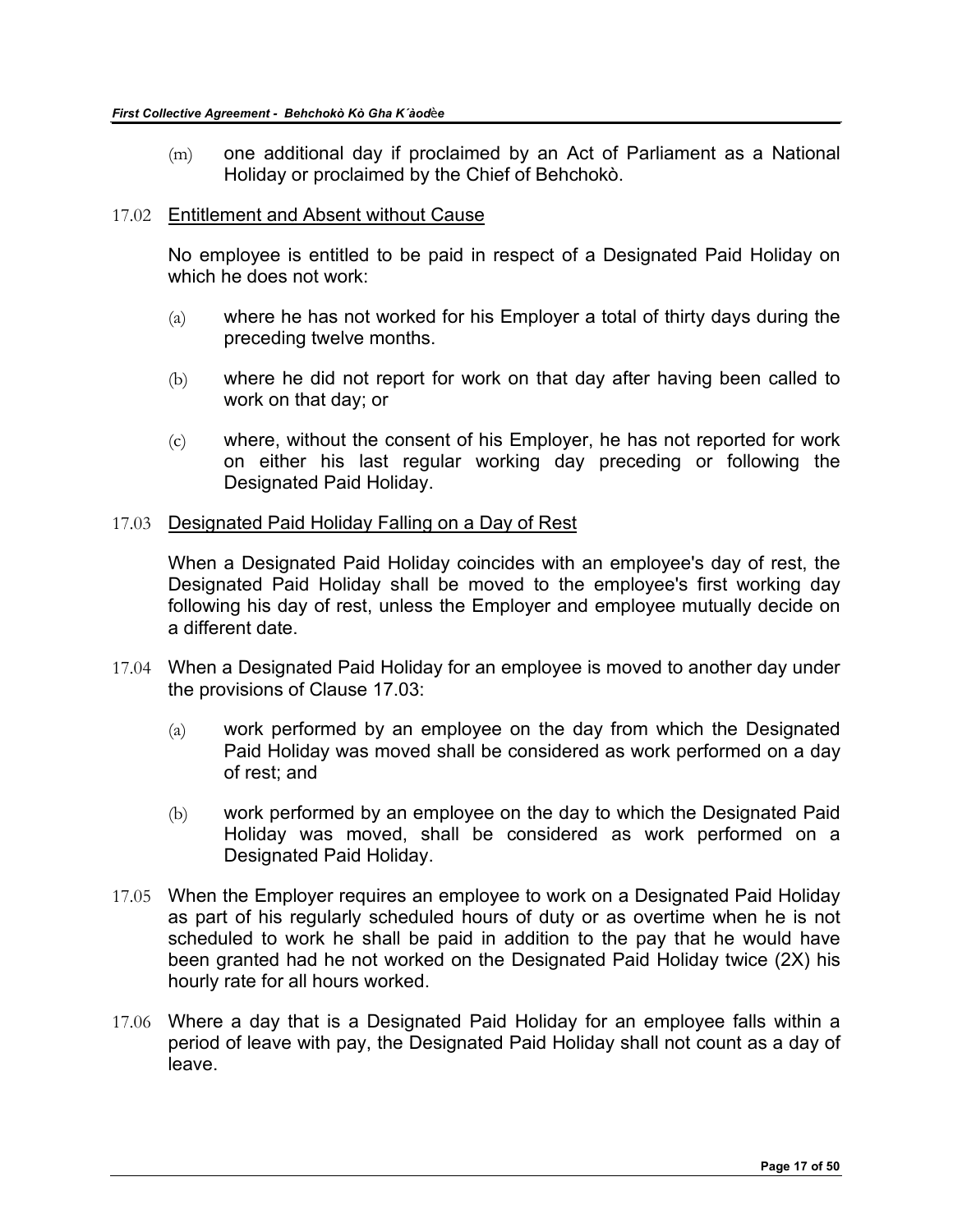## **Article 18 Leave – General**

- <span id="page-17-0"></span>18.01 When the employment of an employee who has been granted more vacation, sick leave or special leave with pay than he has earned dies the employee shall be considered to have earned that amount of leave with pay granted to him.
- 18.02 During the month of May in each year the Employer shall inform each employee in the Bargaining Unit in writing of the balance of his special, sick and vacation leave credits as of the 31st day of March.
- 18.03 At the end of the fiscal year, an employee's entitlement to vacation leave with pay shall be recorded as actual days and a part day will be recorded as actual hours of entitlement.
- 18.04 When the Employer rejects an employee's application for leave, upon request the detailed reasons for the rejection shall be provided to the employee in writing.
- 18.05 An employee shall provide one (1) week advance notice except in extenuating circumstances for leave of five (5) working days or more. An employee's request for leave shall be responded to by Employer within one (1) week, unless for extenuating circumstances the Employer was unable to respond within the one (1) week time period.
- 18.06 Notwithstanding any provisions for leave in this Agreement, employees may request and the Employer may grant leave of absence with or without pay in emergency or unusual situations. Such requests shall not be unreasonably denies.
- 18.07 An employee who is on leave of absence without pay is not entitled to receive any pay or allowances for the period of leave without pay, unless this Agreement specifically provides otherwise. When an employee is entitled to an allowance and is granted leave with pay, he is entitled during his period of leave with pay to continue to receive the allowance.
- 18.08 The Employer will respond to leave requests in a timely fashion.

### **Article 19 Vacation Leave**

- <span id="page-17-1"></span>19.01 Accumulation of Vacation Leave
	- (a) For each month of a fiscal year in which an employee receives ten (10) days pay, he shall earn vacation leave at the following rates: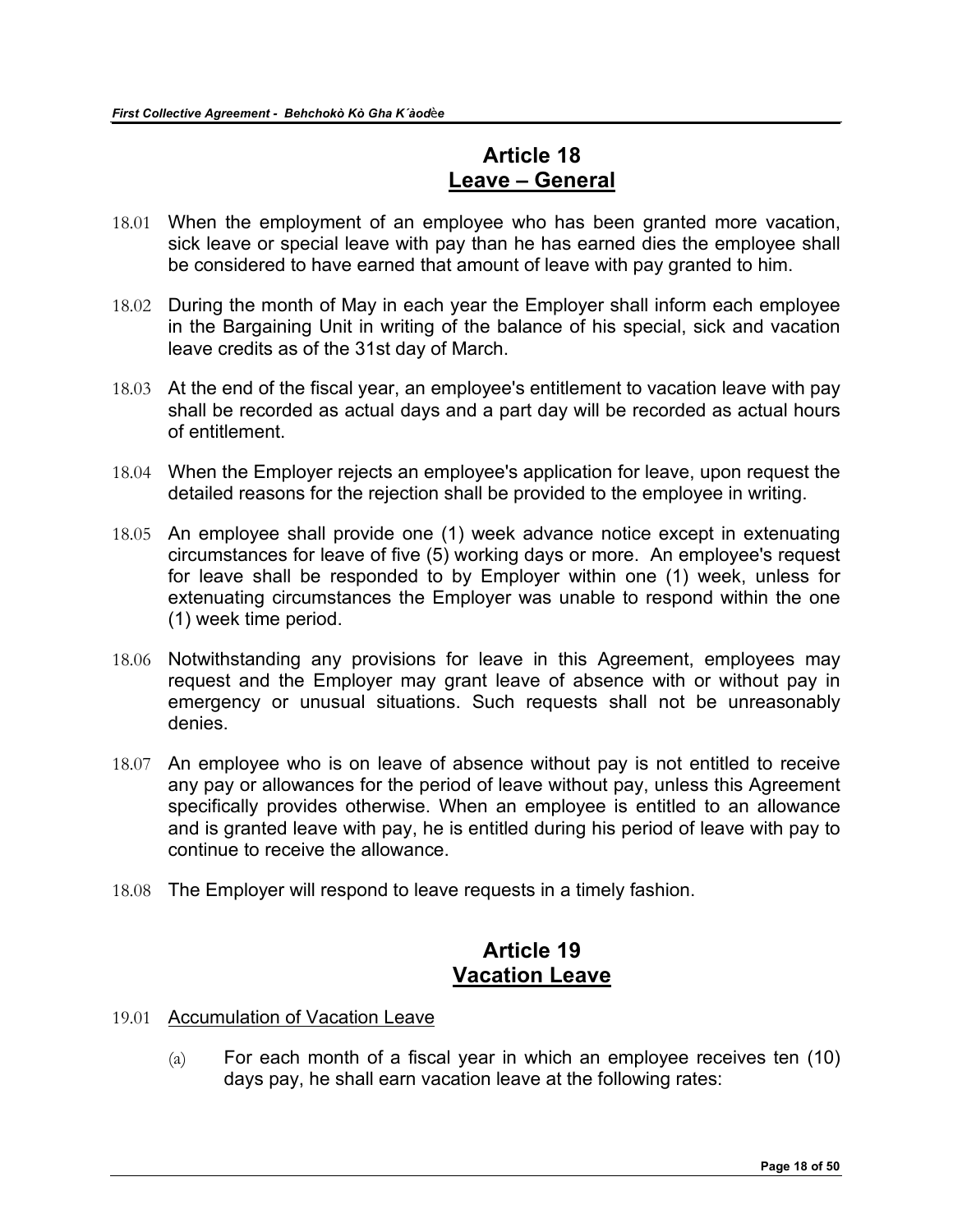- $(i)$  one decimal three seven five  $(1.375)$  days each month until the month in which the anniversary of the second (2nd) year of continuous service is completed.
- $(iii)$  one decimal seven nine (1.79) days each month commencing in the month after completion of two (2) years of continuous service and ending in the month that seven (7) years of continuous service is completed.
- $(iii)$  two decimal zero eight  $(2.08)$  days each month commencing in the month after completion of seven (7) years of continuous service.
- $(iv)$  two decimal five (2.5) days each month commencing in the month after completion of fifteen (15) years of continuous service.
- $(v)$  two decimal nine two (2.92) days each month commencing in the month after completion of twenty (20) years of continuous service.
- (b) Part time employees shall receive vacation pay based on length of service as indicated in (1) above prorated to the number of hours worked as compared to a full time employee.
- 19.02 Granting of Vacation Leave
	- $(a)$  In granting vacation leave with pay to an employee, the Employer shall make every reasonable effort to:
		- (i) schedule vacation leave for all employees in the fiscal year in which it is earned;
		- (ii) not recall an employee to duty after he has proceeded on vacation leave;
		- (iii) grant the employee his vacation leave during the fiscal year in which it is earned at a time specified by him;
		- $(iv)$  to grant the employee vacation up to four  $(4)$  consecutive weeks depending upon his vacation entitlement when so requested by the employee;
		- $(v)$  to grant the employees their vacation leave preference and, where as between two or more employees who expressed a preference for the same period of vacation leave, seniority will prevail;
	- (b) All requests for vacation leave will be made in writing.
- 19.03 Where in respect of any period of vacation leave, an employee: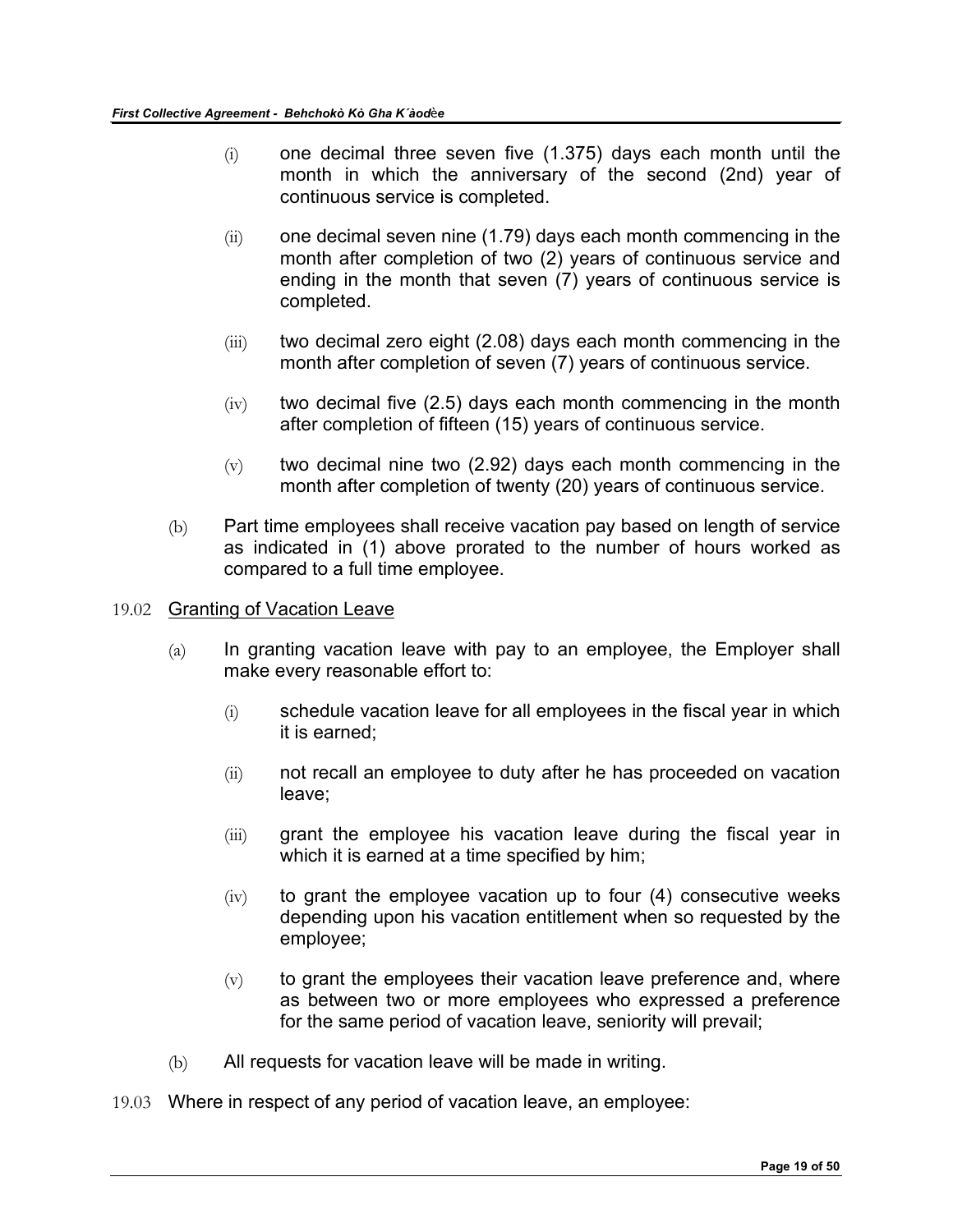- $(a)$  is granted special leave, when there is a death in his immediate family as defined in Article 20; or
- (b) is granted special leave with pay because of illness in the immediate family as defined in Article 20; or
- $(c)$  is granted sick leave on production of a medical certificate;

the period of vacation leave so displaced shall either be added to the vacation period if requested by the employee (subject to 19.02 (a) above) or reinstated for use at a later date.

- 19.04 Employees are not permitted to carry over more vacation credits than can be earned in one (1) fiscal year. Vacation leave credits exceeding one (1) year's entitlement will be liquidated in the month of June in each year.
- 19.05 Winter Bonus Days
	- $(a)$  An employee who has requested and is granted annual leave between October 1st and April  $30<sup>th</sup>$  of any year shall, in addition to her vacation leave entitlement, receive one (1) day of extra leave for each five (5) consecutive days of annual leave that he liquidates within the above days up to a maximum of three (3) days.
	- (b) In cases where a designated paid holiday falls within the period of vacation leave, it shall be considered as a day of liquidated leave for determining the entitlement of winter bonus days.

### **Article 20 Special Leave**

- <span id="page-19-0"></span>20.01 An employee shall earn special leave credits, to a maximum of twenty five (25) days at the following rates:
	- $(a)$  one-half  $(\frac{1}{2})$  day for each calendar month in which he received pay for at least ten (10) days, or
	- $(b)$  one-quarter  $(\frac{1}{4})$  day for each calendar month in which he received pay for less than ten (10) days.

As credits are used, they may be earned up to the maximum.

20.02 The Employer shall grant special leave earned with pay for a period of up to five (5) consecutive working days when there is a death in the employee's immediate family (father, mother, brother, sister, spouse, common law spouse, child, stepchild, adopted child, father-in-law, mother-in-law, son-in-law, daughter-in-law,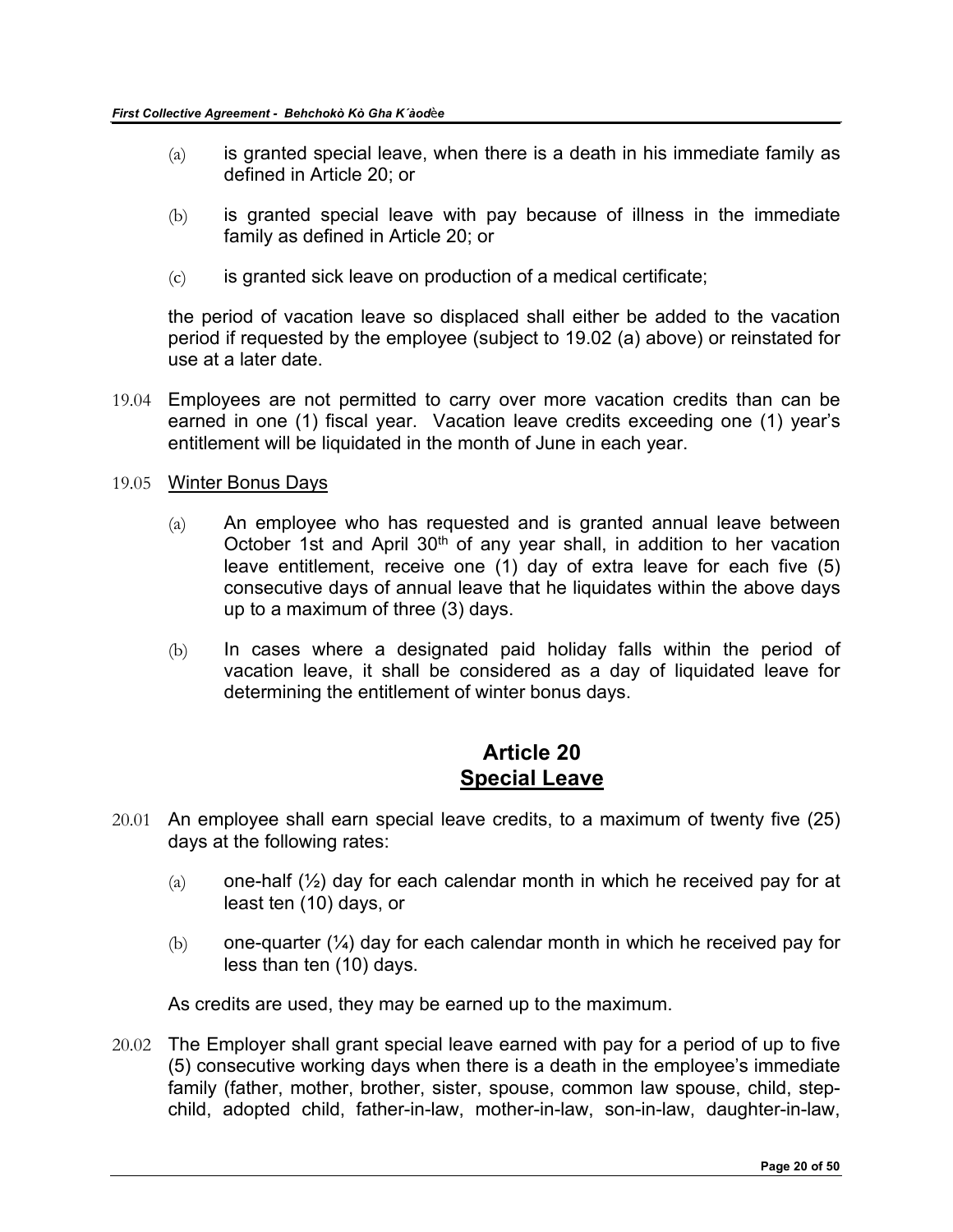and any relative permanently residing in the employee's household or with whom the employee permanently resides).

- 20.03 The Employer shall grant special leave earned with pay for a period of up to three (3) consecutive working days when there is a death of the employee's aunt or uncle.
- 20.04 The Employer shall grant special leave earned with pay for a period of up to three (3) consecutive working days when the
	- (a) employee's spouse or
	- (b) employee's children

who live with the employee are ill.

- (c) The Employer may grant an employee special leave with pay for a period of up to three (3) consecutive working days:
	- (i) where special circumstances not directly attributable to the employee prevent his reporting to duty, including;
		- 1) serious household or domestic emergencies;
		- 2) a general transportation tie up caused by weather;
		- 3) a serious community emergency where the employee is required to render assistance.
- 20.05 An employee shall be granted special leave with pay up to a maximum of two (2) working days on the occasion of
	- $(a)$  the birth or adoption of the employee's child; or
	- (b) when the employee is to be married.

This leave may be taken at separate times.

20.06 Advance of Credits

Where an employee has insufficient credits to permit the granting of special leave within the meaning of this Article, leave up to a maximum of five (5) days, may be granted at the discretion of the Employer, subject to the deduction of such advance leave from any special leave credits subsequently earned.

20.07 Casual Leave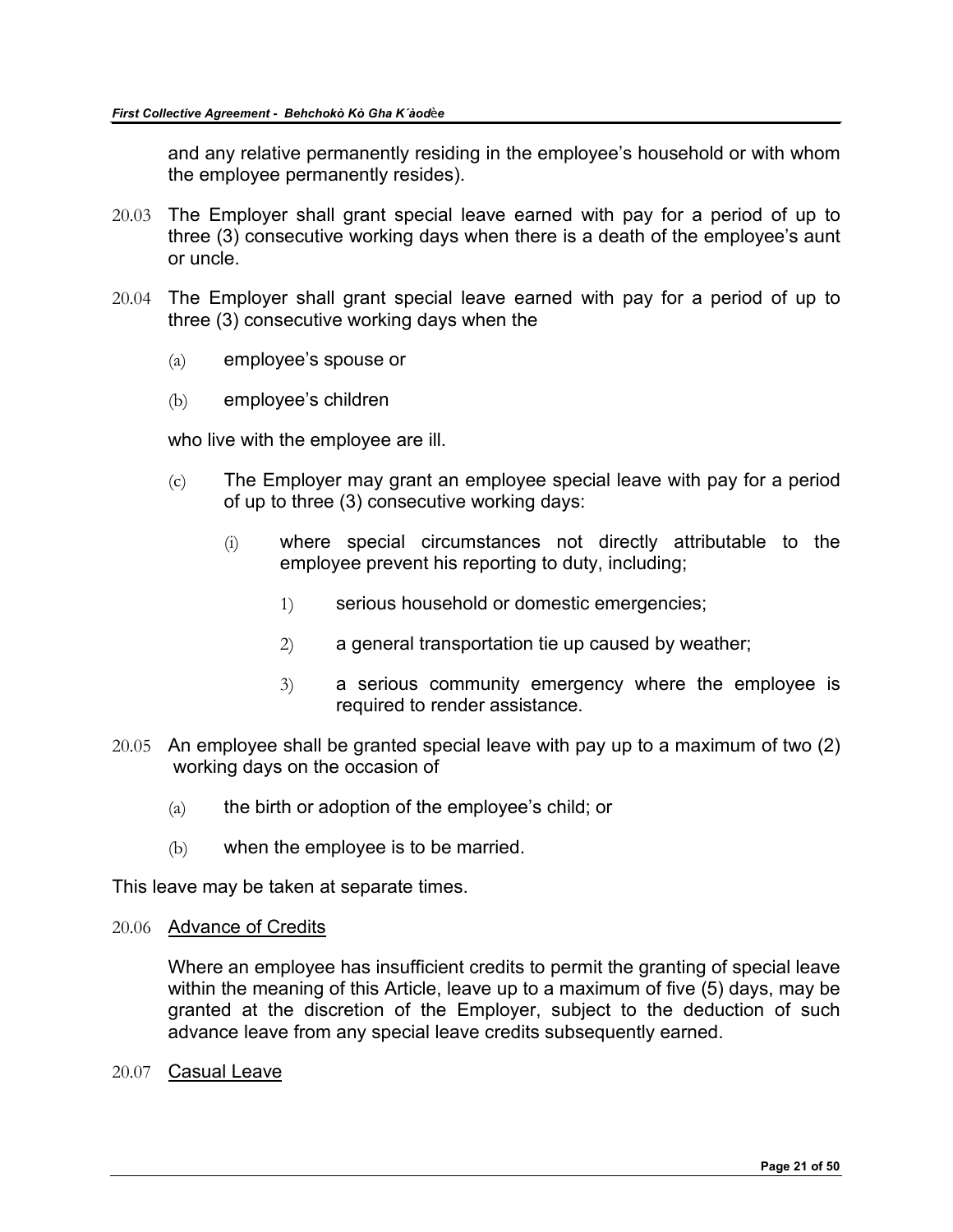Employees shall be granted casual leave with pay to a maximum of three (3) hours for local medical, dental, and legal appointments, provided that the appointments cannot be scheduled outside of working hours. Casual leave shall be granted for the length of the appointment and travel if the appointment is outside of Behchokò. The Employee shall return to work at the end of their appointment as soon as reasonably practicable.

- 20.08 Employee's will be allowed up to one (1) hour of leave if required for the purpose of voting in any Federal or Territorial election.
- 20.09 Community Hunting Leave

Subject to operational requirements, special leave with pay to a maximum of three (3) days per year may be granted on short notice to an employee in order to participate in community hunting activities. Such leave shall not be unreasonably denied.

When such leave is granted, a minimum staffing level of three maintenance employees, one of which being the Foreman or Acting Foreman, shall be maintained.

### **Article 21 Sick Leave**

- <span id="page-21-0"></span>21.01 Employees will be eligible for paid sick leave providing the employee reports sickness within two (2) hours of having to report to work to the Manager.
- 21.02 Employees must sign a statement, for any sick leave claimed, stating that because of illness or injury he was unable to perform his duties.
- 21.03 All sick leave shall be approved by the Manager.
- 21.04 Sick leave cannot be converted to any other type of leave or pay.
- 21.05 Employees are not eligible for sick leave with pay for any period during which he is on leave of absence without pay or under suspension.
- 21.06 Credits

An employee shall earn sick leave credits at the rate of one and a quarter  $(1\frac{1}{4})$ days for each calendar month for which he receives pay for at least ten (10) days.

21.07 All absences on account of illness on a normal working day (exclusive of designated holidays) shall be charged against an employee's accumulated sick leave credits.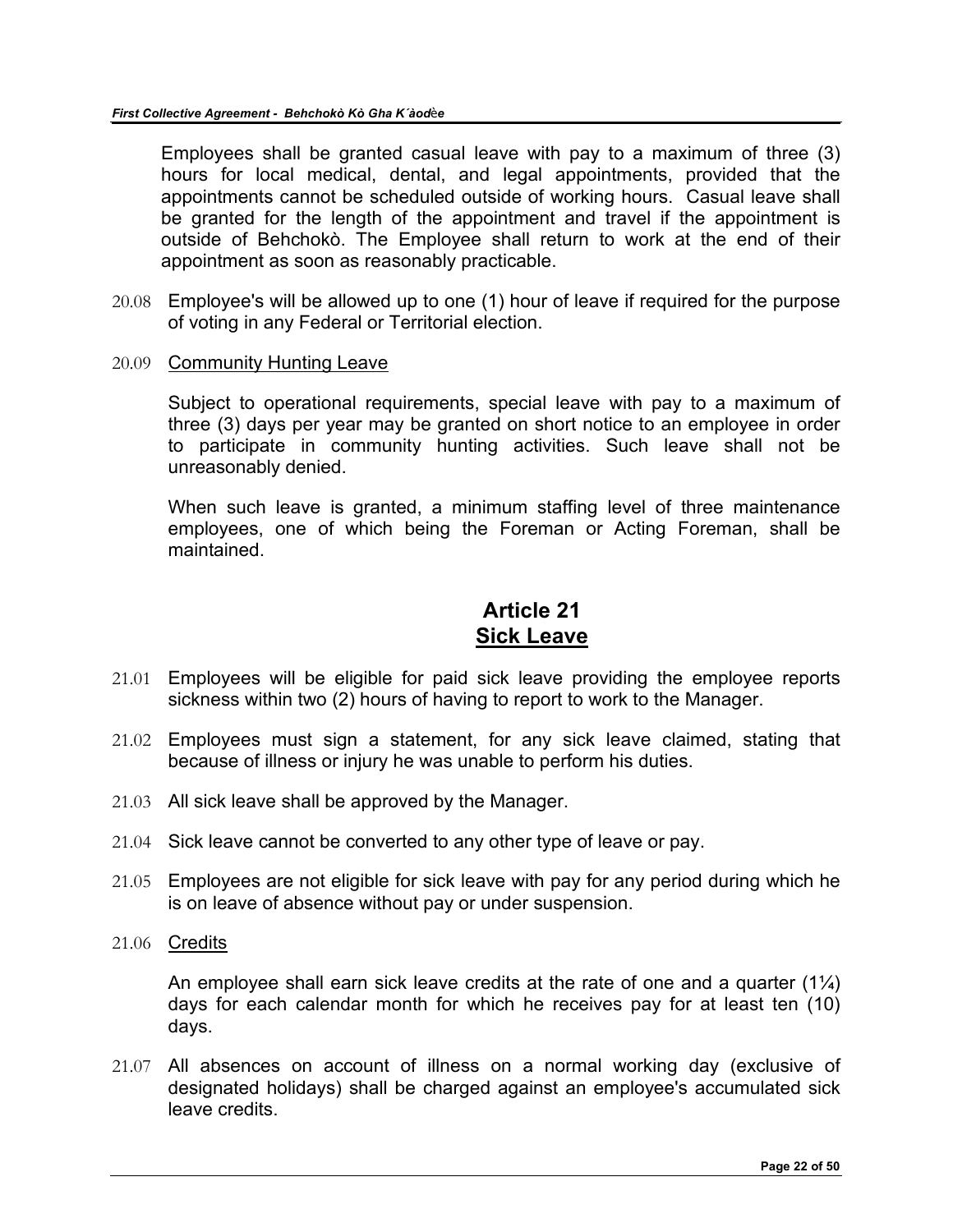- 21.08 In circumstances where sick leave would be authorized but the employee has insufficient or no sick leave credits, at the sole discretion of the Employer he may be granted sick leave in advance to a limit of five (5) days which shall be charged against future credits as earned. If the employee dies before authorized unearned sick leave has been liquidated, no recovery shall be made from the employee's estate. Sick leave advances will not be granted to probationary employees.
- 21.09 Upon request of the Employer, an employee will provide a note from a qualified medical or nursing practitioner certifying that such employee is unable to carry out his duties due to illness.. This note will only be requested if the period of illness is for three (3) consecutive working days or after a total of nine (9) days sick leave has been taken in a fiscal year.
- 21.10 When an employee is granted sick leave with pay and injury-on-duty leave is subsequently approved for a concurrent period, there shall be no charge against his sick leave credits for the period of concurrency.
- 21.11 Travel Time

Every employee who is proceeding to a medical center under the provisions of this Article with the approval of the Employer will be granted sick leave for the lesser of three (3) days or the actual time taken to travel from Behchokò to the medical centre outside of Behchokò and return.

# **Article 22 Other Types of Leave**

#### <span id="page-22-0"></span>22.01 Court Leave

Leave of absence with pay shall be given to every employee other than employees on leave of absence without pay, laid off or on suspension who is required:

- $(a)$  to serve on a jury and the jury selection process; or
- (b) by subpoena or summons to attend as a witness in any proceeding held:
	- $(i)$  in or under the authority of a court of justice or before a grand jury;
	- (ii) before a court, judge, justice, magistrate, or coroner;
	- (iii) before the Senate or House of Commons of Canada, or a committee of the Senate or House of Commons, otherwise than in the performance of the duties of his position;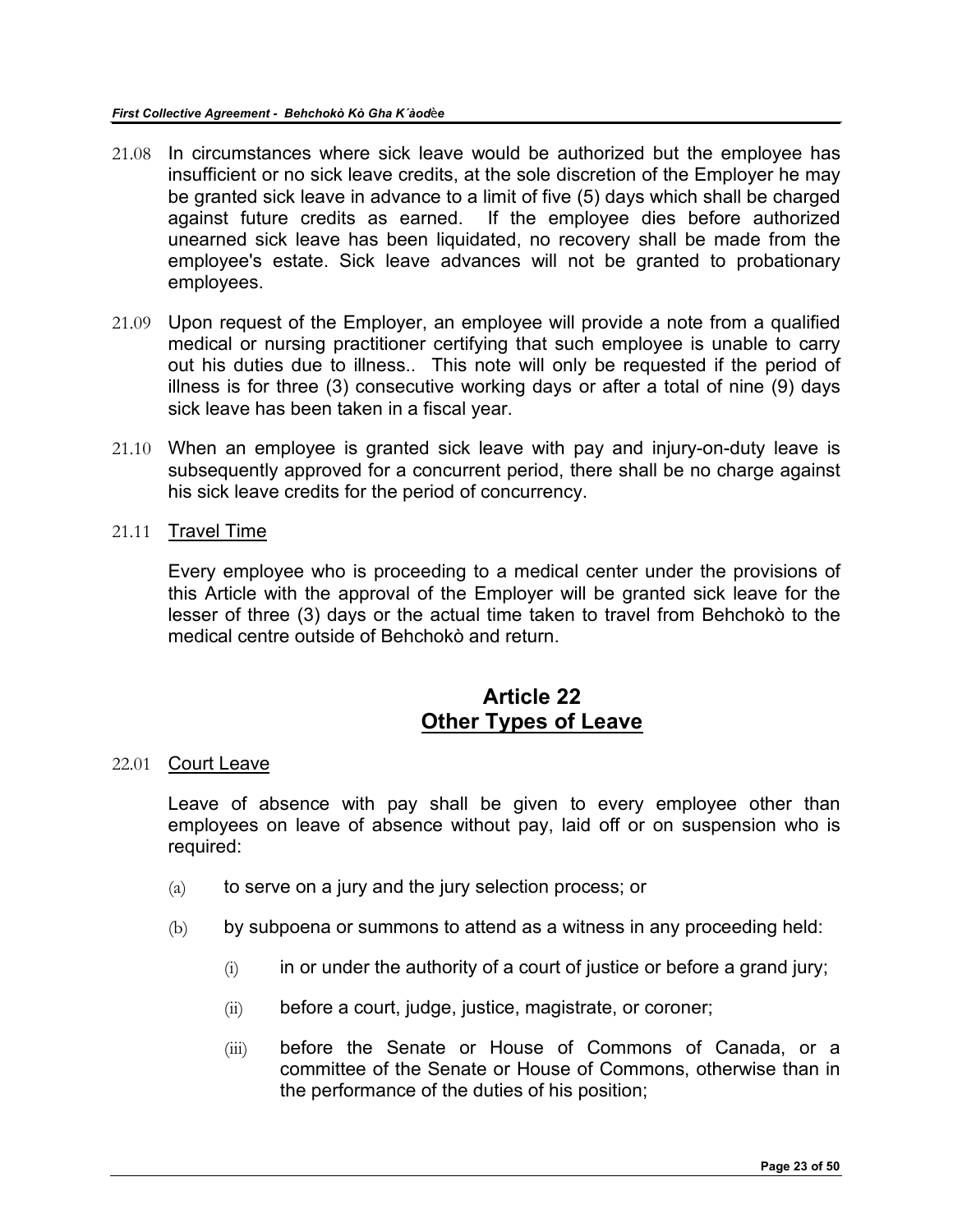- (iv) before a legislative council, legislative assembly or house of assembly, or any committee thereof that is authorized by law to compel the attendance of witnesses before it;
- $(v)$  before an arbitrator or umpire or a person or body of persons authorized by law to make an inquiry and to compel the attendance of witnesses before it;
- (c) Notwithstanding anything contained in this Article, there may be deducted from the regular pay of the employee any remuneration received by him as a result of serving on a jury or as a witness, other than remuneration received as an allowance or reimbursement for expenses incurred in such duty.

#### 22.02 Injury on Duty Leave

An employee shall be granted injury-on-duty leave with pay for such reasonable period as may be determined by the Employer where it is determined by the Workers' Safety and Compensation Commission that the employee is unable to perform his duties because of:

- (a) personal injury accidentally received in the performance of his duties and not caused by the employee's willful misconduct;
- (b) sickness resulting from the nature of his employment; or
- (c) over-exposure to radioactivity or other hazards conditions in the course of his employment;

The Employee must pay to the Employer any amount received by him for loss of wages in settlement of any claim he may have in respect of such an injury, sickness or exposure.

#### 22.03 Maternity Leave

#### Notification of Pregnancy

- (a) An employee who is pregnant shall be granted seventeen (17) consecutive weeks maternity leave without pay commencing at any time during the seventeen (17) week period immediately preceding the expected date of delivery, provided that the employee gives the Employer written notice at least four (4) weeks before the day on which the employee expects to commence her leave. All other issues of notice or extension of the period of maternity leave shall be according to the Employment Standards Act.
- (b) The Employer may: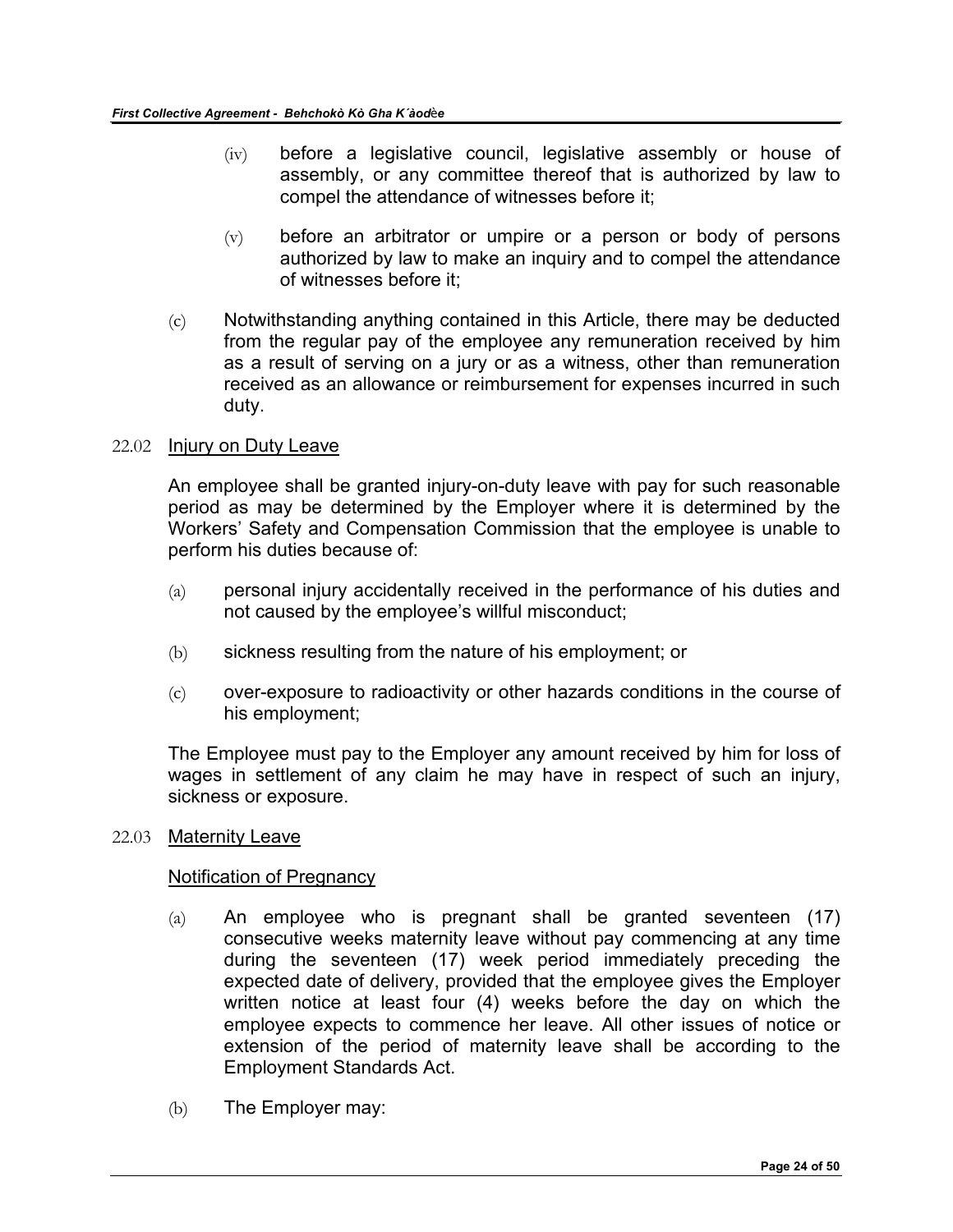- (i) upon written request from the employee, defer the commencement of maternity leave without pay of an employee or terminate it earlier than seventeen (17) weeks after the date of the termination of her pregnancy;
- (ii) grant maternity leave without pay to an employee to commence earlier than seventeen (17) weeks before the expected termination of her pregnancy;
- (iii) where maternity leave without pay is requested, require an employee to submit a medical certificate certifying pregnancy.
- (c) Leave granted under this Clause shall be counted for the calculation of "continuous employment".
- 22.04 Further, when a pregnant employee produces a statement from her physician that her working condition may be detrimental to her health or that of the fetus, the Employer will either change those working conditions where that is reasonable within his operational requirements or allow the employee to take leave of absence without pay for the duration of her pregnancy.

#### 22.05 Parental Leave Without Pay

- $(a)$  Where an employee has or will have the actual care and custody of his/her newborn child; or where an employee commences proceedings to adopt a child who is below the age of majority or obtains an order for the adoption of a child who is below the age of majority, he/she shall be granted parental leave without pay for a single period of up to thirty-seven (37) consecutive weeks. The leave shall be taken during the fifty-two (52) week period immediately following the day the child is born or, in the case of adoption, within the fifty-two (52) week period from the date the child comes into the employee's care and custody.
- (b) Leave granted under this Clause shall be counted for the calculation of "continuous employment".
- (c) Parental leave utilized by an employee-couple shall not exceed a total of thirty-seven (37) weeks for both employees combined.
- (d) Parental leave utilized by an employee-couple in conjunction with maternity leave shall not exceed a total of fifty-two (52) weeks for both employees combined.
- (e) Parental leave taken by an employee in conjunction with maternity leave shall be taken immediately after the termination of maternity leave and the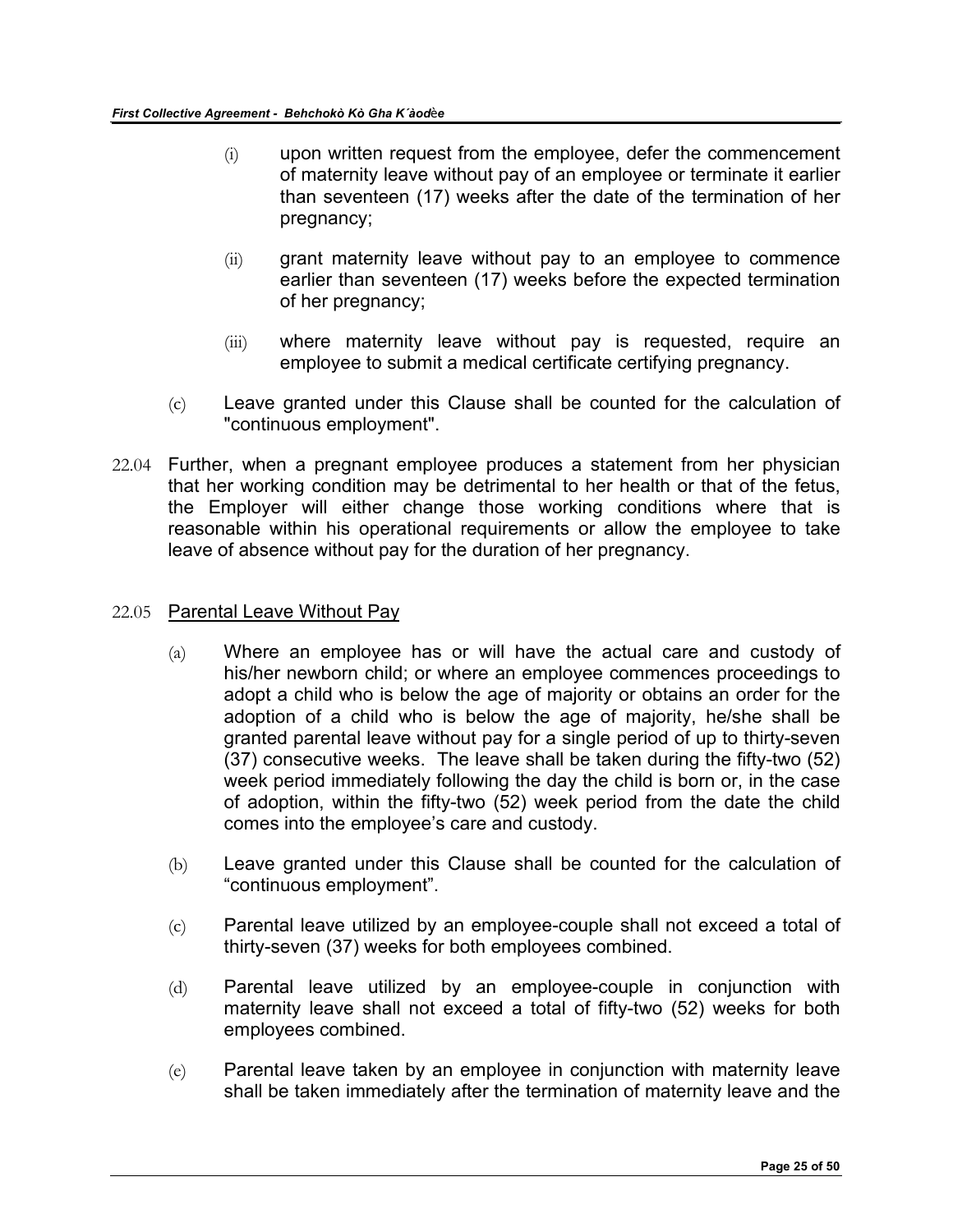duration of both periods of leave shall not exceed a total of fifty-two (52) weeks.

- 22.06 An employee who takes parental and/or maternity leave without pay shall continue to accrue seniority during the period of leave. Any period of leave shall be considered for pay increment purposes.
- 22.07 An employee who takes parental and/or maternity leave without pay is entitled to be reinstated in the position that the employee occupied when the leave commenced.
- 22.08 With the consent of the Employer, an employee may return to work prior to the expiry of parental or maternity leave without pay.

### **Article 23 Hours of Work**

- <span id="page-25-0"></span>23.01 Regular hours of work for bargaining unit members shall be from Monday to Friday inclusive as follows:
	- (a) Administration staff  $-9:00$  a.m. to 5:00 p.m., exclusive of a one (1) hour unpaid meal period.
	- (b) Maintenance staff  $-$  8:00 a.m. to 5:00 p.m., exclusive of a one (1) hour unpaid meal period.
- 23.02 All employees shall be entitled to rest periods of fifteen (15) minutes duration twice per day commencing at or around the mid-point of the shifts.
- 23.03 In the event that an employee is unable to take his meal period due to operational requirements, the meal period will be taken at a later time. In the event that an employee is unable to take this meal period at all during the day, he will have the option of leaving work early at the end of the day, or claiming overtime in the amount of time worked due to missing the meal period.

# **Article 24 Overtime**

- <span id="page-25-1"></span>24.01 In this Article:
	- (a) "Straight time rate" means the employees hourly rate of pay.
	- (b) "Time and one-half" means one and one-half times the straight time rate.
	- (c) "Double time" means twice the straight time rate.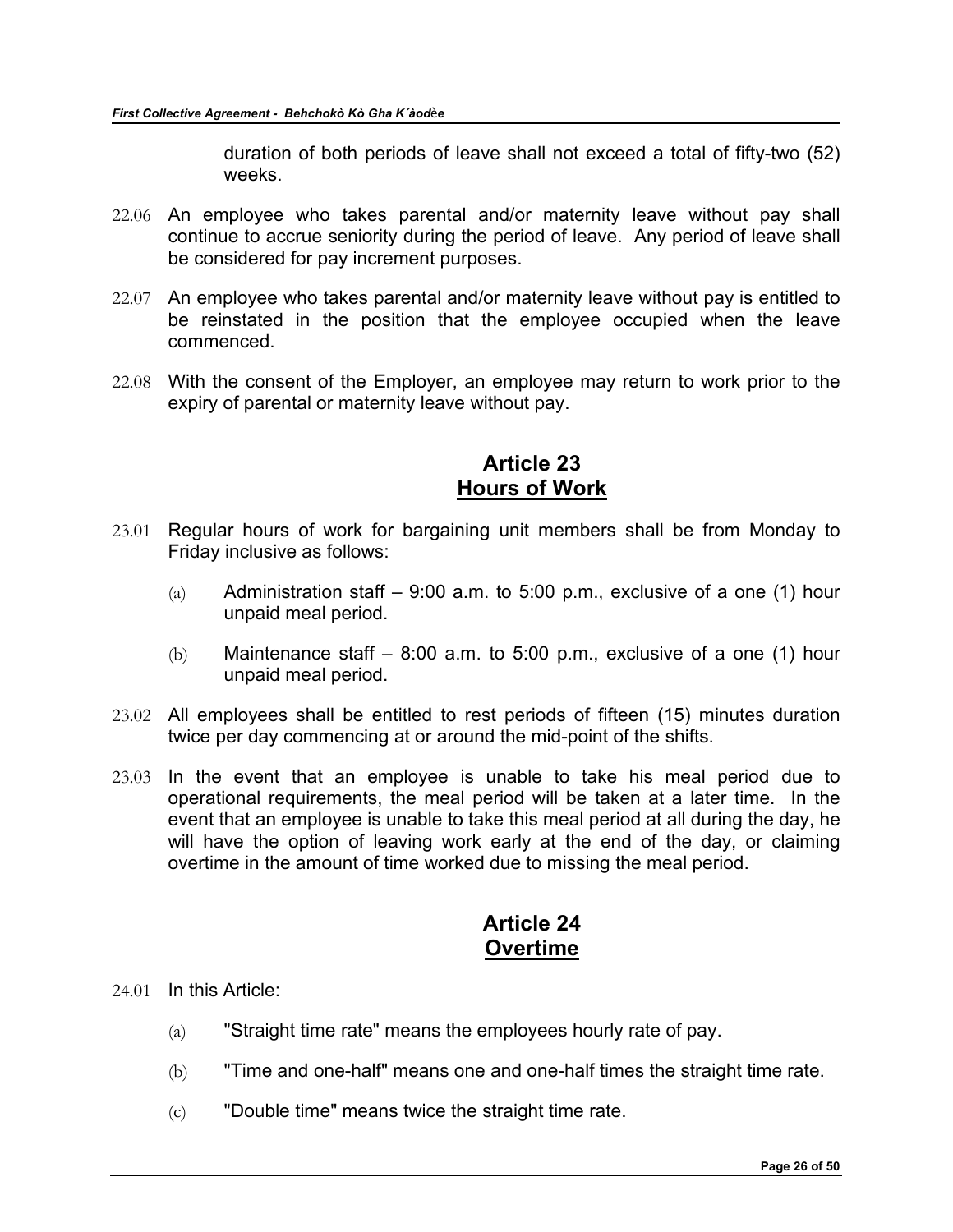- 24.02 An employee who is required to work overtime by the employer shall be paid overtime compensation for all overtime worked subject to a minimum payment of fifteen (15) minutes at the overtime rate.
- 24.03 Employees shall record starting and finishing times of overtime worked on a form determined by the Employer.
- 24.04 Allocation of Overtime
	- (a) Subject to operational requirements the Employer shall make every reasonable effort:
		- (i) to allocate overtime work on an equitable basis among readily available qualified employees who are normally required in their regular duties to perform that work;
		- (ii) to give employees who are required to work overtime reasonable advance notice of this requirement.
- 24.05 Subject to Article 24.02 an employee who is required to work overtime shall be entitled to the appropriate rate described below.

Overtime work shall be compensated as follows:

- (a) at time and one-half (1 $\frac{1}{2}$ X) for the first four hours of overtime worked, and
- (b) at double time  $(2X)$  for all hours of overtime worked after the first four  $(4)$ consecutive hours of overtime and double time (2X) for all hours worked on a second or subsequent day of rest, provided the days of rest are consecutive;
- 24.06 Where an employee is required to work three (3) or more hours of overtime immediately following his regularly scheduled hours of duty, the employee shall be provided with an unpaid meal period of at least one (1) hour.
- 24.07 Employees shall work overtime only with prior written authorization of the Employer, or in the case of an emergency.

Emergencies are defined as a breakdown or interruption in service which endangers the health and/or safety of tenants or the security of the property. The Employer shall, after consultation with the Labour/Management Committee, provide a list of emergency situations.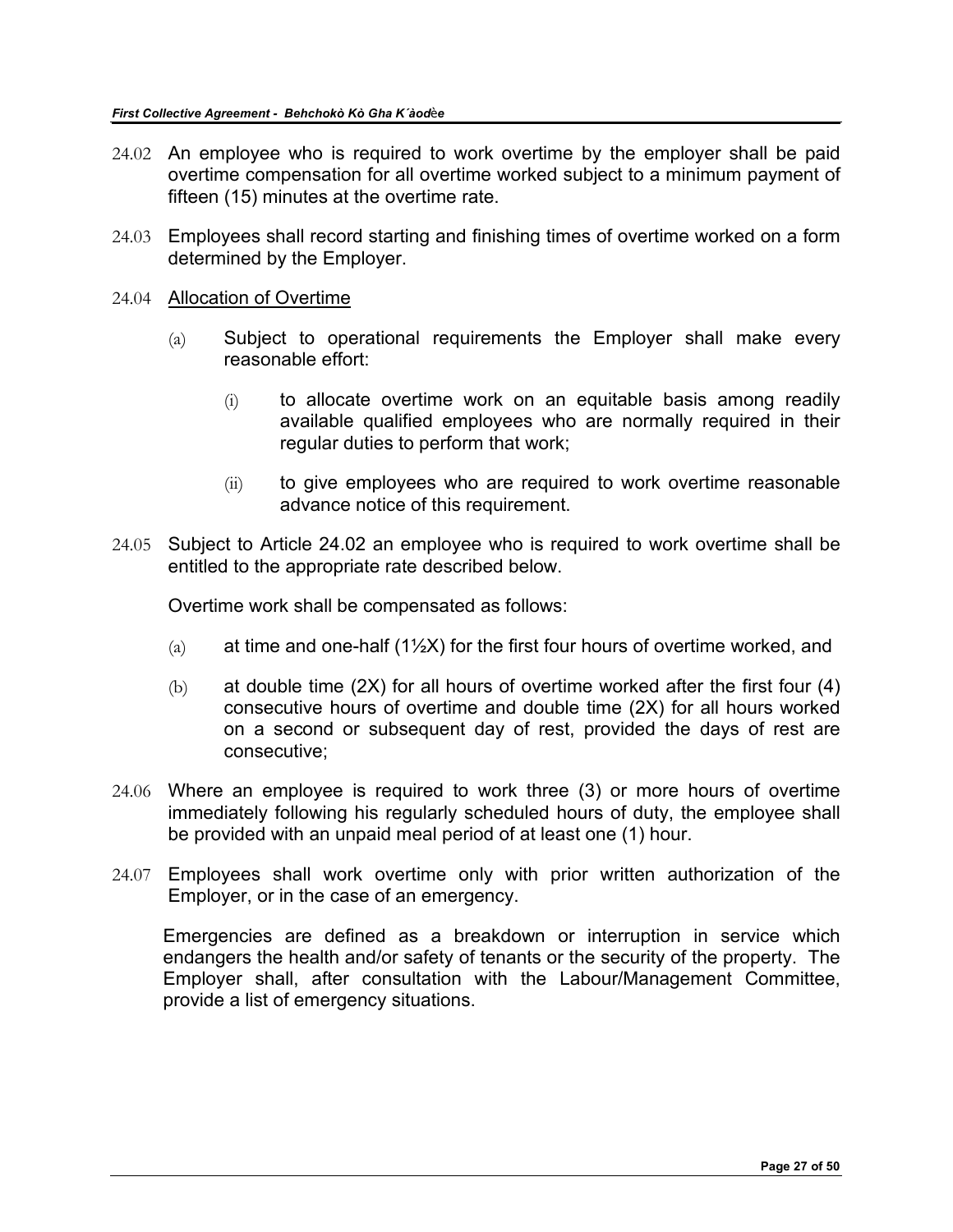## **Article 25 Lieu Time**

- <span id="page-27-0"></span>25.01 Employees may choose to receive lieu time instead of overtime, to a maximum of one week (35 or 40 hours). Lieu time shall be accumulated at a rate of one and one-half hour for each hour worked (when overtime would be paid at time and one-half) and two hours for each hour worked (when overtime would be paid at double time).
- 25.02 Lieu time may be taken on overtime, call back pay, and work on a designated paid holiday.
- 25.03 Lieu time shall be taken at a time mutually agreed by the Employer and the employee.

## **Article 26 Pay**

- <span id="page-27-1"></span>26.01 Employees are entitled to be paid for services rendered for the position to which they are appointed at the pay rates specified in Appendix A.
- 26.02 Employees shall be paid on every second Thursday.

In the event there is delay in paying employees, emergency cheques will be issued to the extent of wages earned during that pay period.

Where cheques are distributed to employees at their place of work, they shall first have been placed in sealed envelopes.

The Employer shall deposit an employee's pay directly to the financial institution of the employee's choice when requested by the employee.

26.03 Employees who have earned overtime compensation or any other extra allowances in addition to their regular pay, should receive such remuneration in the pay period in which it was earned but in any event shall receive such remuneration on the following pay day.

When overtime compensation is paid, the pay statement shall indicate the pay periods, rate of overtime, and the number of overtime hours.

26.04 The Employer shall not dismiss, suspend, lay-off, demote or otherwise discipline an employee on the grounds that garnishment proceedings may be or have been taken with respect to an employee.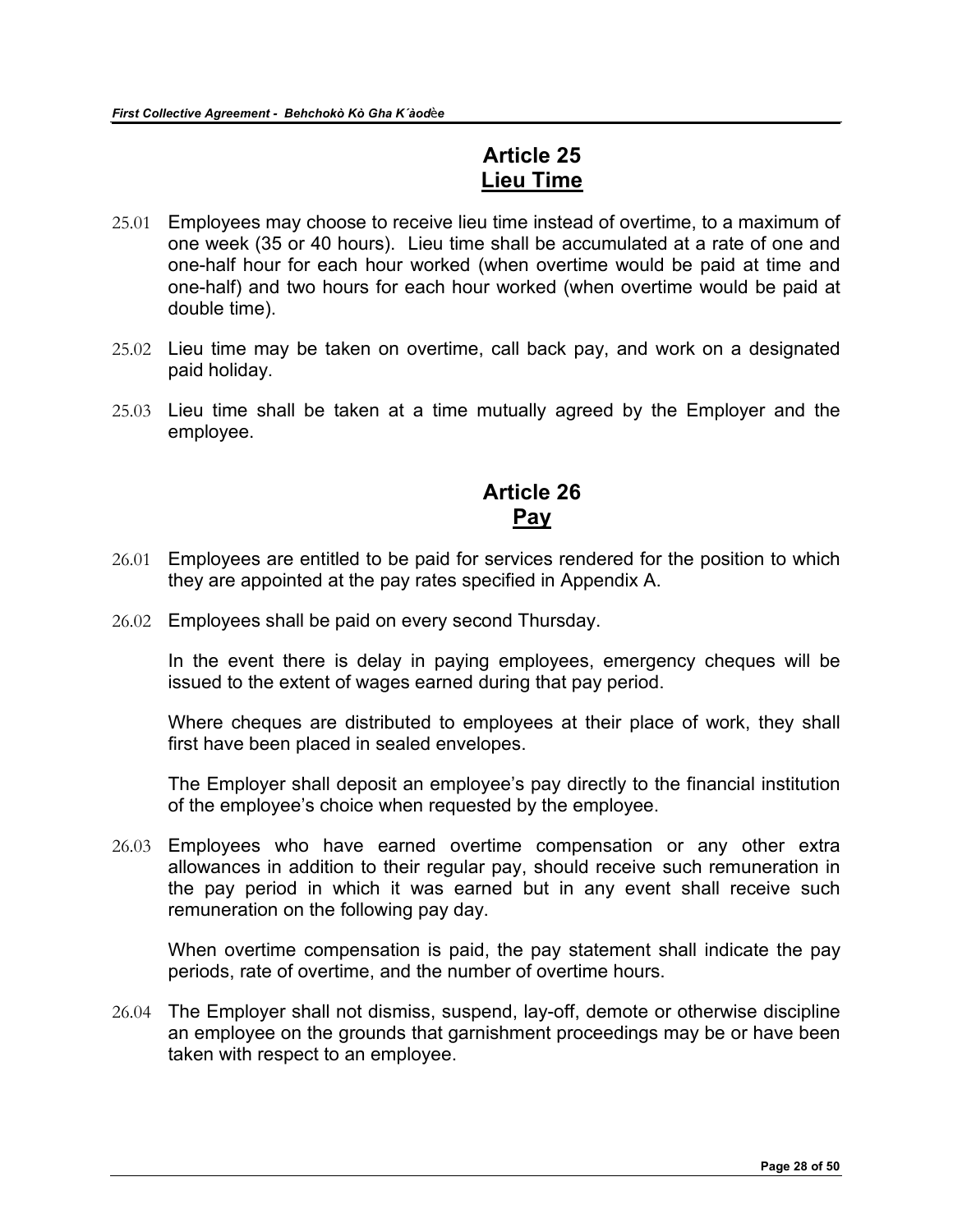#### 26.05 Acting Pay

- (a) Where an employee is required by the Employer to perform duties of a higher classification level on an acting basis, the employee shall be paid acting pay calculated from the first (1st) consecutive working day on which he commenced to act. The employee will receive acting pay at a rate of fifteen percent (15%) over his regular rate up to, but not exceeding the maximum level of pay approved for the position in which he is acting. Acting pay must be authorized by the Employer, in writing and in advance.
- (b) When a Designated Paid Holiday occurs on a day when the employee would otherwise be performing duties on an acting basis, the Designated Paid Holiday shall be considered as a day worked for purposes of acting pay.

#### 26.06 Salary Increases

- (a) The Employer agrees to pay the negotiated salary increases to every employee not later than the month following the month in which this Agreement is signed and not later than the month following the month in which any subsequent salary increases become effective.
- (b) The Employer agrees to pay all retroactive remuneration for salary increases, overtime, acting pay and allowances not later than two months following the month in which the Agreement is signed.

#### 26.07 Pay Recovery

(a) When an employee has received more than his proper entitlement to wages or benefits, no continuing employee shall be subject to deductions in excess of twenty percent (20%) of the employee's net earnings per pay period except for the employees final pay period.

### **Article 27 Reporting Pay**

#### <span id="page-28-0"></span>27.01 Insufficient Work

 $(a)$  If an employee reports to work as scheduled and is advised by the Employer that there is insufficient or no work available he is entitled to four (4) hours pay at the straight time rate.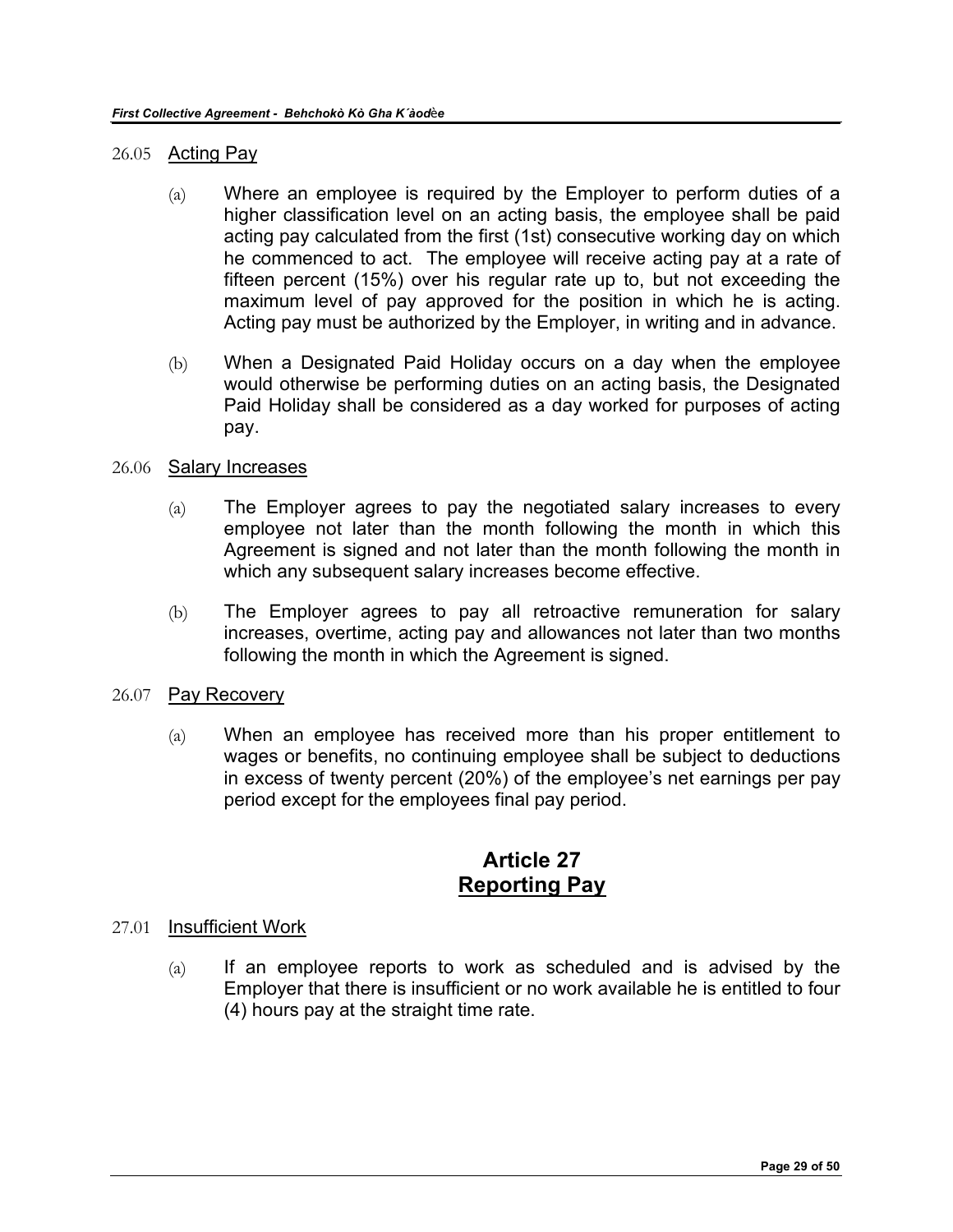## **Article 28 Call-Back Pay**

#### <span id="page-29-0"></span>28.01 Compensation for Recall

- (a) When an employee is recalled to a place of work for a specific duty and where the recall was not scheduled in advance, he shall be paid the greater of:
	- (i) compensation at the appropriate overtime rate; or
	- $(iii)$  compensation equivalent to four  $(4)$  hours' pay at the straight-time rate.
- (b) Compensation for call-back shall be made either in pay or compensatory leave. If compensatory leave is chosen by the employee, it shall be taken at a time mutually agreeable to the Employer and employee.

## **Article 29 Term Positions**

<span id="page-29-1"></span>29.01 Except with prior mutual agreement between the Union and the Employer, no term position may extend beyond two (2) years. Should the Employer wish a term position to extend beyond a period of two (2) years, that position must become a regular position which must be offered to the incumbent of the term position, and his or her seniority shall be the initial date of hire into his or her term position.

### **Article 30 Standby**

- <span id="page-29-2"></span>30.01 Standby
	- (a) Where the Employer requires employees to be available on standby during off-duty hours, an employee shall be entitled to a standby payment of one hour's pay at the employee's base salary for each eight (8) consecutive hours or portion thereof that they are on standby, except on their days of rest and designated paid holidays. For each eight (8) consecutive hours or portion thereof that an employee is on standby on a day of rest or designated paid holiday, they shall be paid one and one half hours pay at the employee's base salary.
	- (b) An employee designated by letter or by list for standby duty shall be available during his period of Standby at a known telephone number and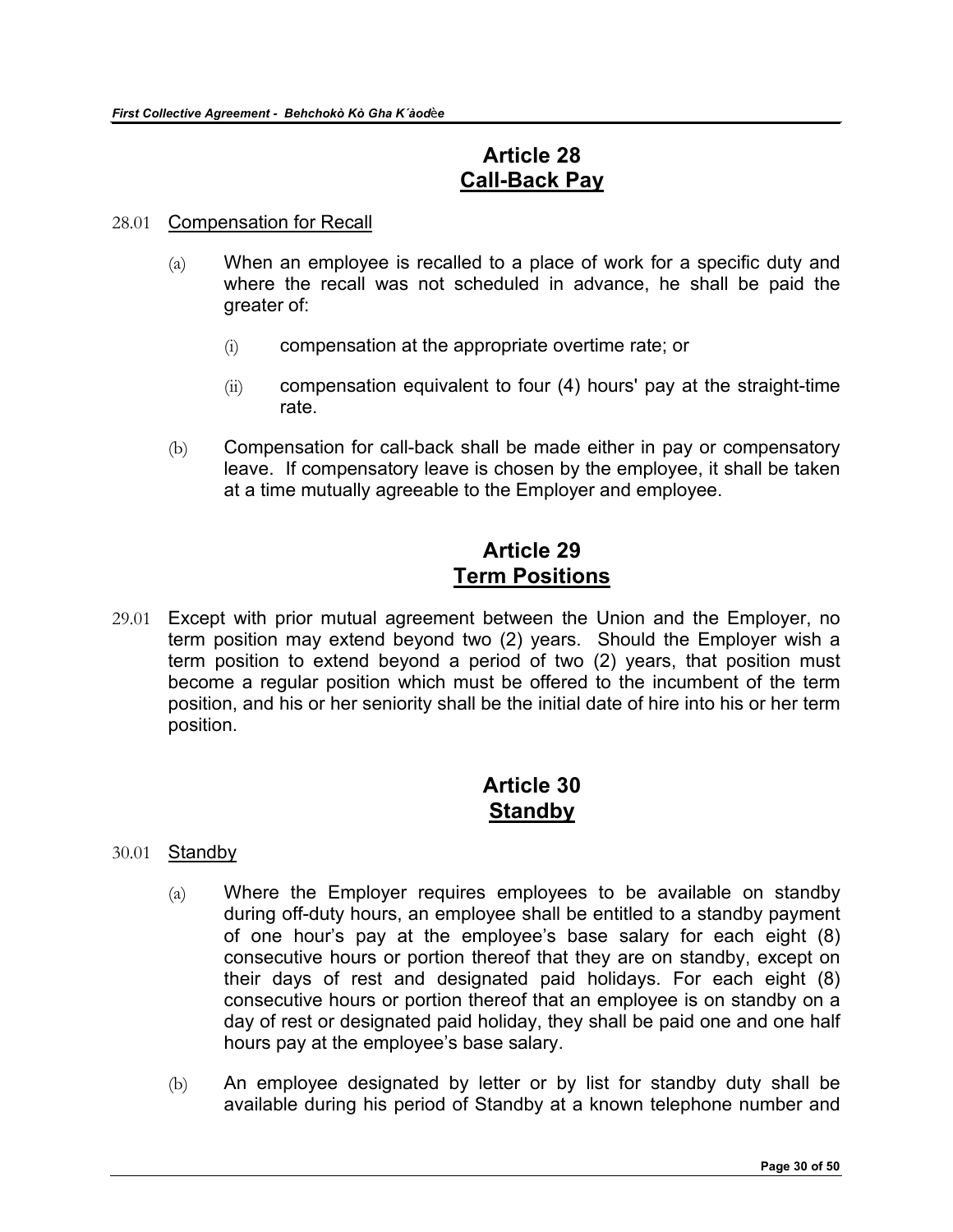shall be available to return for duty as quickly as possible if called. In designating employees for Standby the Employer will endeavor to provide for the equitable distribution of standby duties among readily available qualified employees who are normally required, in their regular duties, to perform that work.

- (c) No standby payment shall be granted if an employee is unable to report for duty when required.
- (d) An employee on standby who is required to report to work shall be paid, in addition to the standby pay, at a rate of time and one half the employee's regular rate of pay for all hours worked, subject to a minimum payment equivalent to four (4) hours pay at his regular rate, provided that the employee shall only be paid the minimum payment of four (4) hours pay at the straight time rate once during each standby payment of eight (8) consecutive hours or portion thereof.
- (e) No disciplinary action will be taken against an employee who is not available for Standby Duty provided he provides advance notice and the Employer approves another employee who is prepared to cover his standby shift.
- (f) Except in the case of an emergency, standby schedules shall be posted fourteen (14) days in advance of the starting date of the new standby schedule.

### **Article 31 Technological Change**

<span id="page-30-0"></span>31.01 Both parties recognize the overall advantages of technological change. Both parties will therefore encourage and promote technological change and improvements and comply with the provisions of the Canada Labour Code regarding Technological Change.

# **Article 32 Pay for Travel on Behalf of the Employer**

- <span id="page-30-1"></span>32.01 Where an employee is required to travel on behalf of the Employer, he shall be paid:
	- (a) when the travel occurs on a regular workday, as though he were at work for all hours traveled;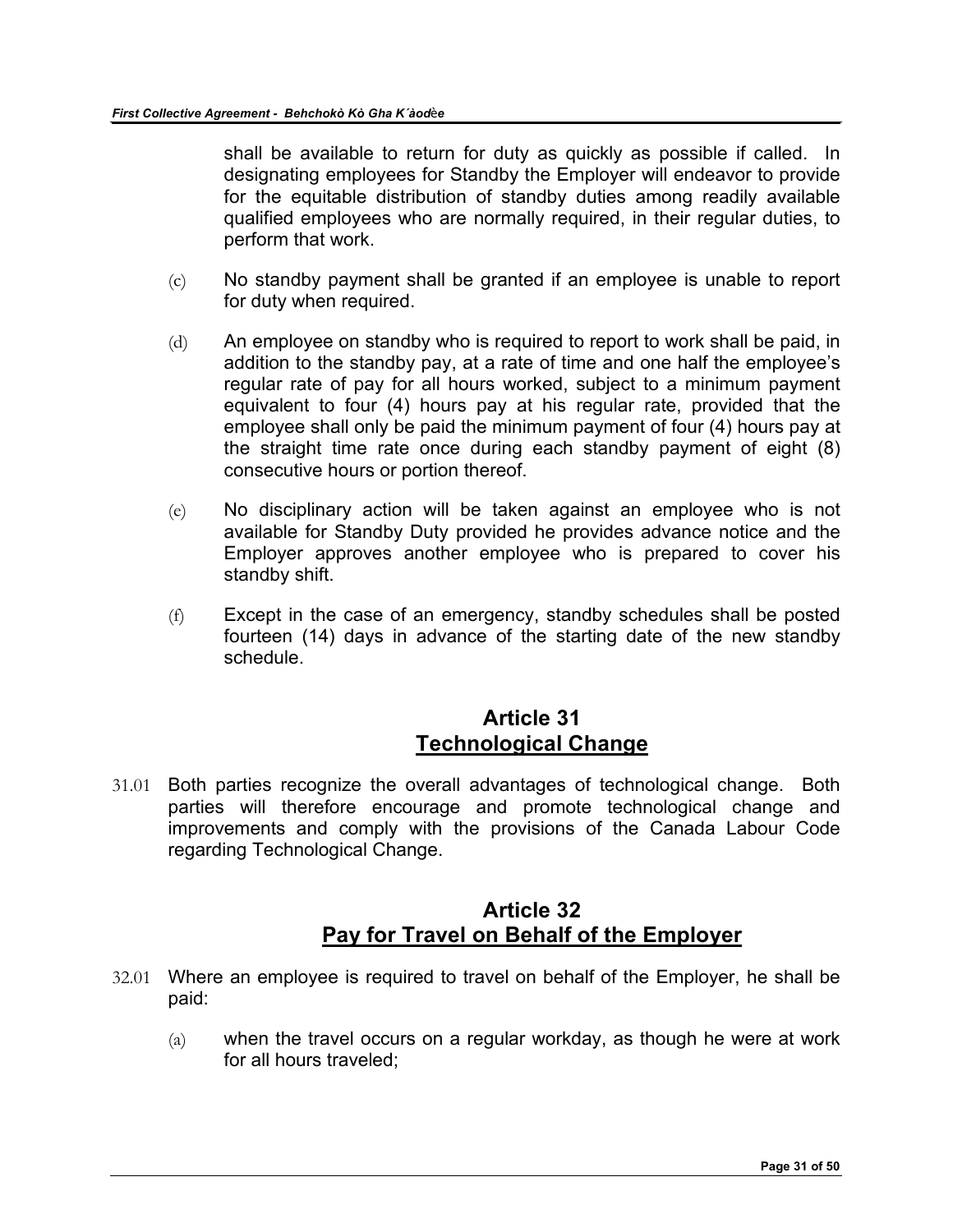- (b) when the travel occurs on a day of rest or designated paid holiday, at the applicable overtime rate for all hours traveled, with a minimum of four (4) hours pay at the straight time rate and a maximum of eight (8) hours at the applicable overtime rate.
- 32.02 For the purpose of this Article, hours traveled includes a one (1) hour check-in period at airports, as well as a one (1) hour check-out period at each overnight stopover and at the final destination. Hours traveled also include time spent waiting for connecting flights, but is exclusive of overnight stopovers.
- 32.03 The Employer will make every reasonable effort to restrict travel outside of Behchokò that requires absence from home beyond a period which includes two (2) weekends.

### **Article 33 Lay-Off and Job Security**

<span id="page-31-0"></span>33.01 Lay-offs will be made, when necessary, on the basis of reverse order of seniority within each position.

In order to minimize the adverse effects of Lay-off, the Employer may provide retraining where practicable and where a vacancy exists.

A person ceases to be a Lay-off, loses all seniority and is deemed terminated if he is not appointed to a position within twelve (12) months from the date on which he became a Lay-off.

- 33.02 Before an employee is laid off:
	- $(a)$  The Employer shall give an employee who is to be laid off three  $(3)$ months notice in writing (or three (3) months pay in lieu of notice) of the effective date of his lay-off;
	- (b) Every employee subject to lay-off shall ,if three (3) months notice period is given, be granted reasonable leave with pay for the purpose of being interviewed and examined by a prospective Employer and to such additional leave with pay as the Employer considers reasonable for the employee to travel to and from the place where his presence is so required.
- 33.03 Recall from a lay-off will be made on the basis of seniority within each position.
- 33.04 The Employer shall give notice of recall personally or by registered mail.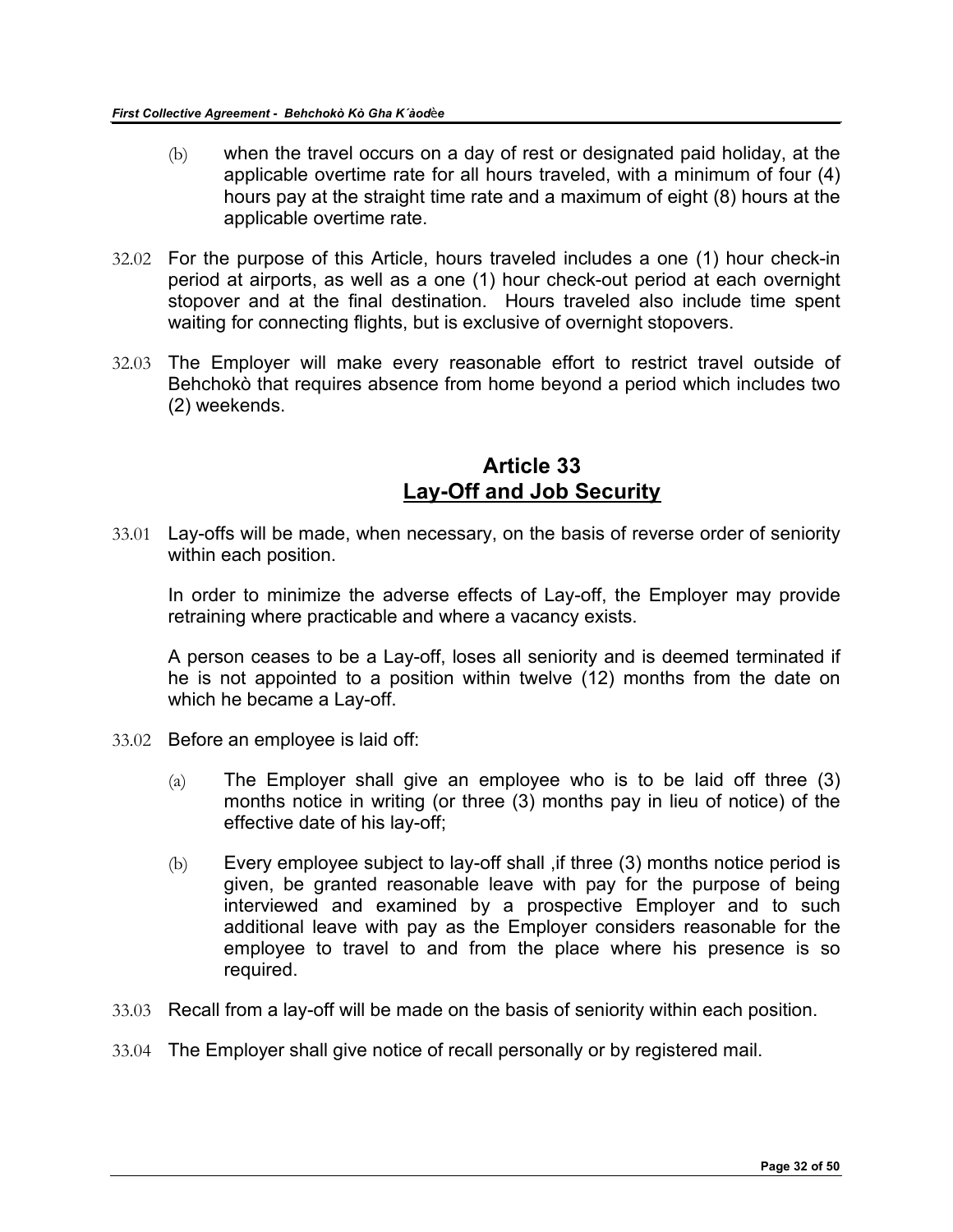Where notice of recall is given personally, the Employer shall deliver a letter stating that the employee is recalled. In this instance, notice of recall is deemed to be given when served.

Where notice of recall is given by registered mail, notice is deemed to be given seven (7) days from the date of mailing.

33.05 The employee shall return to work within ten (10) working days of receipt of notice of recall, unless, on reasonable grounds, he is unable to do so.

# **Article 34 Cooling Off Period**

<span id="page-32-0"></span>34.01 An employee who wilfully terminates his employment as a result of a misunderstanding or argument shall be allowed to return to work and remain employed if he does so within one (1) working day.

An employee shall not be entitled to the benefit of the cooling off period more than once during the life of the collective agreement.

### **Article 35 Job Descriptions**

- <span id="page-32-1"></span>35.01 When an employee is first hired or when an employee is reassigned to another position in the bargaining unit, the Employer shall, before the employee is assigned to that position, provide the employee with a current and accurate written job description of the position to which he or she is assigned.
- 35.02 Upon written request, an employee shall be given a complete and current job description and responsibilities of his or her position.

### **Article 36 Employee Performance Review and Employee Files**

<span id="page-32-2"></span>36.01 When a formal review of an employee's performance is made, the employee concerned shall be given the opportunity to discuss then sign the review form in question to indicate that its contents have been read and understood. The employee shall also be given the opportunity to provide written comments to be attached to his performance appraisal and may use the grievance procedure in Article 38 to correct any factual inaccuracies in his performance appraisal.

The formal review of an employee's performance shall also incorporate an opportunity for the employee to state his career development goals and identify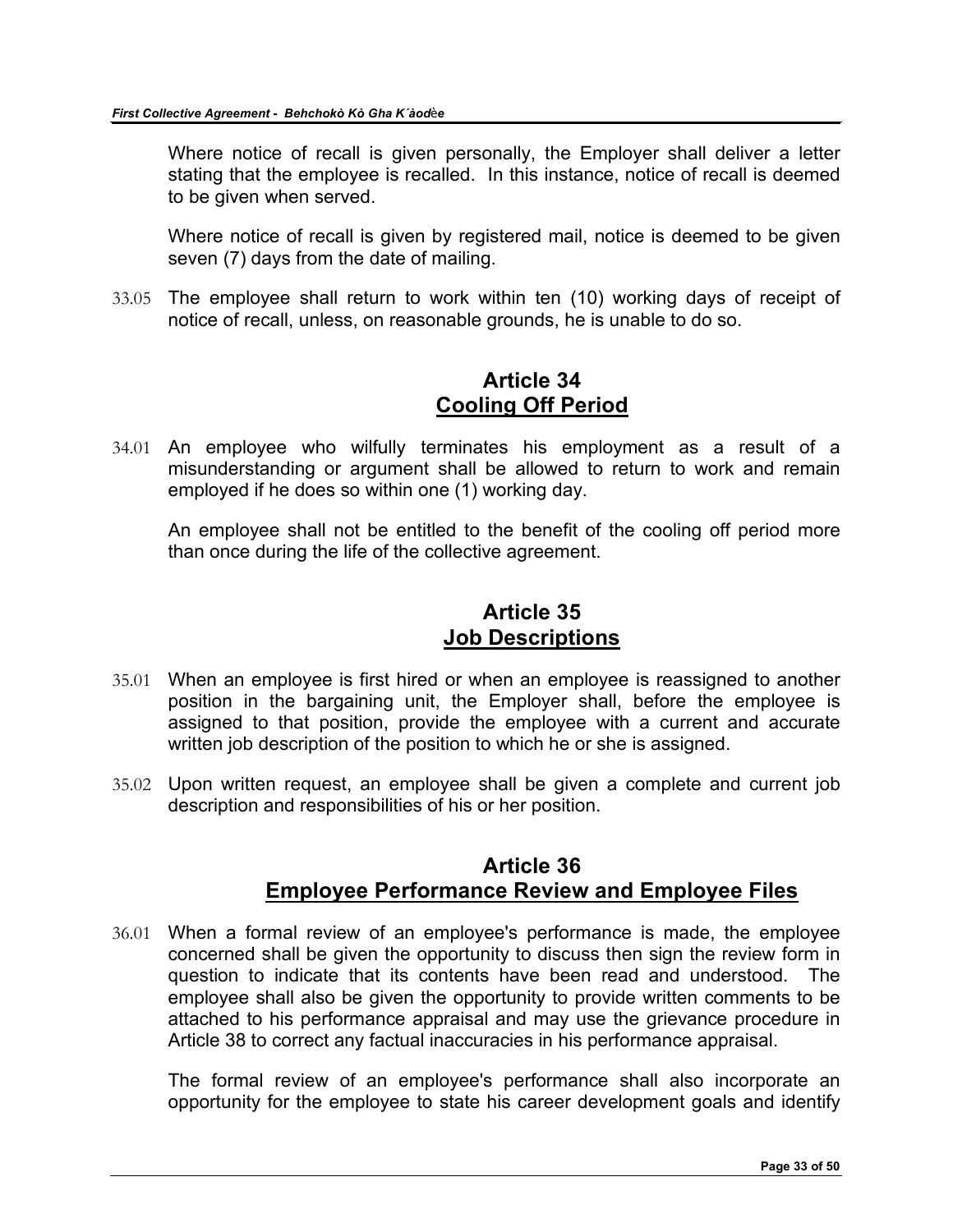any training, in-service training, re-training, or any facets of career development that the employee has an interest in.

- 36.02 The Employer agrees not to introduce as evidence in the case of promotional opportunities or disciplinary action any document from the personnel file of an employee, the existence of which the employee was not made aware, by the provision of a copy thereof at the time of filing.
- 36.03 Any document or written statement related to disciplinary action which may have been placed on the Personnel file of an employee shall be destroyed after twelve (12) months has elapsed since the disciplinary action was taken provided that no further disciplinary action has been recorded during this period.
- 36.04 Upon written request of an employee, the Personnel file of that employee shall be made available for his examination at reasonable times in the presence of an authorized representative of the Employer.
- 36.05 Only one personnel file per employee for the purposes of performance evaluation or discipline shall exist.
- 36.06 The Employer agrees that communications between an employee and his representative are privileged and confidential.

# **Article 37 Classification**

<span id="page-33-0"></span>37.01 During the term of this Agreement, if a new or revised position is implemented by the Employer, the Employer shall before applying the new or revised position standard, negotiate with the Union the rates of pay of employees for the positions affected. If the parties fail to reach agreement within ninety (90) days from the date on which the Employer submits the new or revised position to the Union, the Employer may apply the new rates of pay and the Union may refer the matter to arbitration. The arbitrator's decision will be retroactive to the date of application of the new rates.

### **Article 38 Adjustment of Disputes**

- <span id="page-33-1"></span>38.01 The Employer and the Union recognize that grievances may arise in each of the following circumstances:
	- (a) by the interpretation or application of a provision of this Collective Agreement; and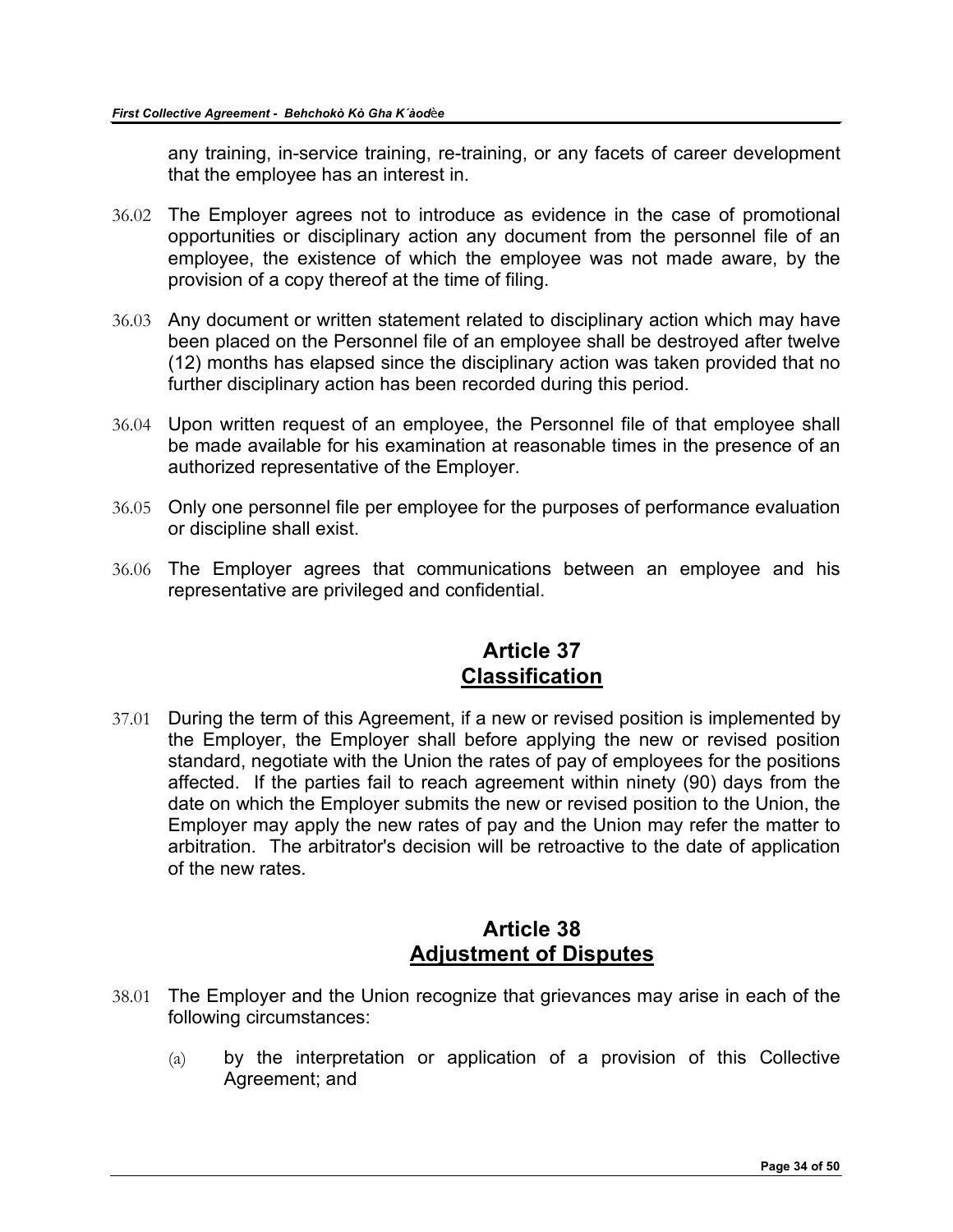- (b) disciplinary action resulting in demotion, suspension, or a financial penalty; and
- (c) dismissal; and
- (d) letters of discipline placed on personnel file.
- 38.02 If he so desires, an employee may be assisted and represented by the Union when presenting a grievance at any level.
- 38.03 An employee who wishes to present a grievance at any level in the grievance procedure, shall transmit this grievance to his immediate supervisor who shall forward the grievance to the representative of the Employer authorized to deal with grievances at the appropriate level who shall acknowledge the date on which the grievance was received.
- 38.04 A grievance shall be processed by recourse to the following steps:
	- (a) First Level (Housing Manager)
	- (b) Second Level (Board of Directors)
	- (c) Final Level (Arbitration)
- 38.05 The Union shall have the right to consult with the Employer with respect to a grievance at each level of the grievance procedure.
- 38.06 An employee shall present a grievance to the first level of the procedure in the manner prescribed in Clause 38.03 not later than twenty-five (25) calendar days after the date on which he is notified orally or in writing or on which he first becomes aware of the action or circumstances giving rise to the grievance.
- 38.07 The Employer shall reply in writing to an employee's grievance within fourteen (14) calendar days at First level, and within thirty (30) calendar days at Second level.
- 38.08 An employee or the Union may present a grievance at each succeeding level in the grievance procedure beyond the first level,
	- (a) where the decision or settlement is not satisfactory to the grievor, within fourteen (14) calendar days after that decision or settlement has been conveyed in writing to him by the Employer, or;
	- (b) where the Employer has not conveyed a decision to the grievor within the time prescribed in Clause 38.08 within fourteen (14) calendar days after the day the reply was due.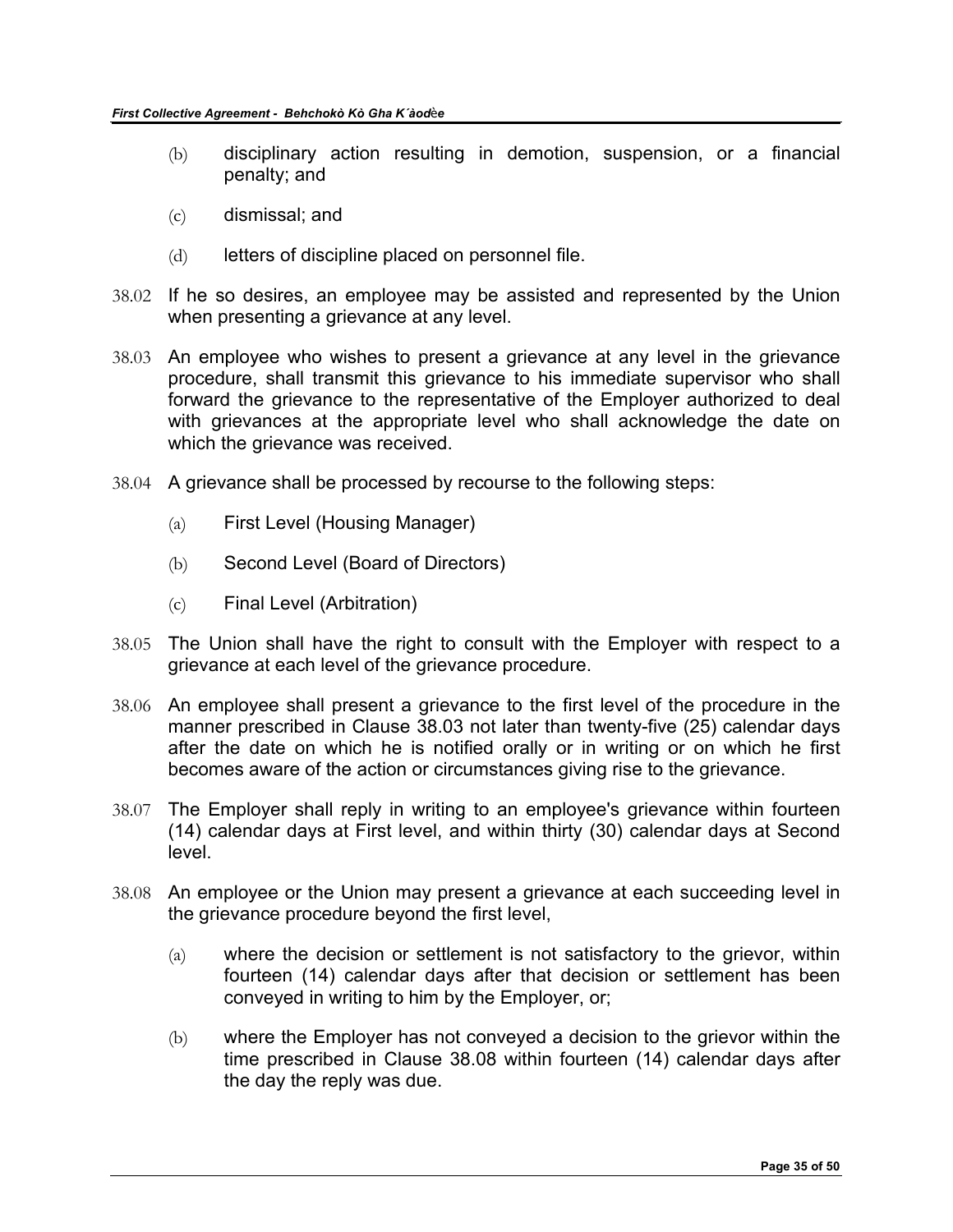- 38.09 Where an employee has been represented by the Union in the presentation of his grievance, the Employer will provide the appropriate representative of the Union with a copy of the Employer's decision at each level of the grievance procedure at the same time that the Employer's decision is conveyed to the employee.
- 38.10 The Union shall have the right to initiate and present a grievance(s) in accordance with the grievance procedure.
- 38.11 An employee shall have the right to present a grievance on matters relating to the application or interpretation of this Agreement provided he first obtains the authorization of the Union prior to presenting such grievance.
- 38.12 An employee may, by written notice to the Manager, withdraw a grievance provided that, where the grievance is one arising out of the application or interpretation of this Agreement his withdrawal has the approval, in writing, of the Union.
- 38.13 The time limits stipulated in this Article may be extended by mutual agreement between the Employer and the employee, and where appropriate, the Union Representative. Grievances that are not presented at any level of the grievance procedure within the time limits set out in this Article shall be abandoned, and may not later be presented or advanced.
- 38.14 The Employer shall have the right to initiate and present grievances, which shall be filed directly with the Union, at its office in Yellowknife.
- 38.15 Arbitration

Should the grievance not be resolved at Second Level either party may, by written notice to the other party, refer the matter to arbitration. Grievances shall be referred to arbitration within thirty (30) days of the date of the Second level response, or if there is no Second Level response, within thirty (30) days of that date that the Second Level response was due.

- 38.16 The parties agree that any arbitration arising out of this agreement shall be made by a single arbitrator to be mutually agreed upon by the parties.
- 38.17 If mutual agreement is not reached by the parties to choose a single arbitrator within thirty (30) calendar days from the date that either party receives notification of a wish to proceed to arbitration, then the Director of the Federal Mediation and Conciliation Services of Human Resources Development Canada shall be asked to appoint an arbitrator.
- 38.18 The arbitrator has all of the powers granted to arbitrators under the Canada Labour Code, in addition to any powers that are contained in this Agreement.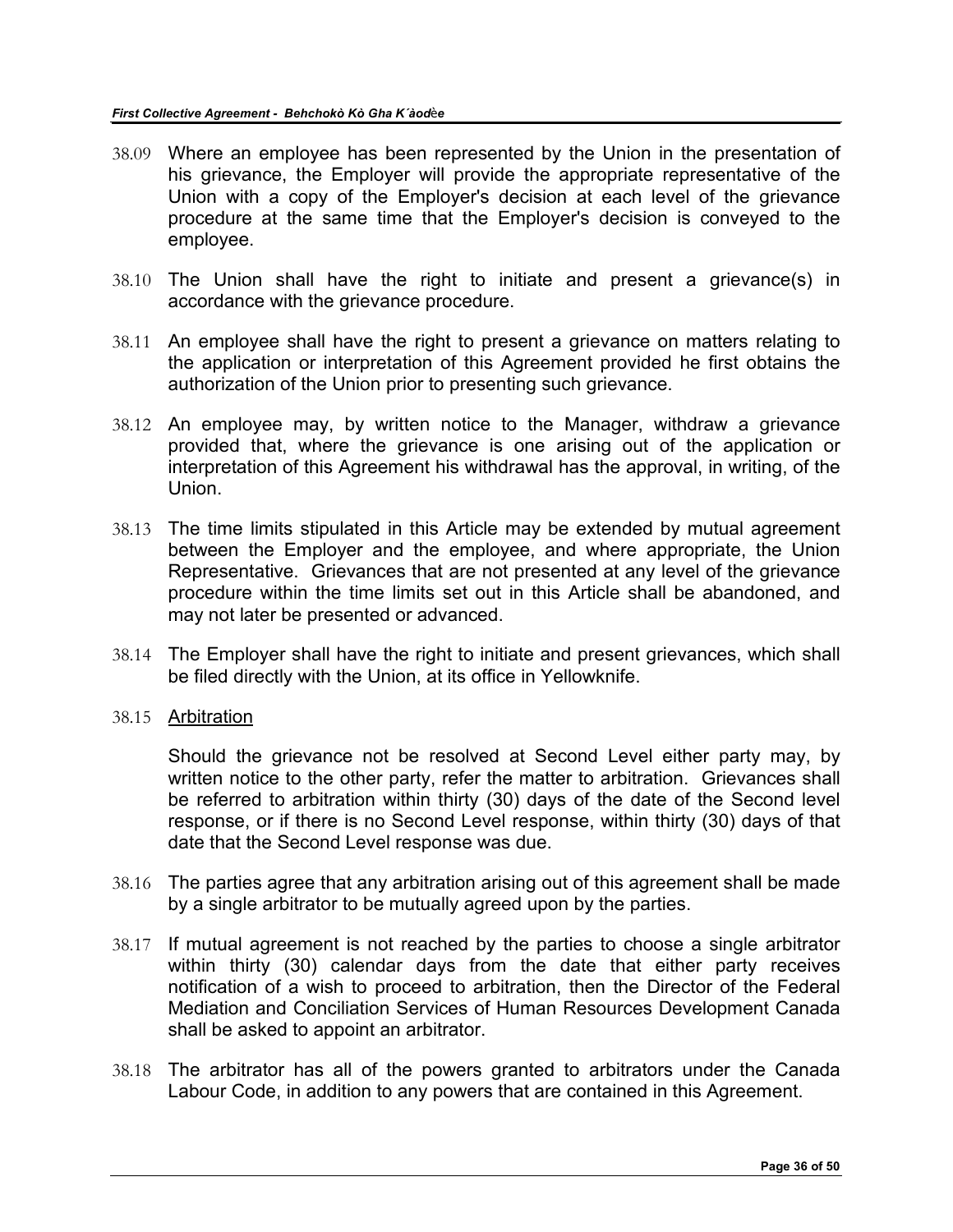- 38.19 The arbitrator shall hear and determine the difference or allegation and shall issue a written decision and the decision is final and binding upon the parties and upon any Employee affected by it.
- 38.20 The Arbitrator shall not have the authority to alter or amend any of the provisions of this Agreement, or to substitute any new provisions in lieu thereof, or to render any decision contrary to the terms and provision of this Agreement.
- 38.21 The Employer and the Union shall each pay one-half (1/2) of the remuneration and expenses of the arbitrator and each party shall bear its own expenses of every such arbitration.
- 38.22 In addition to the powers granted to arbitrators under the provisions of the Canada Labour Code, the Arbitrator may:
	- (i) alter, replace or substitute any discipline imposed on an Employee with any other discipline which the Arbitrator considers fair and reasonable;
	- (ii) determine that where the discharge of the Employee is not appropriate, direct the Employer to reinstate the Employee and pay to the Employee a sum equal to his wages lost by reason of his dismissal, or such less sum as in the opinion of the arbitrator is fair and reasonable; or direct that instead of reinstatement the Employee be paid a sum of money which the Arbitrator considers fair and reasonable, or make such order as he considers fair and reasonable having regard to the terms of this Agreement.

## **Article 39 No Contracting Out**

<span id="page-36-0"></span>39.01 There shall be no contracting out of any work by the Employer if it would result in the lay-off, or continuance of a lay-off, or a reduction in the hours of work of any employee.

### **Article 40 Labour/Management Committee**

- <span id="page-36-1"></span>40.01 A Labour/Management Committee will be formed to consult on matters of mutual interest.
- 40.02 The Labour/Management Committee shall be comprised of two (2) representatives of the Union and two (2) representatives of the Employer, with each party choosing their respective representatives.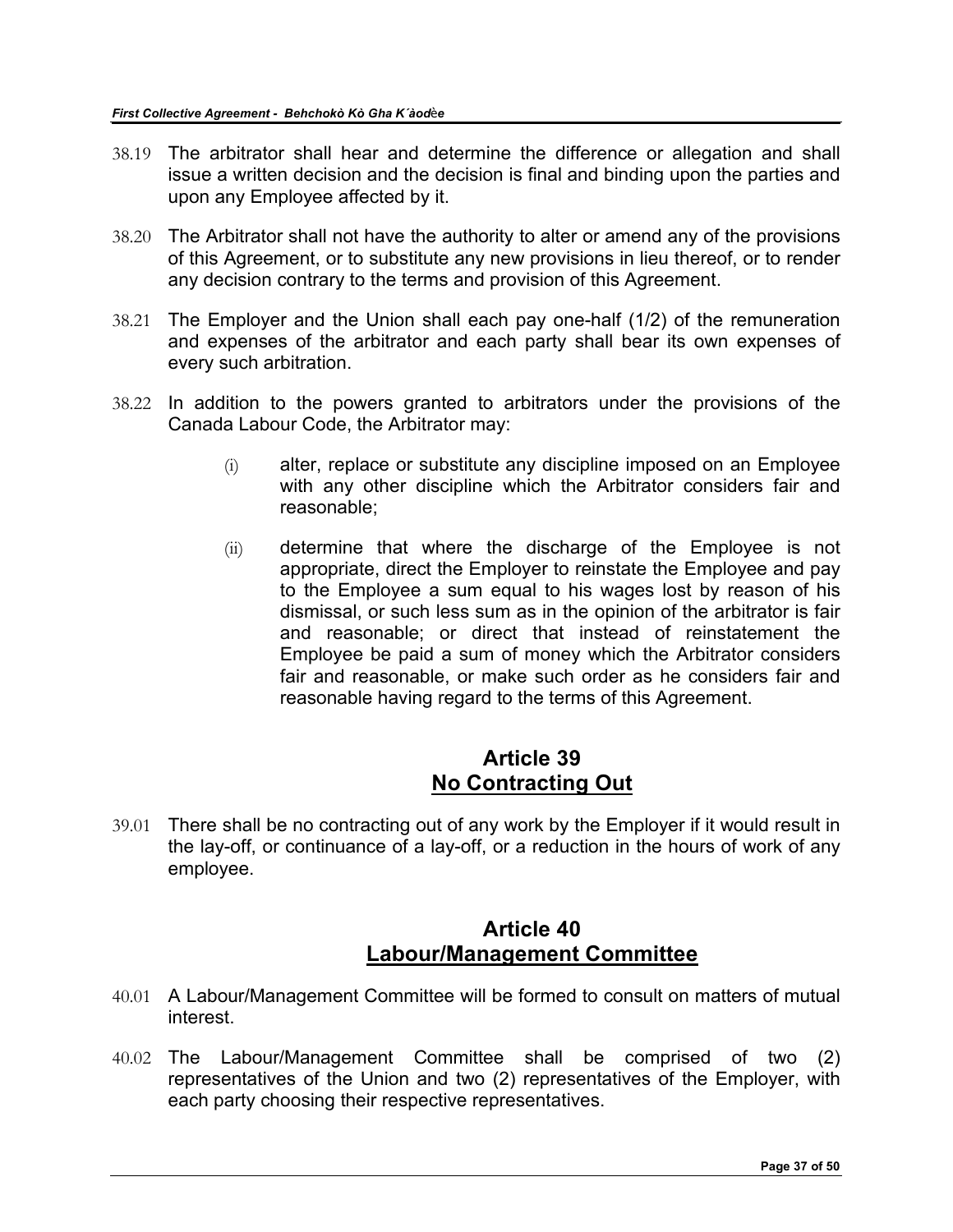40.03 The Committee will meet at any time at the request of either party, but in any event will meet at least once every second month.

Meetings Between Employee Representatives and Employer

40.04 The Employer will grant time-off with pay to two (2) employees who are meeting with the Employer on behalf of the Union when such meetings occur during working hours.

### **Article 41 Safety and Health**

- <span id="page-37-0"></span>41.01 In matters of Safety and Health, the Labour/Management Committee will follow the provisions:
	- (a) The Committee is to consider various alternatives for ensuring that an injured employee receives the appropriate medical transportation to the nearest medical facility.
	- (b) Information and Investigations Concerning Health Hazards and Work Injuries
		- (i) The Committee shall conduct such investigations as may be necessary to determine the circumstances surrounding work injuries and health hazards arising. Such investigations shall be conducted in the presence of Committee members.
		- (ii) Reports of these investigations shall be submitted to the Committee as well as the Union Representative and the Employer, who may request further information from the person(s) who conducted the investigation.
- 41.02 The Employer shall ensure that first aid kits are provided and are readily accessible at all times. Said first aid kits shall be kept well stocked at all times.
- 41.03 The Employer will encourage employees to take first aid courses and will assume the costs of such courses and also the costs of refresher courses required to maintain the validity of a certificate. Employees taking first aid training during working hours shall be granted leave with pay for the duration of the courses.
- 41.04 Where the Employer requires and employee to undergo an occupational health examination by a qualified practitioner, the examination will be conducted at no expense to the employee.

An employee will be granted leave with pay to attend the examination.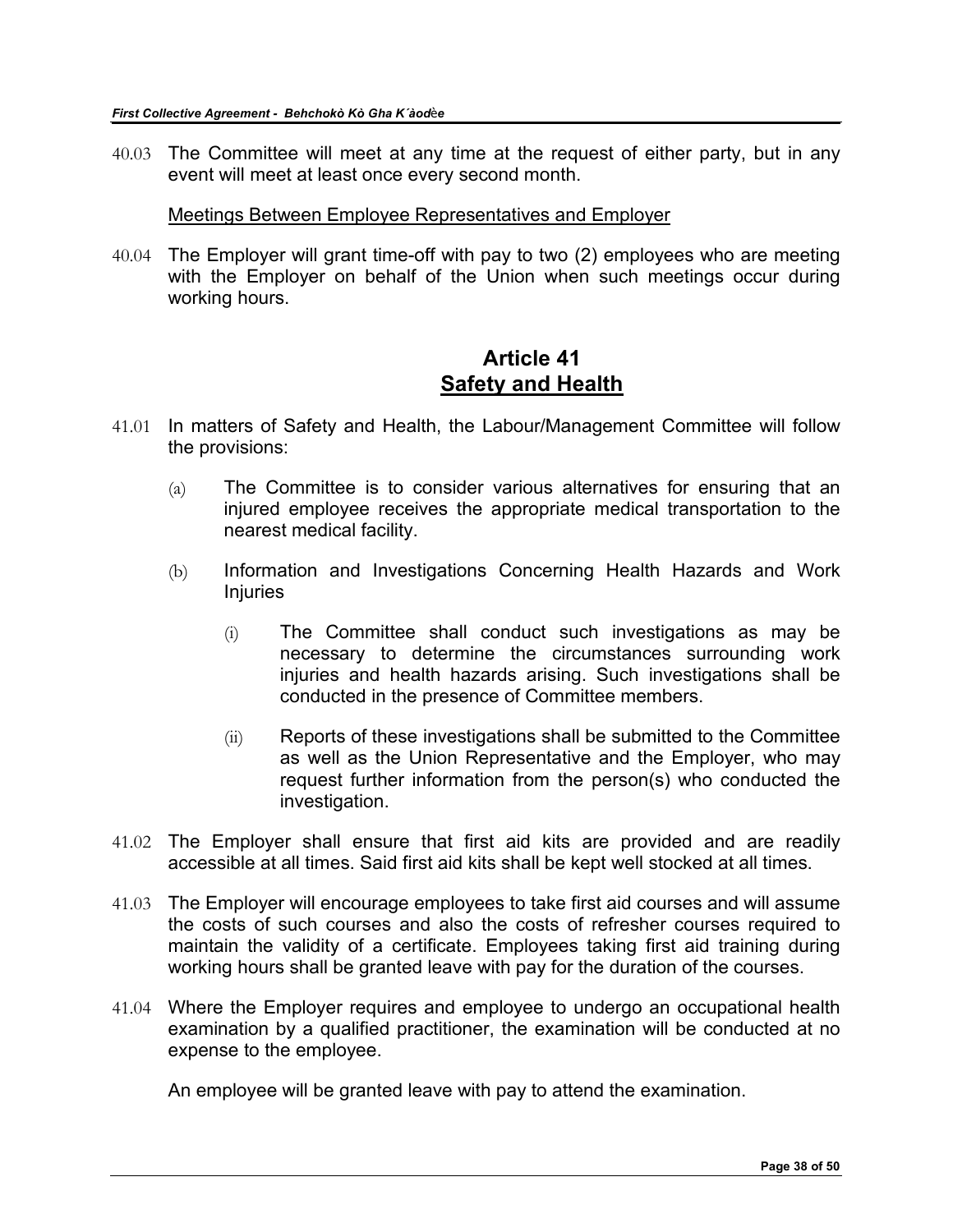#### Right to Refuse Dangerous Work

- 41.05 An employee shall have the right to refuse to work in dangerous situations.
	- (i) An employee may refuse to do any particular act or series of acts at work which he has reasonable grounds to believe are dangerous to his health or safety or the health or safety of any other person at the place of employment until sufficient steps have been taken to satisfy him otherwise, or until the Northwest Territories Safety Officer or his designated representative has investigated the matter and advised him otherwise.
	- (ii) No loss of wages or discriminatory action shall be taken against any worker by reason of the fact that he exercised the right conferred upon him in this section.

#### 41.06 The Right to Know

(a) Hazard Identification

The Employer shall identify in writing in all appropriate languages, new or presently used chemicals, substances or equipment present in the work area including hazards or suspected hazards, precautions and antidotes or procedures to be followed following exposure.

(b) Provision of Legislation or Employer's Policies

The Employer shall make available an updated copy of the *Safety Act* and regulations.

### **Article 42 Duty Travel**

<span id="page-38-0"></span>42.01 An employee who is authorized to travel on Employer business will be reimbursed for reasonable expenses incurred in accordance with the Government of Northwest Territories Duty Travel Policy.

### **Article 43 Training and Education Leave**

<span id="page-38-1"></span>43.01 Where the Employer requires an employee to attend training, full financial assistance in respect of salary, tuition, traveling, and other expenses shall be granted during such training.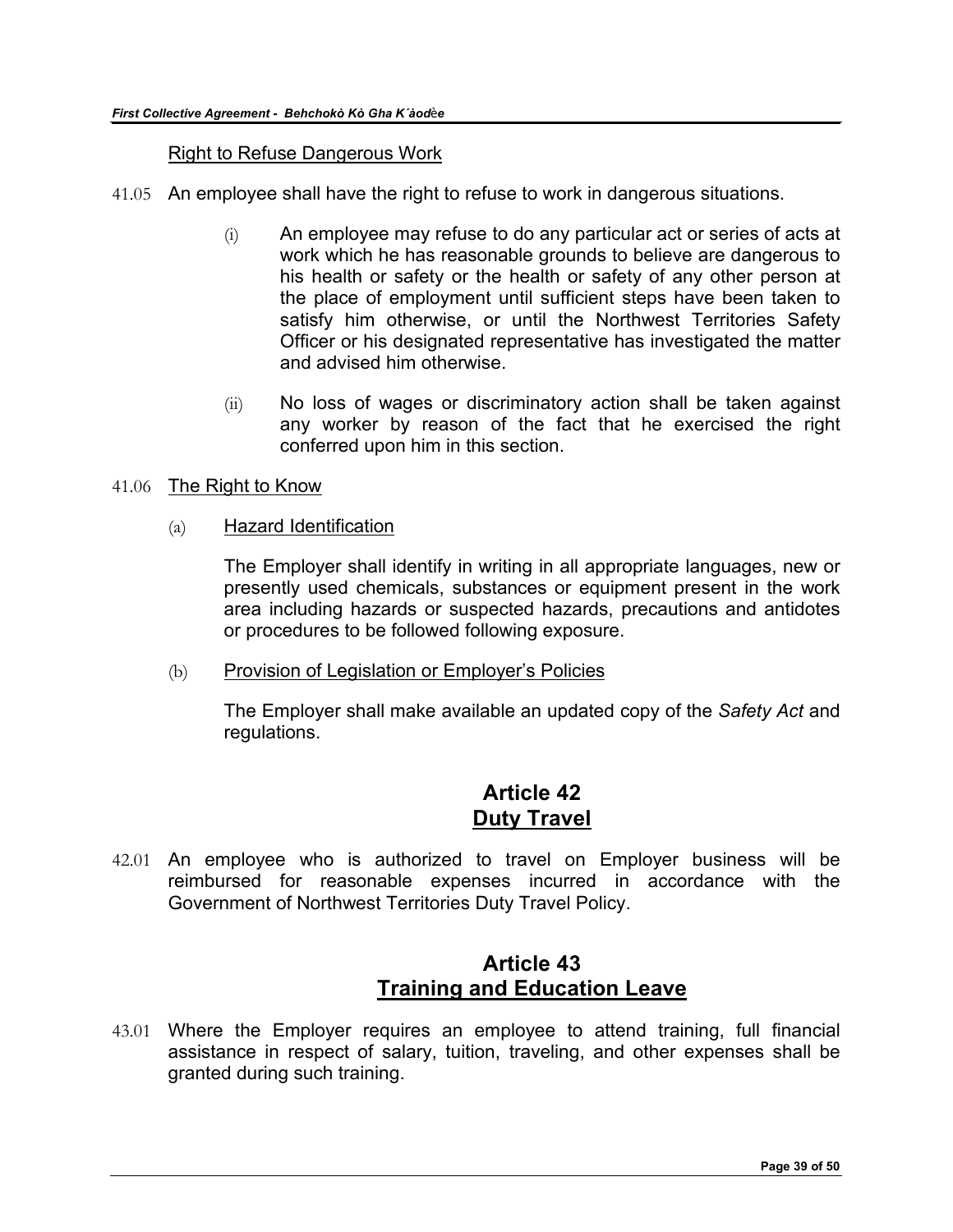- 43.02 If an employee wishes to attend a training course, the employee shall make a request to the Employer. The Employer shall, within sixty (60) days of the date of the request, advise the employee whether the request is approved or denied.
- 43.03 If the Employer requires an employee to attend training, the employee shall attend the training.
- 43.04 Where training is required by the Employer for all employees in a position, the training shall be provided to all employees in the position. The Employer may determine that the training may not be offered to all employees in the position at the same time.
- 43.05 The Employer may, at its sole discretion, approve education leave without pay.
- 43.06 The Employer may, at its sole discretion, grant an employee on education leave without pay under this article may receive an allowance in lieu of salary of up to one hundred percent (100%) of his/her annual rate of pay as provided in Appendix "A" of this Collective Agreement, depending on the degree to which the educational leave is deemed, by the Employer, to be relevant to organizational requirements. Where the employee receives a grant, bursary or scholarship, the education leave allowance may be reduced. In such cases, the amount of reduction shall not exceed the amount of the grant, bursary or scholarship.

# **Article 44 Civil Liability**

- <span id="page-39-0"></span>44.01 If an action or proceeding is brought against any employee or former employee covered by this Agreement for an alleged tort committed by him in the performance of his/her duties, then:
	- (a) The employee, upon being served with any legal process, or upon receipt of any action or proceeding as hereinbefore referred to, being commenced against him must notify the Employer of any such notification or legal process;
	- (b) The Employer shall pay any damages or costs awarded against any such employee in any such action or proceedings and all legal fees provided the conduct of the employee which gave rise to the action did not constitute a willful breach or negligence of his/her duty as an employee;
	- (c) The Employer shall pay any sum required to be paid by such employee in connection with the settlement of any claim made against such employee provided the conduct of the employee which gave rise to the action did not constitute a willful breach or negligence of his/her duty as an employee;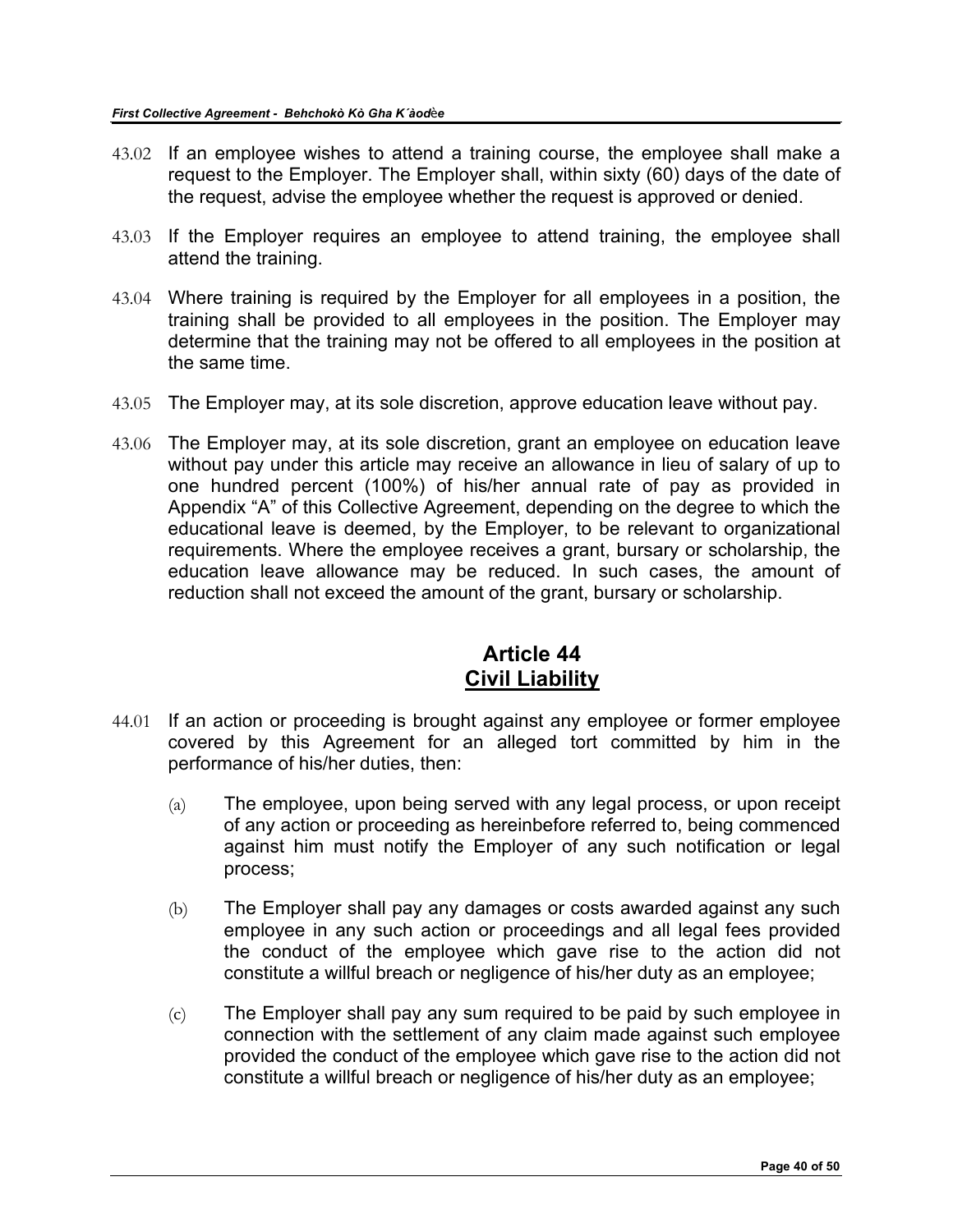- (d) Upon the employee notifying the Employer in accordance with paragraph (a) above, the Employer shall appoint counsel;
- (e) Nothing in this section shall interfere with the right of the Employer to defend itself or the employee.

# **Article 45 Suspension and Discipline**

- <span id="page-40-0"></span>45.01 The Employer shall have the right to take disciplinary action including reprimand, demote, suspend with or without pay and/or discharge an employee for just and sufficient cause.
- 45.02 When employees are to be suspended or discharged from duty, the Employer shall notify the employee in writing of the reasons for such suspension or discharge within twenty-four (24) hours of the suspension or discharged in sufficient detail that the employee may defend himself/herself against it.
- 45.03 When employees are required to attend a meeting where a disciplinary decision concerning them is to be imposed by the Employer or a representative of the Employer, the employees are entitled to have a representative of the Union attend the meeting.
- 45.04 The existence, use and purpose of surveillance cameras and other monitoring devices in the workplace must be disclosed in writing to employees, unless the Employer can demonstrate proof of probable wrongdoing. If the existence or use of such devices is not disclosed, no information gathered by such devices may be used in any disciplinary action against an employee.

### **Article 46 Vacancies, Job Postings, Promotions, and Transfers**

- <span id="page-40-1"></span>46.01 Every vacancy for positions expected to be of more than four (4) months duration and every newly-created position shall be posted on the Union notice Board. The job posting shall state the job position, and required qualifications of the job. An Employee who wishes to apply for a position so posted shall do so on or before the closing date as advertised on the posting.
- 46.02 No employee shall be transferred to a position outside the Bargaining Unit without his consent. If an employee takes a position outside the bargaining unit, he shall retain his seniority accumulated up to the date of leaving the unit, but will not accumulate further seniority. If the employee returns to a position in the bargaining unit the employee shall retain the seniority he/she accumulated up to the date of leaving the bargaining unit.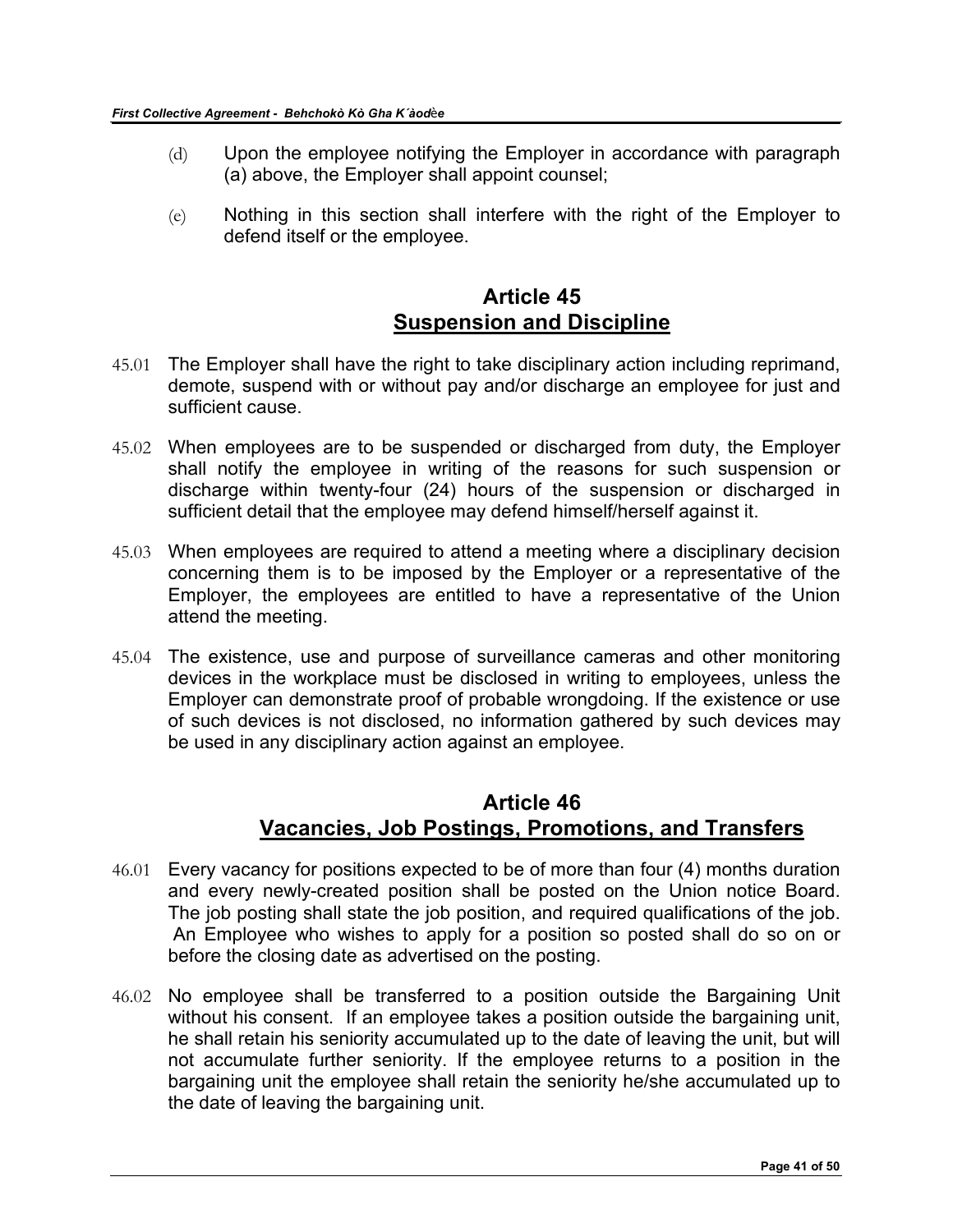46.03 No employee shall be transferred to another position within the Bargaining Unit without his consent.

# **Article 47 Trades**

#### <span id="page-41-0"></span>47.01 Wash-up Time

Maintenance employees shall be permitted paid wash-up time to a maximum of five (5) minutes at the conclusion of each shift.

47.02 Work Clothing and Protective Equipment

The following clothing shall be provided to each full-time maintenance employee at no cost:

- $(a)$  one (1) pair of summer coveralls;
- (b) one (1) pair of winter coveralls;
- $(c)$  one (1) pair of summer safety boots;
- (d) gloves; and
- (e) one (1) pair insulated winter safety boots.

These articles shall be replaced by the Employer when they are presented as worn or damaged beyond repair or at least once per year.

- 47.03 The Employer will ensure that the following articles are provided in the shop for the use of employees as required by a Safety Officer or legislation:
	- (a) aprons;
	- (b) welding goggles;
	- (c) dust protection;
	- (d) eye protection;
	- (e) ear protection; and
	- (f) hard hats.

#### 47.04 Adverse Weather Conditions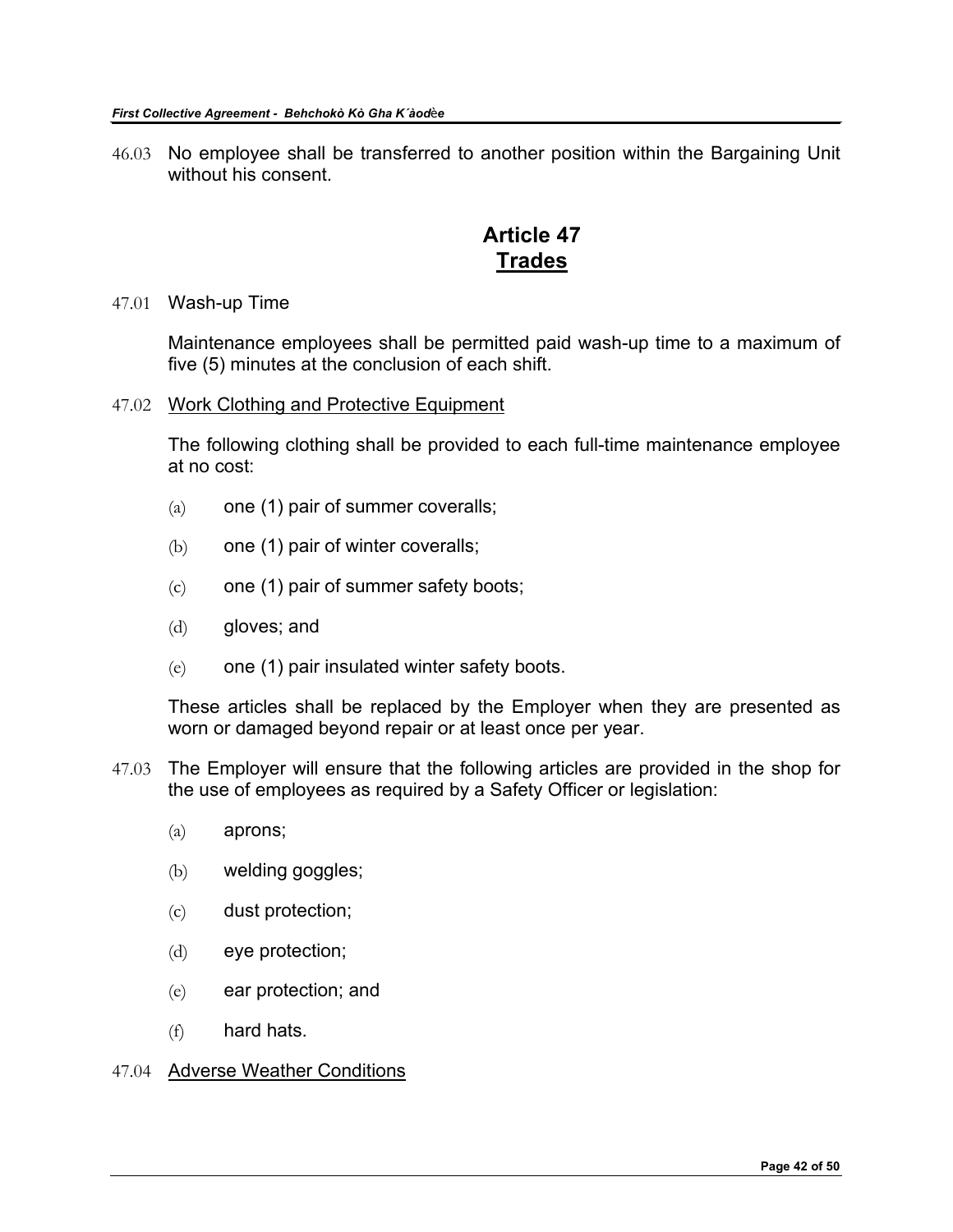Except in emergency conditions, the Employer shall not require an employee to work outside under extreme weather conditions.

47.05 Shop Tools

The Employer shall provide shop tools, which are to remain at the shop and are to be used by all employees.

### **Article 48 Apprentices**

- <span id="page-42-0"></span>48.01 The following are agreed upon terms and conditions of employment for employees engaged as apprentices.
	- (a) The Apprenticeship, Trades and Occupations Certification Act and regulations shall apply to all apprentices.
	- (b) Apprenticeship Training programs shall be those designated under the Apprenticeship, Trade and Occupations Certification Act.
	- (c) Pay increases shall not be automatic but will be based upon levels of certification pursuant to the Apprenticeship, Trades and Occupations Certification Act and shall be effective from the date of certification. The Employer shall apply the increase within three (3) months of certification.
	- (d) Apprentice rates will be based on a percentage of the appropriate Journeyman rate as follows:

Four year training programs

| Year 1 | 55% |
|--------|-----|
| Year 2 | 65% |
| Year 3 | 75% |
| Year 4 | 85% |

Three year training programs

| Year 1 | 60% |
|--------|-----|
| Year 2 | 70% |
| Year 3 | 80% |

Two year training programs

| Year 1 | 65% |
|--------|-----|
| Year 2 | 80% |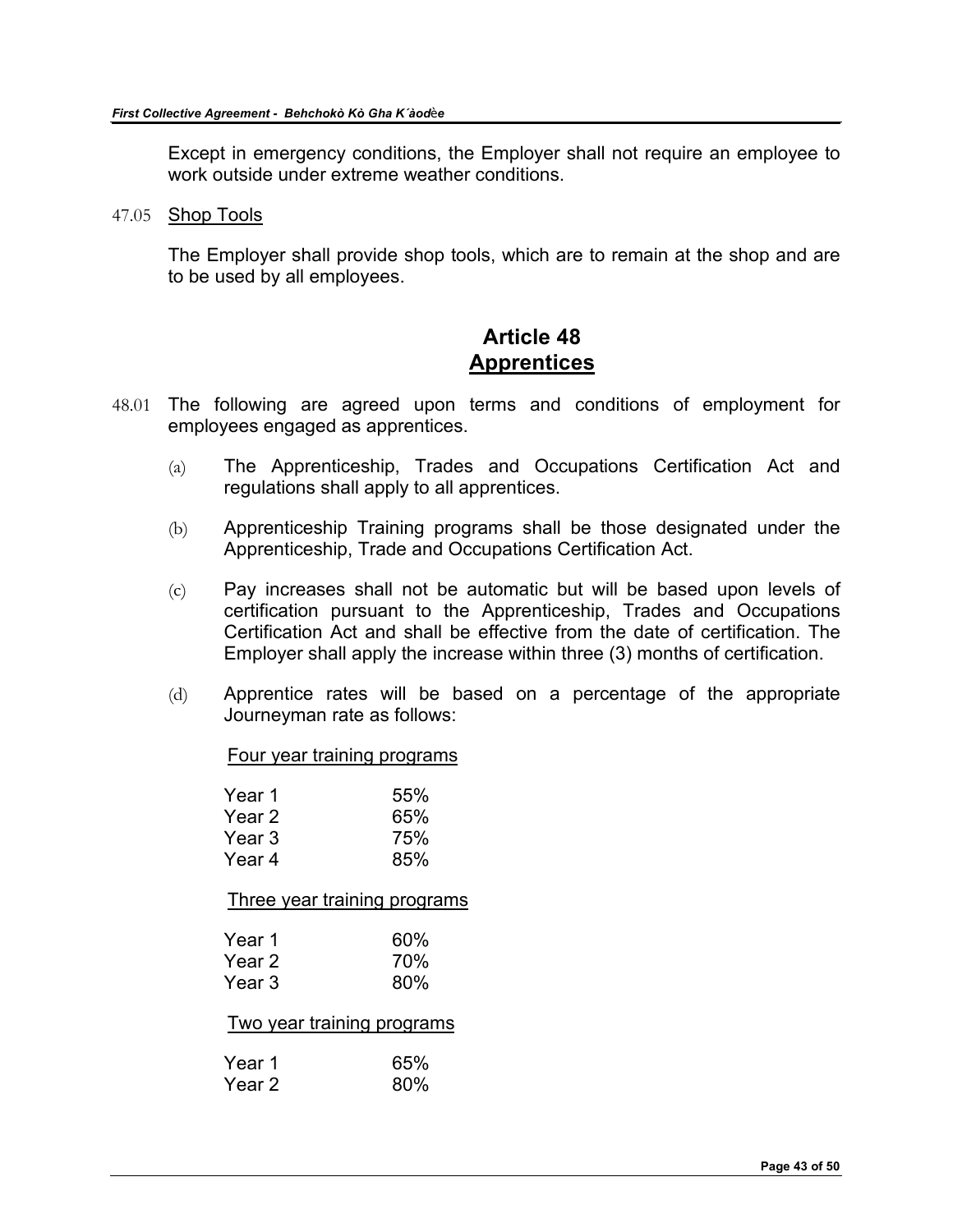One year training programs

Year 1 70%

- (e) The Employer will pay the following expenses of the apprentice while attending trade courses:
	- (i) one hundred (100%) percent of current wages. The employee will apply for Employment Insurance for the period that he is on course, and will refund monies received by the Canada Employment and Immigration Center to the Employer.
	- (ii) The mileage expense specified in the duty travel Article of this Collective Agreement for the purpose of traveling to and from trades school.
	- (iii) The tool deposit required while at trade school.
- (f) While attending training courses, apprentices shall not receive any pay, allowances or benefits and shall not earn any allowances, benefits or credits.
- $(g)$  Apprentices successfully completing their apprenticeship will be given preference in hiring on job vacancies. Where an Apprentice, after completing his Apprenticeship, is hired directly to a job vacancy, all time spent as an Apprentice shall count towards continuous employment with the Employer.

### **Article 49 Northern Allowance**

- <span id="page-43-0"></span>49.01 As of date of ratification of this collective agreement, all employees (except casual employees) shall receive a Northern Allowance. The Northern Allowance shall be based on \$6222.00
- 49.02 This allowance shall be paid on an hourly basis for all regular hours worked. It shall be paid bi-weekly.
- <span id="page-43-1"></span>49.03 This allowance shall increase at the same time, and to the same amounts as the allowance for Behchoko provided in the collective agreement between the Government of the Northwest Territories and the Union of Northern Workers.

### **Article 50 Interpretation and Translation Allowance**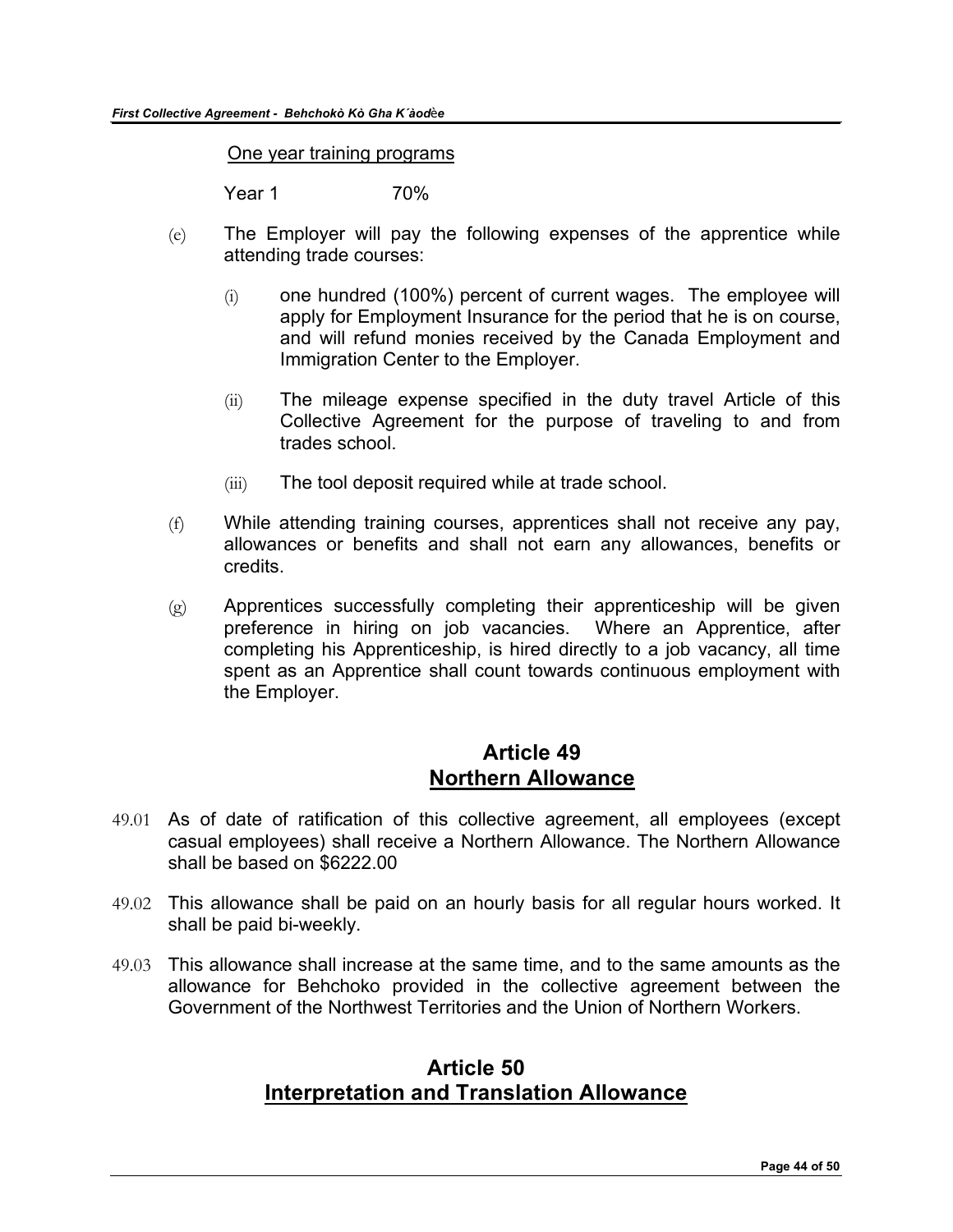- 50.01 When an employee is required by the Employer to provide interpretation or translation services which are outside of the employee's regular duties, the employee shall be paid an allowance equal to ten percent (10%) of the employee's regular hourly rate of pay for all hours worked.
- 50.02 These services must be authorized in advance, and in writing, by the Employer.

#### **Bilingual Bonus**

 $50.03$  Employees who are required by the Employer to use Theophy and English shall receive a bilingual bonus of 1,200.00 per year.

### **Article 51 Summer Students**

<span id="page-44-0"></span>51.01 The Employer may hire summer students. These students shall not be members of the bargaining unit. These students shall not be used to replace members of the bargaining unit.

### **Article 52 Re-Opener of Agreement and Mutual Discussions**

<span id="page-44-1"></span>52.01 Re-Opener of Agreement

This Agreement may be amended by mutual consent.

52.02 Mutual Discussions

The Employer and the Union acknowledge the mutual benefits to be derived from dialogue between the parties and are prepared to discuss matters of common interest.

### **Article 53 Duration and Renewal**

- <span id="page-44-2"></span>53.01 The term of this Agreement shall be from April 1, 2016 until March 31, 2023. All provisions of this Agreement take effect on date of ratification, except where another date has been specified.
- 53.02 Notwithstanding Article 53.01, the provisions of this Agreement, including the provisions for the adjustments of disputes in Article 38 shall remain in effect during the negotiations for its renewal and until a new Agreement becomes effective, or until the provisions of Section 89 of the Canada Labour Code have been complied with.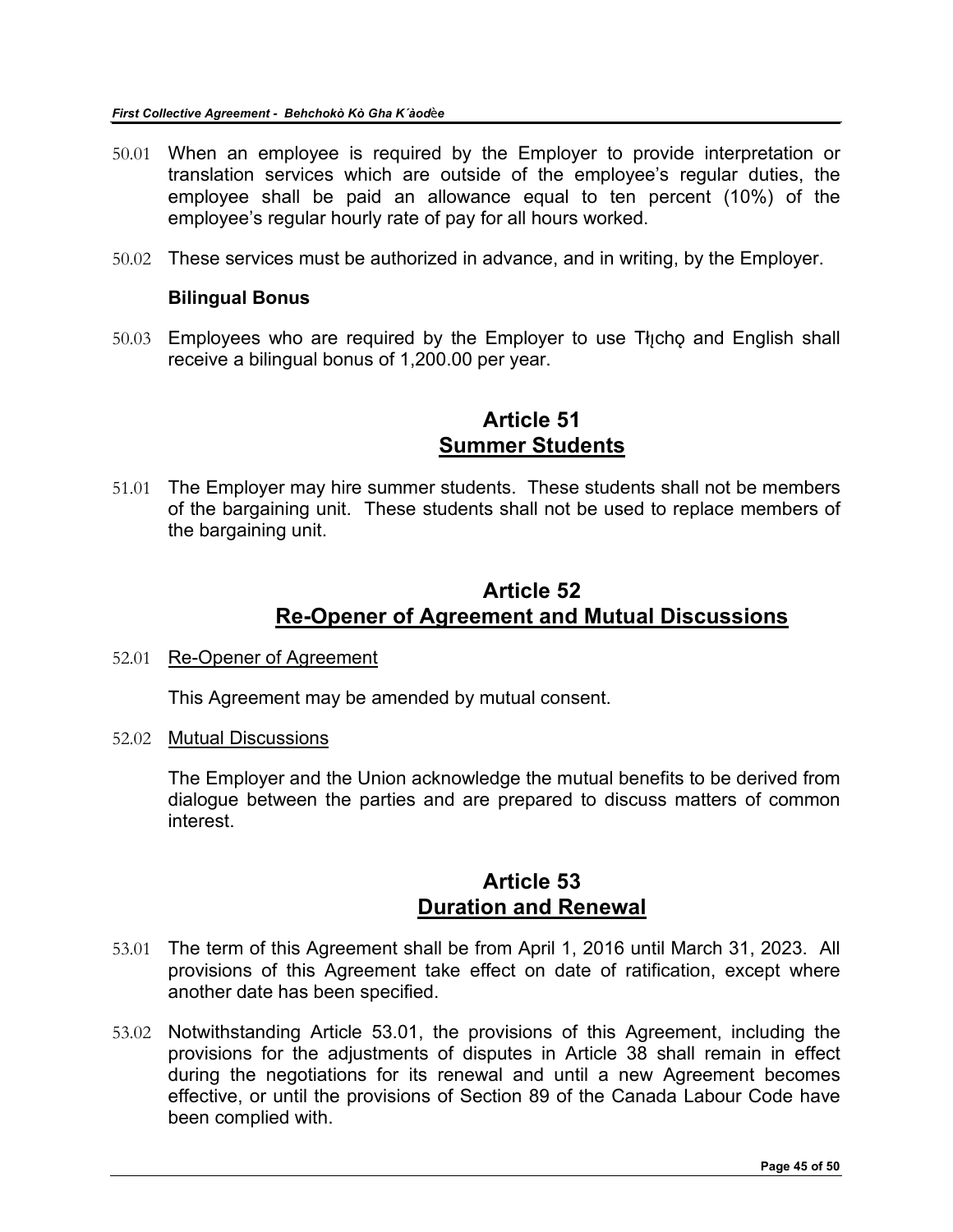- 53.03 Within four (4) months preceding the termination of this Agreement, either party may, by written notice, require the other party to commence bargaining collectively with a view to the conclusion, renewal or revision of the Collective Agreement.
- 53.04 Where notice to commence collective bargaining has been given under Clause 53.03, the Employer shall not without consent by or on behalf of the employees affected, increase or decrease salaries or alter any other term or condition of employment of employees in the Bargaining Unit which was in force on the day on which the notice was given until a renewal or revision of this Agreement or a new Agreement has been concluded, or until Section 89 of the Canada Labour Code has been complied with.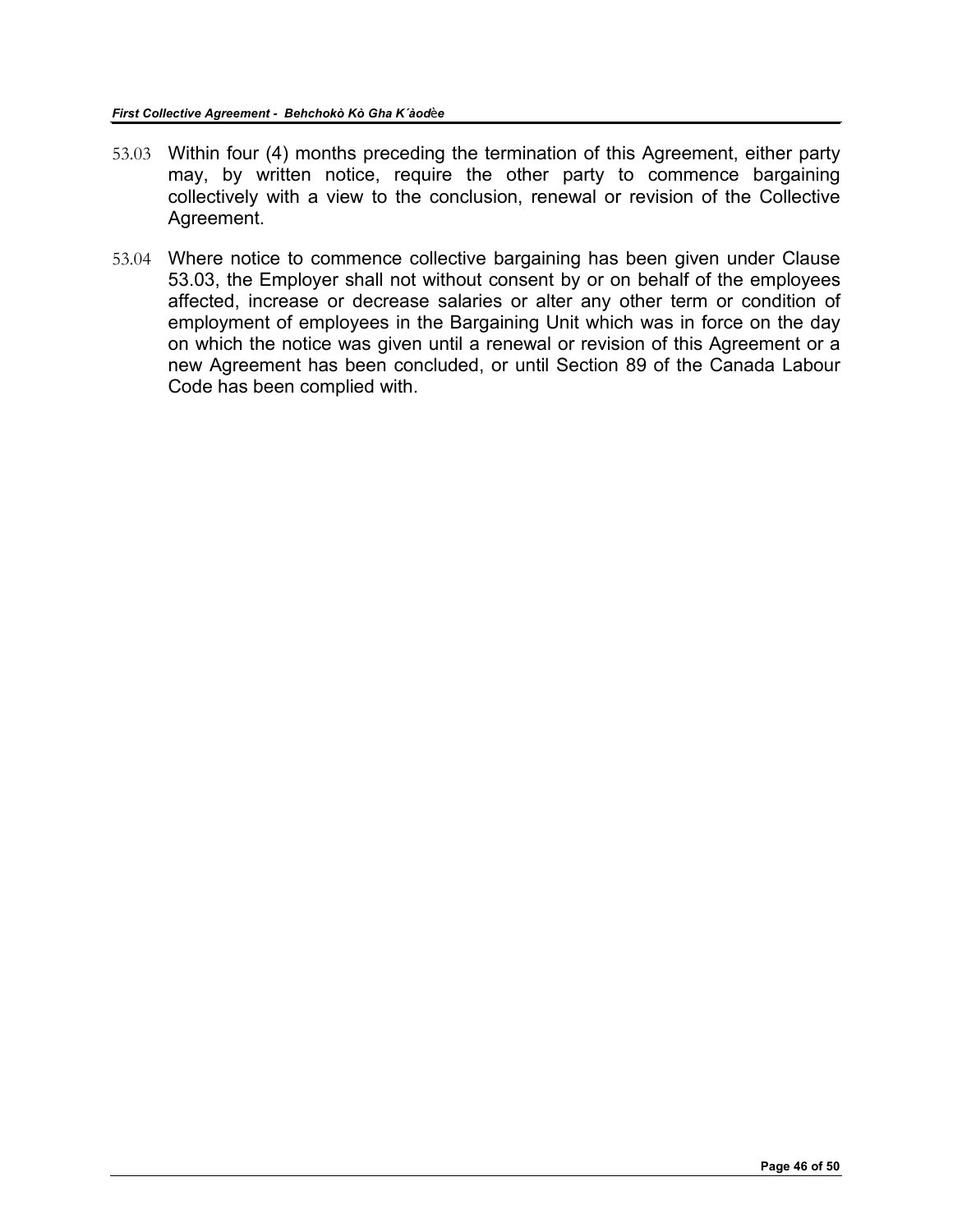Dated at Yellowknife, Northwest Territories, this 5<sup>th</sup> day of October, 2020.

# BEHCHOKÒ KÒ GHA K'ÀODÈE

Barbara Zoe Housing Manager

bedric  $\Omega$ 

Marie-Pier Leduc Negotiator

 $\pmb{\cdot}$ 

### PUBLIC SERVICE ALLIANCE OF CANADA

**Jack Bourassa** Regional-Executive Vice-President, PSAC North

Robert McCallum Bargaining Team Member

Lillin Ednis

Lilian Erasmus Bargaining Team Member

Martin Rioux Negotiator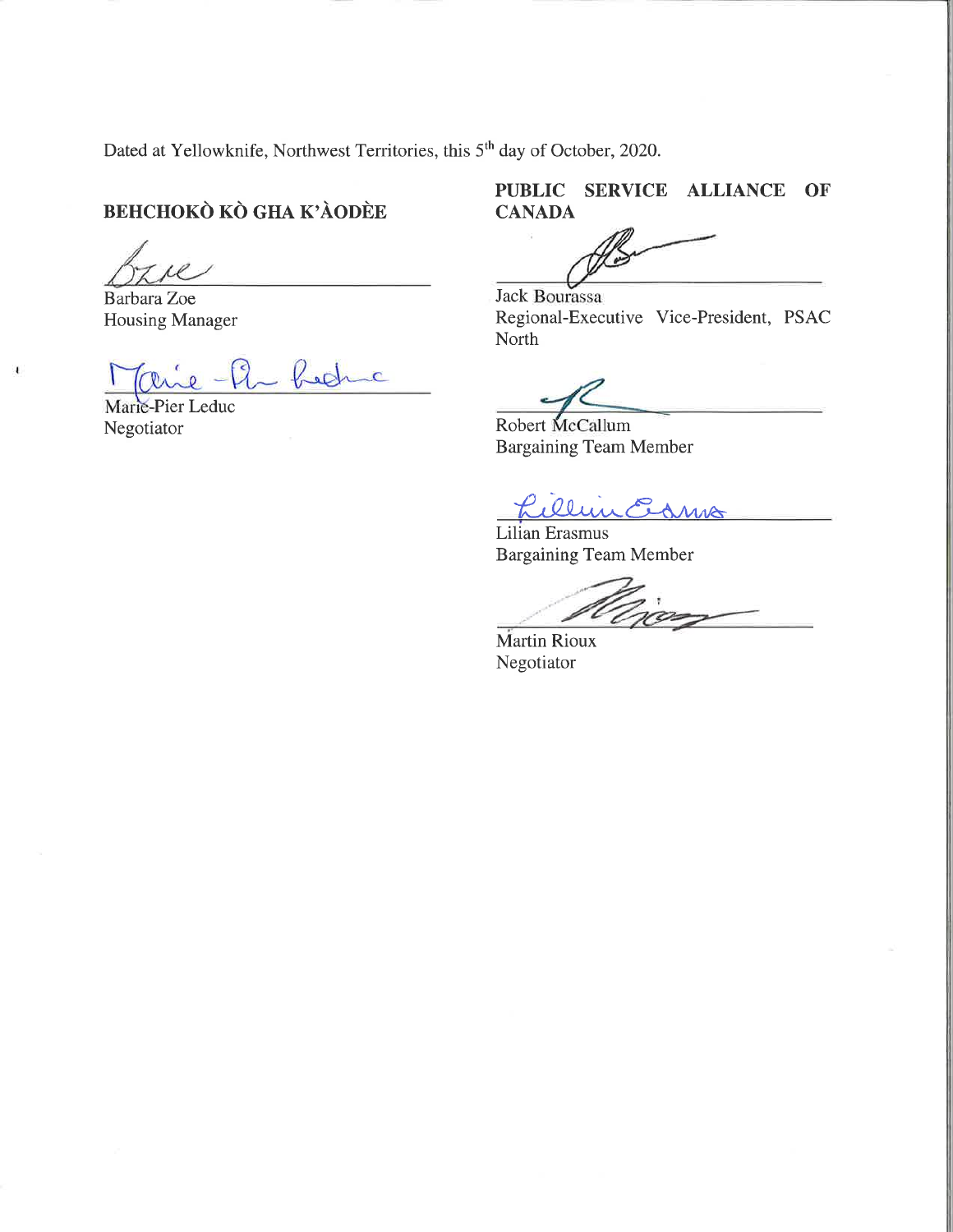### **APPENDIX A**

<span id="page-47-0"></span>

| <b>POSITION</b>        | April 1, 2016 | <b>APRIL 1, 2020</b> |       | <b>APRIL 1 2021</b> |            | <b>APRIL 1 2022</b> |       |
|------------------------|---------------|----------------------|-------|---------------------|------------|---------------------|-------|
| <b>MAINTENANCE</b>     |               |                      |       |                     |            |                     |       |
| Foreman                | \$<br>38.13   | \$                   | 40.42 | \$                  | 41.23      | \$                  | 42.05 |
| Carpenter              | \$<br>27.96   | \$                   | 31.46 | \$                  | 32.09      | \$                  | 32.73 |
| Painter/<br>Drywaller  | \$<br>27.96   | \$                   | 31.46 | \$                  | 32.09      | \$                  | 32.73 |
| <b>HMS</b>             | \$<br>27.96   | \$                   | 31.46 | \$                  | 32.09      | \$                  | 32.73 |
| Plumber                | \$<br>33.02   | \$                   | 36.00 | \$                  | 36.72      | -\$                 | 37.45 |
| Oil Burner Mechanic    | \$<br>33.02   | \$                   | 36.00 | \$                  | $36.72$ \$ |                     | 37.45 |
| Maintenance Clerk      | \$<br>25.56   | \$                   | 27.09 | \$                  | 27.63      | \$                  | 28.18 |
| Casual Employee        | \$<br>21.70   | \$                   | 23.00 | \$                  | 23.46      | \$                  | 23.93 |
| <b>ADMINISTRATION</b>  |               |                      |       |                     |            |                     |       |
| <b>TRO</b>             | \$<br>30.53   | \$                   | 32.36 | \$                  | 33.01      | \$                  | 33.67 |
| <b>Finance Officer</b> | \$<br>37.59   | \$                   | 39.84 | \$                  | 40.64      | \$                  | 41.45 |
| Receptionist           | \$<br>26.32   | \$                   | 27.90 | \$                  | 28.46      | \$                  | 29.03 |

#### NOTES

All current bargaining unit members who were employed before April 1st, 2020 will be paid a one-time signing bonus of \$5,000.00 no later than October 23, 2020.

Employees who are currently paid more than the rate of pay for theIr position will continue to receive their rate of pay, along with all negotiated increases, as they remain in their current position.

.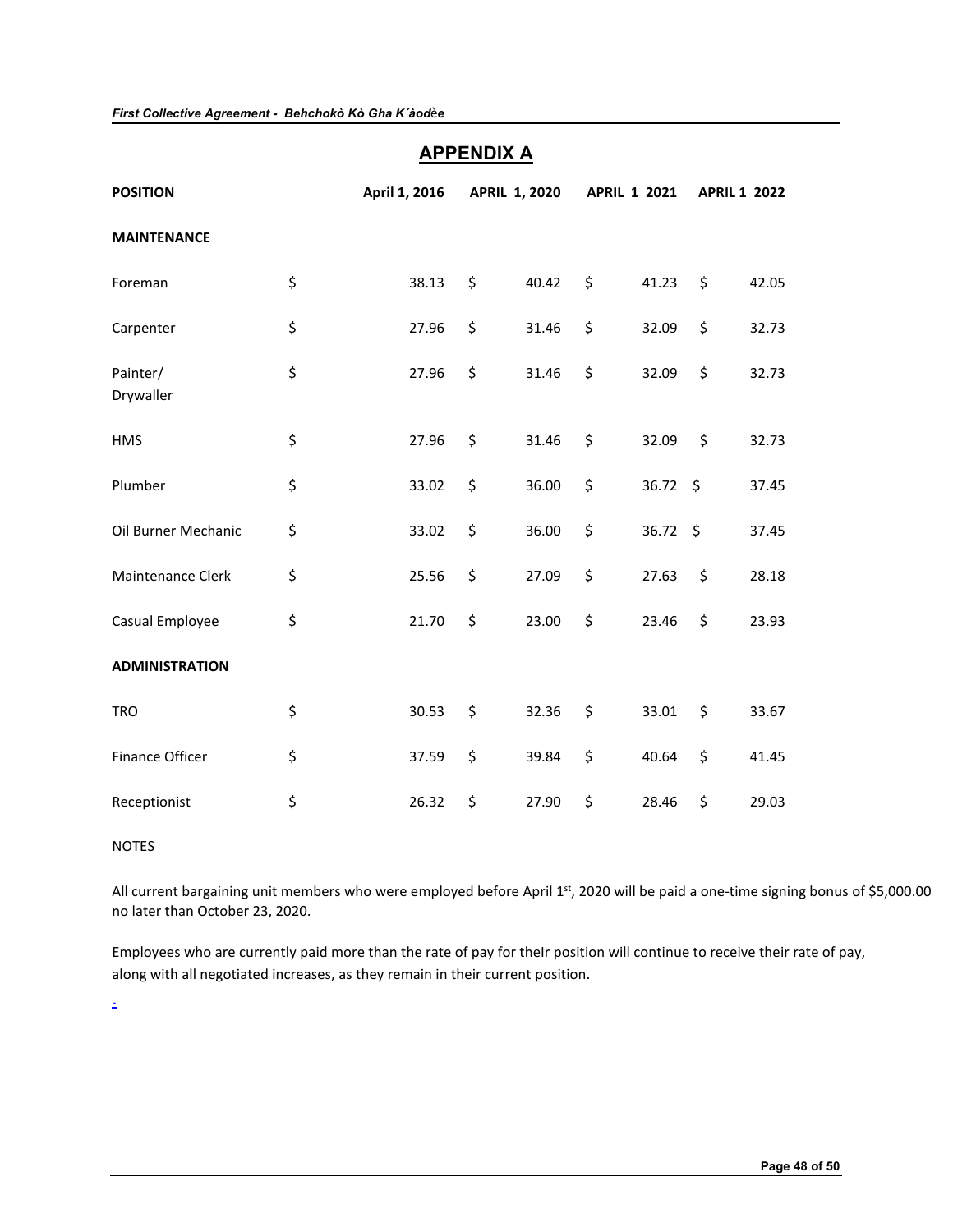### **LETTER OF UNDERSTANDING**

<span id="page-48-0"></span>All employees, who as of the date of ratification of the 2011 – 2016 Collective Agreement, have more than 25 days special leave credits shall be entitled to retain and use those credits. These employees shall not accumulate any additional credits until their accumulation becomes less than 25 days.

This letter of Understanding shall remain in effect until there are no employees who have more than 25 days of special leave credits.